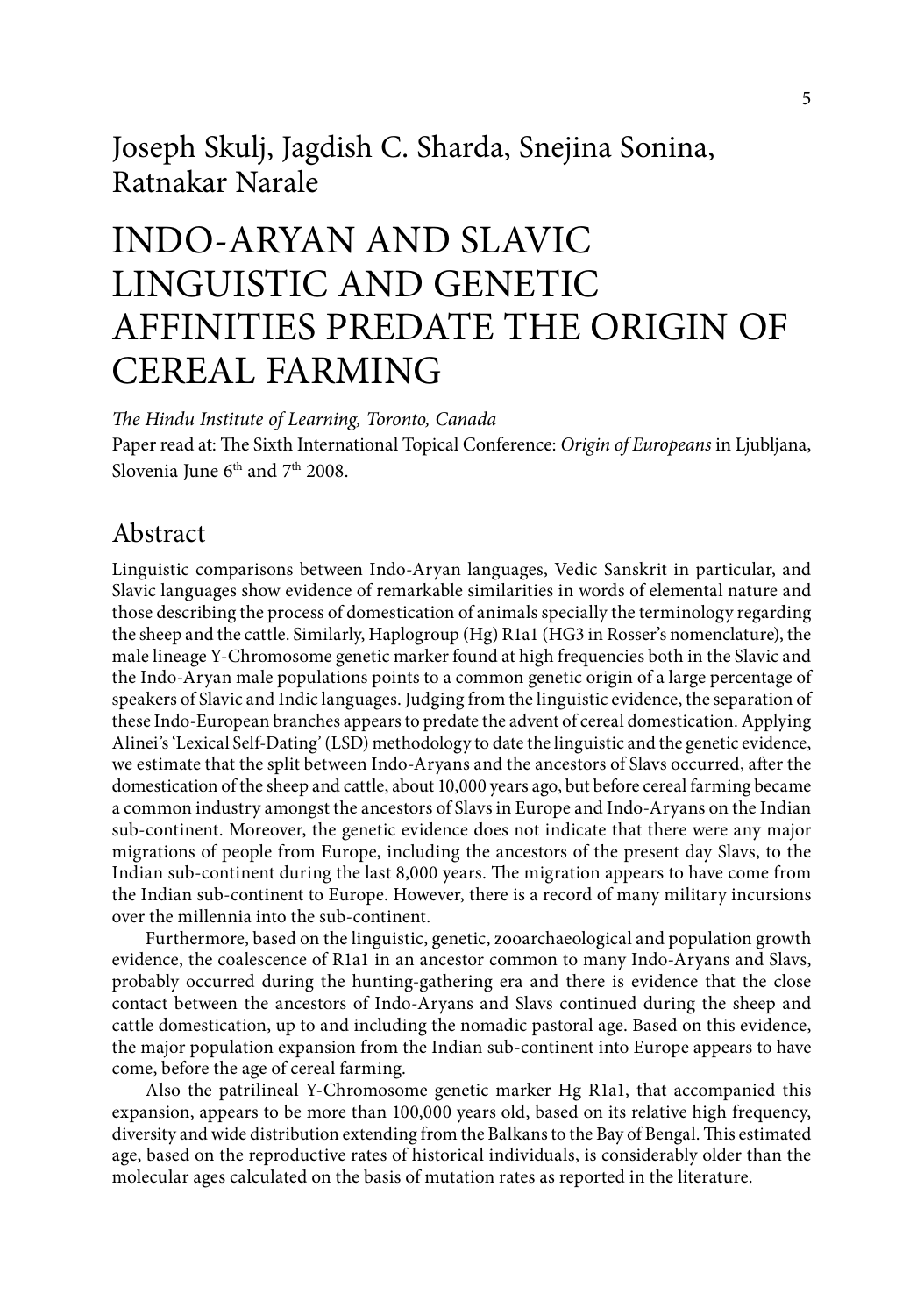#### Introduction

The earliest evidence of Paleolithic human presence in the Indo-Pakistani sub-continent consists of stone implements found in the Soan River Valley in northern Pakistan. These tools appear to indicate the presence of hominids in the sub-continent as early as 200,000- 400,000 years ago (Qamar et al. 2002). However, according to C. Renfrew, when W. Jones first spoke of the early literature of India he had absolutely no idea of the antiquity of Indian civilization. For many years, the material record did not go back much before the time of King Ashoka in the  $3<sup>rd</sup>$  century BC, and the brief accounts of north India left by the commentators upon Alexander the Great travels and conquests in the previous century. It was in 1921 that the great discovery of the Indus Valley civilization was made, with the investigation of two of its great cities at Mohenjodaro and Harappa. This civilization was already flourishing shortly after 3000 BC. Other archaeological excavations in western Pakistan have found evidence of the cultivation of cereal crops such as barley, einkorn, emmer and bread wheat preceding 6000 BC (Renfrew 1987: 183, 190).

Based on archaeological evidence, it is generally accepted that the agriculture originated in the Fertile Crescent of the Near East about 12,000 years ago and that new cereal crops, as well as domesticated sheep, goat and probably cattle spread via Anatolia all over Europe. It has also been suggested that the global expansion of farming included also the dispersal of genes and languages (Haak 2005, Renfrew 1987: 266). However, genetic evidence suggests firmly that there were at least two independent domestications of cattle, sheep, pig and water buffalo. In addition to the Fertile Crescent, cattle and sheep were also domesticated on the Indian sub-continent (Loftus 1994, Bradley 2000). In this paper, we will attempt to demonstrate that there is genetic and linguistic evidence that the expansion of herding, from the Indian sub-continent, was also accompanied by the dispersal of genes and languages.

From the Greek historian Herodotus, who was describing notable events occurring during his lifetime and the times before ~2,500 years ago, we learn that the Indians were more numerous than any other nation that he was acquainted with and paid tribute exceeding that of every other people, 360 talents of gold-dust, to the Persian king Darius. From his accounts we also learn, that in his day, the tribes of Indians were numerous and did not all speak the same language; some were nomads others not (Herodotus 1942: 259-264).

It is noteworthy how little have things changed in the last 2,500 years, since Herodotus. Even now, the population of the Indian sub-continent, including Pakistan, Nepal, Bangladesh, Sri Lanka and India proper, is the largest on the planet and totals nearly 1.5 billion humans, representing  $\sim$  23% of the world's population. This is higher than the population of China or any other nation. Many languages are still spoken in India; Hindi speakers being the largest population

Similarly for the Slavs in Europe: Herodotus writes, »The Thracians are the most powerful people in the world, except, of course, the Indians; and if they had one head, or were agreed among themselves, it is my belief that their match could not be found anywhere, and that they would very far surpass all other nations. But such union is impossible for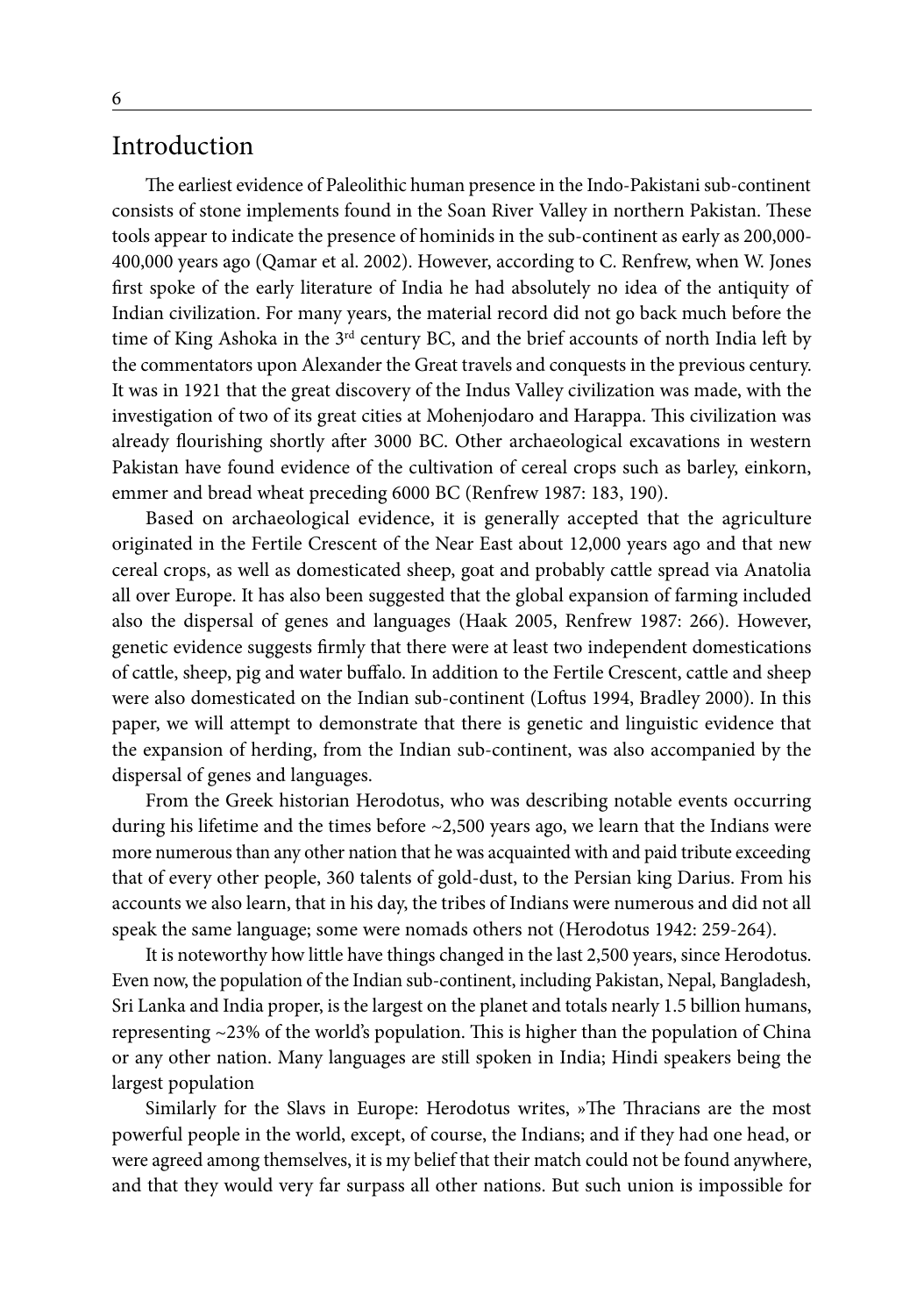them, and there are no means for ever bringing it about. Herein, therefore, consists their weakness. The Thracians bear many names in the different regions of their country, but all of them have like usages in every respect, excepting only the Getae, the Trausi and those who dwell above the people of Creston« (Herodotus: 374). Alinei has advanced a hypothesis based on the historical and linguistic evidence that Thracians was the name Herodotus gave to the Slavs owing to the fact that the Thracians were one of the most powerful and representative elites of the Slavic speaking Eastern Europe (Alinei 2003). Modern day relative population numbers appear to reflect those of the ancient world. The population on the Indian sub-continent is still the largest in the world and the Slavic speakers form the most numerous language group in Europe and they occupy more than one half of the landmass of Europe (Rand McNally 1980).

### Linguistic comparisons

It is necessary to mention that over the millennia many changes occurred in Indian languages and that these changes resulted in the origin of a number of tongues, for many of which Sanskrit can be regarded as proto-language. The changes of this type (ancestordescendent) are illustrated below by Sanskrit and Hindi correspondences. It is obvious that through the ages many changes were happening in the Slavic proto-language as well, which resulted in the formation of modern Slavic tongues. The differences of this type (sister-sister) are illustrated below and in the Appendix by the comparison of Russian and Slovenian. The tables in the Appendix also allow the comparison of the two Slavic languages with their more remote cousin Hindi together with their ancestor Sanskrit. We cite here the most striking similarities from elemental and agro-pastoral vocabulary (for more complete lists see Skulj et al. 2006) and semantically structured comparisons of cereal farming terminology. The corpus for farming comparisons was initially extracted from Russian proverbs related to agriculture collected by V. I. Dal' (1994: 563-567) and later completed with semantically and morphologically related words.

C. Renfrew notes that, despite the confusion which surrounds the question of the origins of the Indo-European languages, there remains much value in the comparative method, and the approach is indeed one of the most useful ways to study the relationship between them. If the languages with the related words are geographically far apart, the linguistic palaeontologist can argue that borrowing from one by another is unlikely. Thus the basic principle of linguistic palaeontology is that if the Indo-European can be shown by linguistic analysis to have had the name of a specific thing within their proto-lexicon, then they can be assumed to have been acquainted with the thing itself (Renfrew 1987: 183).

M. Alinei has taken this concept, in an innovative way, a step further, naming it 'lexical self-dating' and has shown that it can be applied to the dating of historical events (Alinei 2004).

It is evident from the linguistic comparisons as shown in the Appendices that, Sanskrit and Slavic languages share many cognates of the pre-pastoral and pastoral terminology, which would indicate a common origin or a common homeland prior to and during the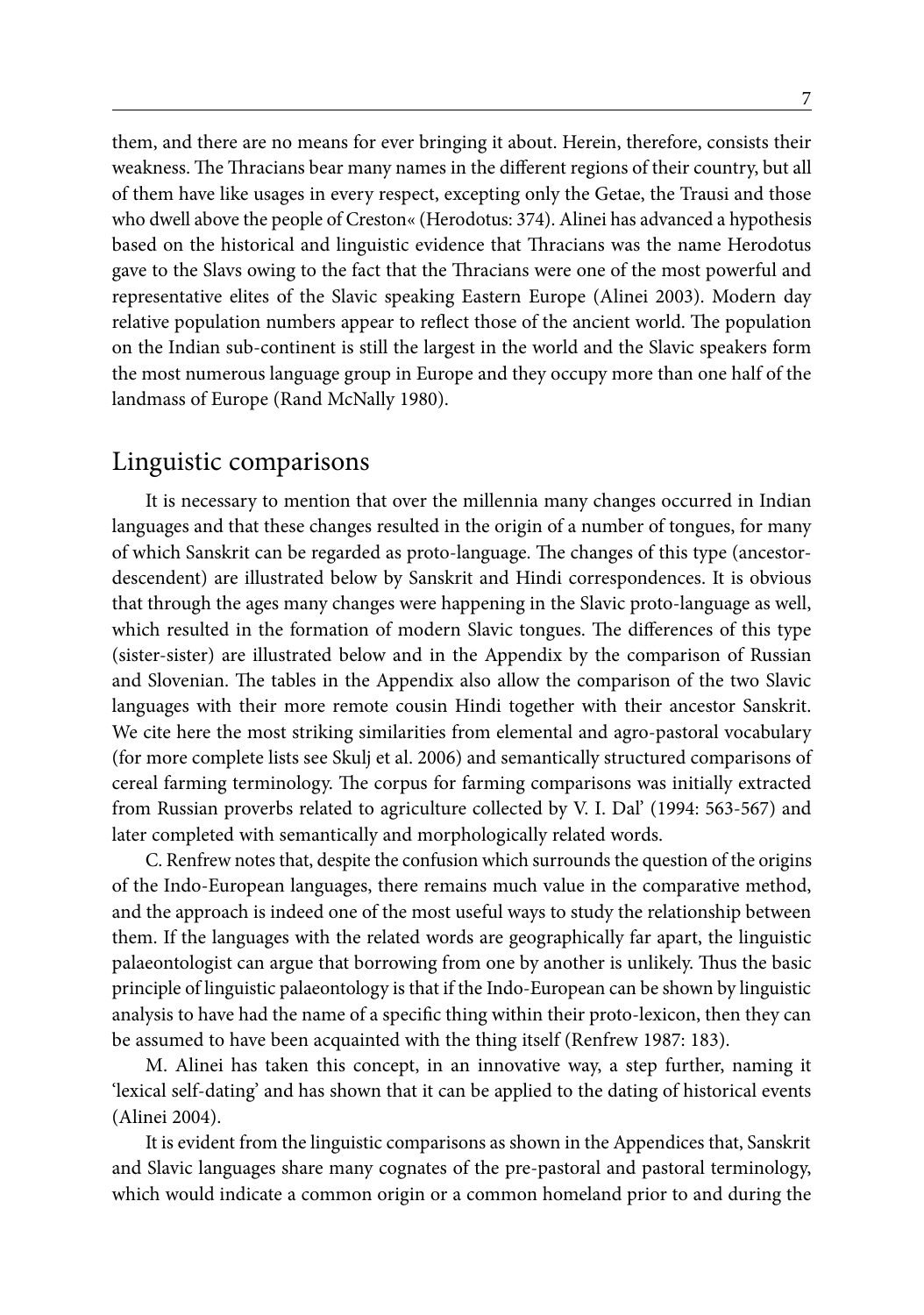domestication of the livestock such as cattle and sheep. However, this close linguistic affinity does not continue with the domestication of the cereals. At the cereal farming stage of their development, this linguistic similarity ends abruptly.

In the Appendix under Farming, it is very apparent that there is no obvious similarity in the cereal farming terminology between Slavic and Indo-Aryan languages. This lack of resemblances in the terminology describing the cereal farming instruments, methods and products is evident, despite an attempt to select the words that are closest in sound and meaning. Some similarities would be expected, particularly in the names of the plants and cereals used for food, given that wild grasses (wild cereals) were utilized by Levantine foragers as early as 19,500 years ago and have been inferred to have been used by aboriginal Australians perhaps as far back as 30,000 years ago (Fuller 2002). Herodotus writing ~2500 years ago also reports: »There is another set of Indians whose customs are very different. They refuse to put any live animal to death; they sow no corn, and have no dwelling-houses. Vegetables are their only food. There is a plant which grows wild in their country, bearing seed about the size of millet-seed in a calyx: their wont is to gather this seed and having boiled it, calyx and all, to use it for food« (Herodotus 1942: 61).

All of this gives credence to M. Snoj who in his etymological dictionary proposes that Slovenian '**žito'** meaning *grain, cereals* has its origin in '**živež'**, '**živilo'** meaning *food, provisions, foodstuff* and ultimately in '**živeti'** (pron. zhiveti) *to live*; this corresponds to '**žiti'** (zhiti) meaning *to live* (Snoj 1997). This is analogous to Sanskrit 'jīv (jīvati)' meaning *to live*; 'jīvātu' meaning *life* (RV) and also *victuals, food* and 'jīvala' meaning *full of life, animating* (AV).

Renfrew cites W. Lehmann, who concluded that on the basis of modern linguistics, the terms for 'herd', 'cow', 'sheep', 'wolf ', 'grain' etc. and the lack of specific terms for grains or vegetables indicates a heavy reliance on animals for food. This led to the notions that the Proto-Indo-Europeans were nomads. The Comparative Method has also been applied to the localization of their homeland by focusing on the features of the natural environment such as names of certain animals and trees. This method has also been used to make chronological inferences (Renfrew 1998: 78-82).

Similarly, we are making analogous chronological inferences, based on linguistic and genetic comparisons between Indo-Aryans and Slavs, that the ancestors of Slavs and Indo-Aryans had a common pre-pastoral sojourn involving hunting and gathering, followed by domestication of sheep and cattle and then nomadic pastoral society. The split between them appears to have occurred during their nomadic pastoral stage, before the development of agriculture. Slavs were also known historically by other names such as Sclavenes, Antes and also Venedi, Venethi (Curta 2001: 7); Wenden, Winden, Winedas (Little 1957); Veneti>Windisch, Vandals (Priestly 1997); Sarmati (Ramusio 1604). In addition, the Macedonians and the Veneti both belonged to the numerous family of nations that was usually designated by the collective term *Thracian* (Sotiroff 1971). Furthermore, the cultures of Scythians and Sarmatians are believed to have been Slavic (Šavli 1996: 74), but most linguists consider the languages to have belonged to north-eastern Iranian family.

We know that three-quarters of the population on the Indian subcontinent speak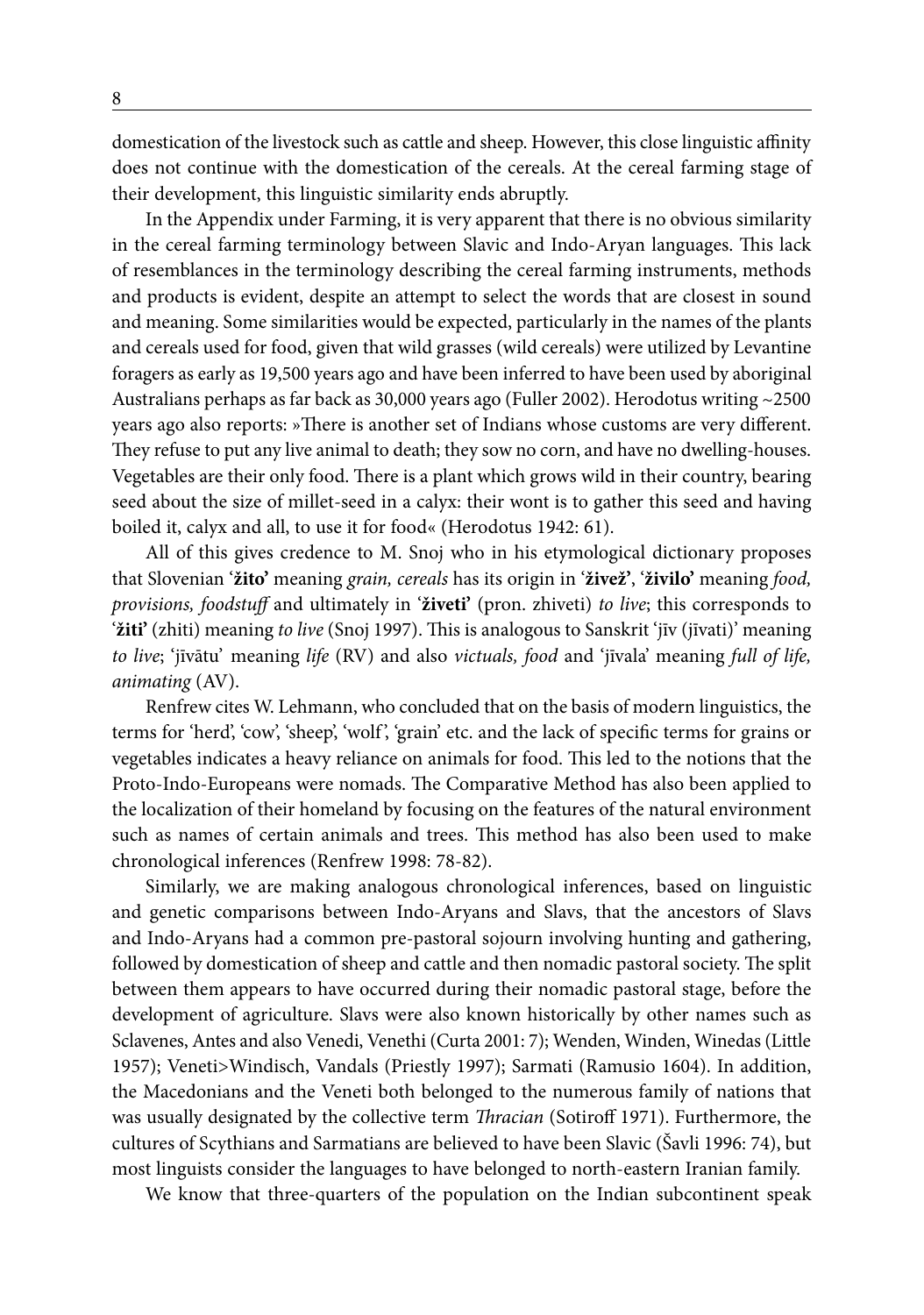the I-E languages, which are based on Sanskrit. Also in Europe, Slavic languages share many linguistic and grammatical similarities with Sanskrit, particularly Vedic Sanskrit. It is enigmatic that the Slovenian language, bordering on Italy and Austria, still shares more linguistic similarities with the Sanskrit, than with the neighboring languages. In addition, Slovenians also have greater genetic similarity, with respect to R1a1 frequency, to the extant Indo-Aryan speaking populations of India, than to their European neighbors to the west. Furthermore, Slovenian language, due to its archaic character, still preserves many lexical and grammatical forms present in the Sanskrit, but no longer used in the present day Indic languages and most I-E languages. The still active daily usage of the dual in the grammatical forms of the nouns and the verbs is noteworthy. The conjugation of the verb '*to be***'** is illustrative of this similarity with Sanskrit (Skulj & Sharda 2001, Narale 2004 p.101).

|        | Sanskrit | Slovenian | Russian              | $OCS^*$ | Hindi    | English  |
|--------|----------|-----------|----------------------|---------|----------|----------|
| Sing.  | asmi     | sem       | ja jest'             | iesm'   | maim hum | I am     |
|        | asi      | si        | ty jest'             | iesi    | tu hai   | you are  |
|        | asti     | je        | on jest'             | iest'   | va hai   | he is    |
| Dual   | svah     | sva       | X                    | jesve   | X        | X        |
|        | sthah    | sta       | X                    | jesta   | X        | x        |
|        | stah     | sta       | X                    | jeste   | X        | X        |
| Plural | smah     | smo       | my jest <sup>'</sup> | jesm    | ham haim | we are   |
|        | stha     | ste       | vy jest'             | jeste   | tum ho   | you are  |
|        | santi    | so        | oni jest'            | suť     | ve haim  | they are |

**Table 1.** The Present Tense Conjugation and the Imperative of the verb **'**to be**'**

\* OCS is a common abbreviation for the Old Church Slavonic (or Slavic)

#### Transliteration Legend:

**Russian** transliteration generally follows the guidelines of *The Random House College Dictionary*.

**Slovenian** pronunciation is similar to Russian: c is pronuciated as TS; č as CH; j as Y; š as SH; ž as ZH.

**Sanskrit** transliteration of Devanagari follows primarily *A Sanskrit-English Dictionary* compiled by M. Monier-Williams and *Sanskrit for English Speaking People* by A. Ratnakar, where English is used as the base but: ć is pronounced as CH; ś as SH; dot under a letter denotes a cerebral letter.

**Hindi** transliteration follows the Sanskrit.

In the Appendix: m. means masculine; f. feminine; n. neuter; f.p. feminine plural; v. verb

**Table 2.** Imperative of Sanskrit verb 'bhū, bhavati' meaning to be, become

|        | Sanskrit | Slovenian | Russian | OCS | Hindi | English |
|--------|----------|-----------|---------|-----|-------|---------|
| Sing.  | bodhi    | bodi      | buď     |     | ho    | be      |
| Dual   | bhavatām | bodita    |         |     |       | x       |
| Plural | bhavata  | bodite    | bud'te  |     | hovo  | be      |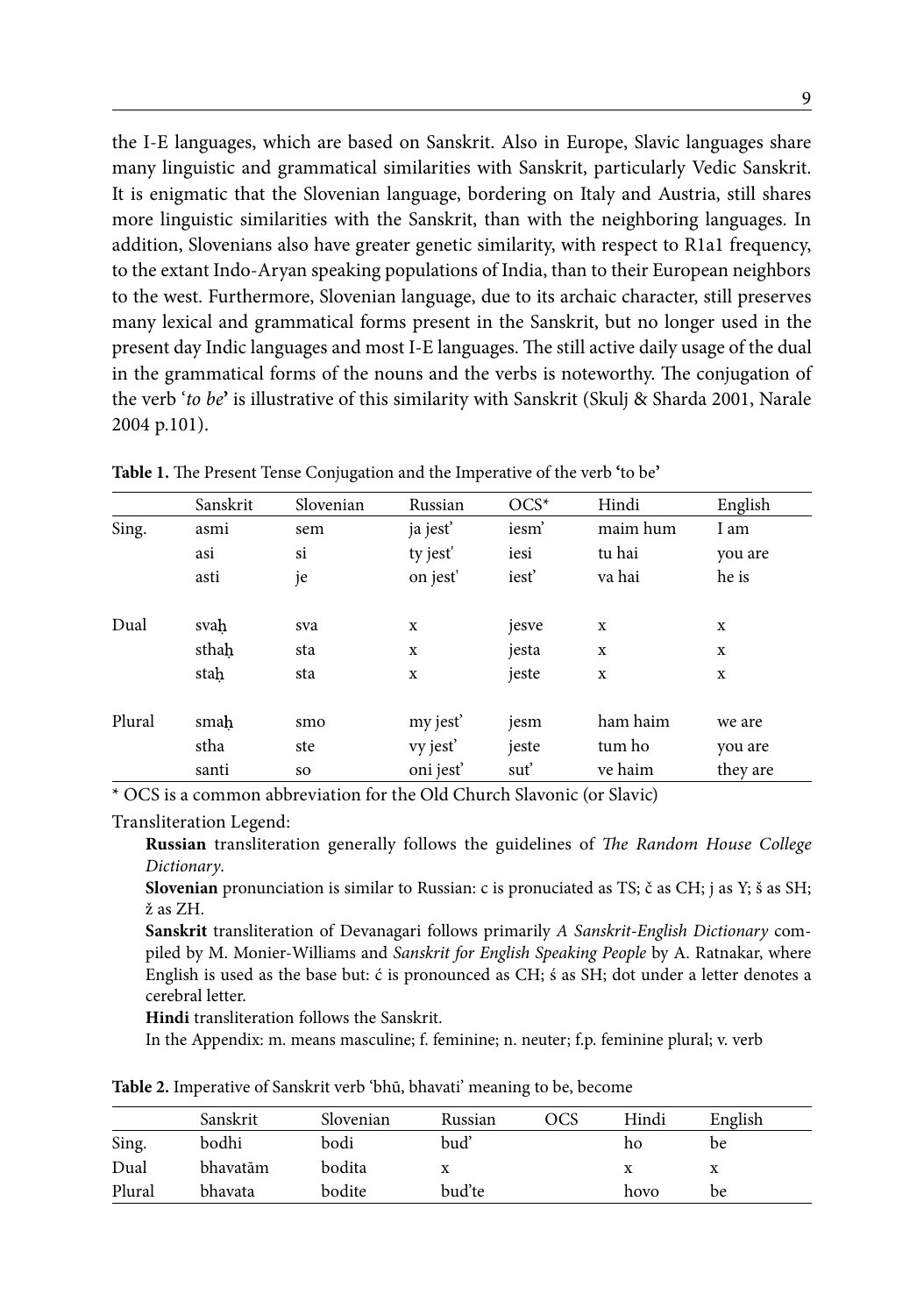Slovenian language shows more similarity with Sanskrit than Russian and Hindi: it kept all the forms and the dual closer to Sanskrit. A very similar picture can be observed in the comparison of noun declensions. The Sanskrit noun 'mātri', chosen as a typical example and shown below declined in singular number, has eight forms. In all compared languages, same or similar endings and suffixes are used to construct declension forms but both modern Russian and Hindi lack several forms if compared to Sanskrit. Once again Slovenian language shows more similarity with Sanskrit than Russian and Hindi: it kept more forms and also the dual along with the plural.

|              | Sanskrit | Slovenian | Russian | Hindi        | English             |
|--------------|----------|-----------|---------|--------------|---------------------|
| nominative   | mātā     | mati      | mat'    | mātā         | mother              |
| accusative   | mātāram  | mater     | mat'    | mātā ko      | mother              |
| instrumental | mātrā    | materjo   | materju | mātā ne, se  | by mother           |
| dative       | mātre    | materi    | materi  | mātā ke liye | to mother           |
| ablative     | mātur    | matere    |         | mātā se      | from mother         |
| genitive     | mātur    | matere    | materi  | mātā ka      | of mother, mother's |
| locative     | mātari   | materi    | materi  | mātā men     | on mother           |
| vocative     | mātar    | mati      |         | he mātā      | mother              |

Table 3. Declination of the Sanskrit noun 'mātri'

Furthermore, in addition to similarities in vocabulary (see Appendix), declensions and conjugations, there are also additional morphological similarities, as reflected in many derived forms.

| Sanskrit       | Sanskrit | Slovenian                | Russian             | Hindi            | English              |
|----------------|----------|--------------------------|---------------------|------------------|----------------------|
| Verb           | Noun     | Noun                     | Noun                | Noun             | Noun                 |
| bhī            | bhiyas   | bojazen                  | bojazn'             | bhay             | fear, apprehension   |
| bhū            | bhūtī    | bitje                    | bytije              | hastī, astitva   | being, existence     |
| jīv            | jīvana   | živenje(arch.)           | žizn                | jīvan            | life                 |
| jīv            | jīvitva  | živetje (arch.)          | žitje (arch.)       | astitva (living) | life                 |
| jīv            | jīvina   | živina ( <i>cattle</i> ) | životina            | jīv              | living being         |
| jñā            | jñāna    | znanje                   | znanie              | jñāna            | knowledge            |
| mri            | māra     | mor, mora                | mor                 | maran            | death, pestilence    |
| mri            | mritaka  | mrtvak                   | mirtvjec            | mritak           | dead man, corpse     |
| prach          | praśna   | (v) prašanje             | vopros              | praś             | question, query      |
| prach          | prāśā    | priča                    | pritča (fable)      | priććha          | statement in debate  |
| snā            | snāna    | snaženje                 | X                   | snāna            | bathing, cleansing   |
| sthā           | sthāna   | stanje                   | sostojanije         | sthiti           | state, condition     |
| sthā           | sthāna   | stan                     | stan(ica)           | sthān            | abode, dwelling      |
| utthā (udsthā) | utthāna  | vstanje                  | vstavanije          | utthān           | rising, resurrection |
| utthā (udsthā) | utthāya  | vstaja                   | stoja (p.p.)        | utthanā          | standing up          |
| udvās          | udvāsa   | odveza                   | otvjaz<br>(yvanije) | muta karnā       | setting free         |

**Table 4.** Verbs > nouns (Suffixes -sna, -nje, -n'; -ti, -tje)

(p.p.) - past participle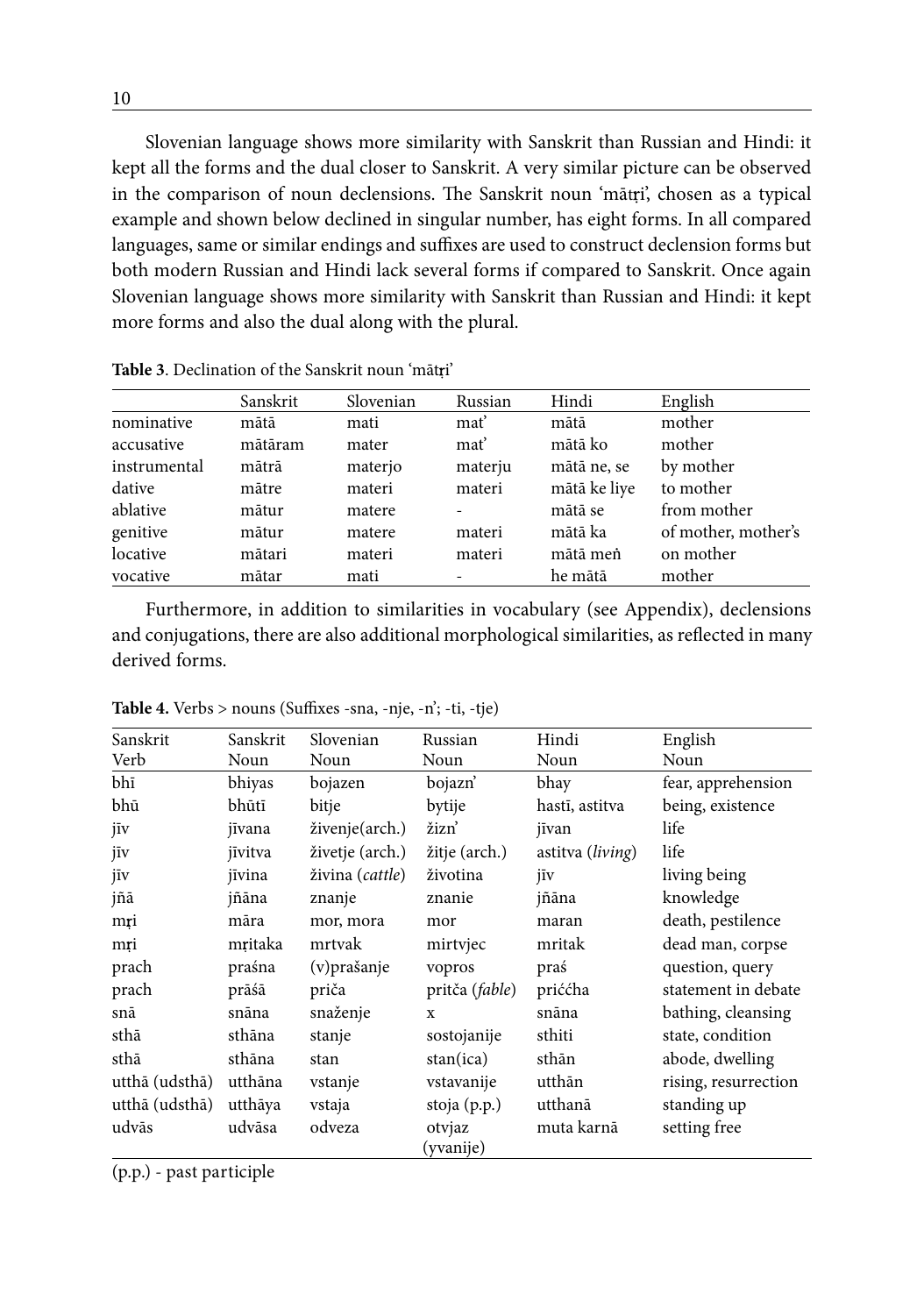The examples above show that many derived Slovenian nouns formed on verbal stems use derivative suffixes that are very similar to the corresponding suffixes in Sanskrit. Both Slovenian and Russian kept one of the most archaic suffixes '-tih' (Cf. Meillet 1964 p.273) in the noun 'bitje-bytije' corresponding to Sanskrit 'bhūtī'. However in other verbal nouns, Russian often appends on more suffix in addition to the initial form of the verbal noun: it can be the suffix '-nije' corresponding to the very characteristic Sanskrit suffix '-na' (stojanije, otvjaz(anije)) or the typical Russian suffix '-, ec, ic(a) (mertvjec, stan(ica)). Some corresponding Russian words changed their meaning or have to be qualified as archaic. Hindi often has no corresponding noun at all or uses a verbal periphrase (hastī, astitva, muta karnā).

The situation is more or less the same in the formation of verbal adjectives.

| Sanskrit<br>Verb | Sanskrit<br>Adjective | Slovenian<br>Adjective | Russian<br>Adjective  | Hindi<br>Adjective | English                 |
|------------------|-----------------------|------------------------|-----------------------|--------------------|-------------------------|
| bhī              | bhiyasāna             | bojazen                | bojazjen              | bhīru              | fearful, timid          |
| jīv              | jīva                  | živ                    | živ                   | jīvit              | living, alive           |
| jñā              | jña                   | znan                   | znakom                | jānnā              | familiar with           |
| mri              | mrita                 | mrtev                  | mjorty                | mrit               | dead, rigid             |
| рā               | pīta                  | pitan                  | upitan ( <i>fed</i> ) | piye-hue           | drunk, suckled          |
| prī              | priyatva              | prijeten               | prijaten              | priya              | pleasing, being<br>dear |
| prī              | purna                 | poln                   | napolnen              | pūrn               | filled, full            |
| snā              | snāta                 | snažen                 | čiščen                | snāt               | washed, cleansed        |
| siv              | svūta                 | šivan, sešit           | sšit                  |                    | sewn                    |

**Table 5.** Verb > verbal adjective (Suffixes -ena, -ev ; -ta)

The verbal adjective is derived directly from the verbal root and not from a tense stem (Beekes 1995: 250). Slovenian shows most similarities with Sanskrit, Russian often adds a prefix or another suffix, and Hindi often lacks corresponding adjective.

Examples below illustrate similarities between Sanskrit and Slavic languages in formation of active and causative verbs and nouns.

**Table 6.** Verbs: active > causative (Prefix o-, stem change to -o-)

|     | Sanskrit        | Slovenian | Russian           | Hindi  | English                     |
|-----|-----------------|-----------|-------------------|--------|-----------------------------|
| jīv | jīvati          | živeti    | žiť               | jīnā   | to live, be alive           |
| jīv | ajījivat        | oživeti   | oživiť            | jīlānā | restore to life, make alive |
| pā  | pibati, pāti    | piti      | piť               | pīnā   | to drink, swallow           |
| pā  | -yayati, pīyate | pojiti    | poit <sup>'</sup> | pīlanā | to cause to drink           |
| pā  | pū (drinking)   | pupati    | piť               | pīnā   | to drink                    |
| pī  | payate          | pitati    | pitat'            | pālanā | to fatten, cause to swell   |
|     |                 |           |                   |        |                             |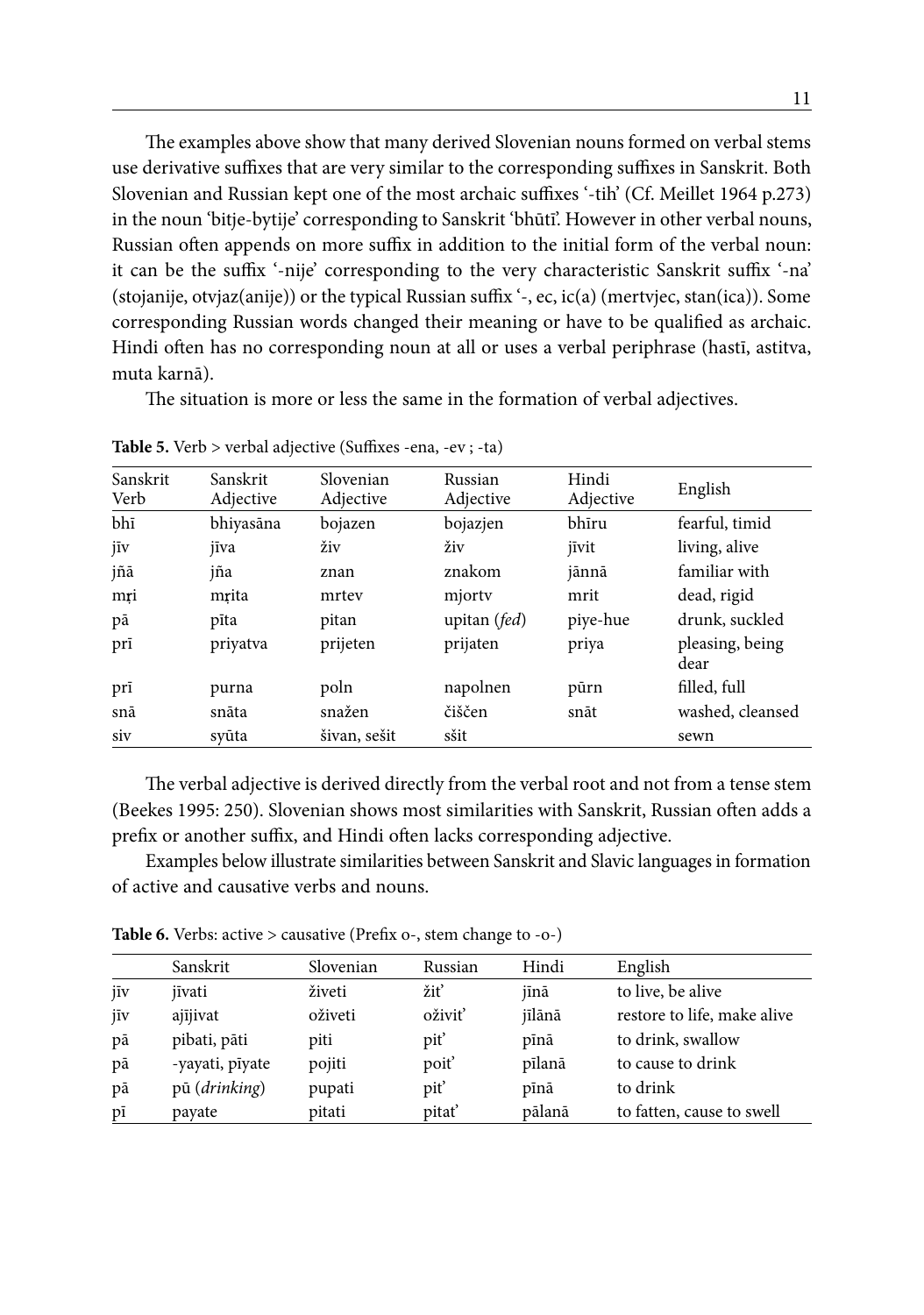| Sanskrit              | Sanskrit | Slovenian | Russian  | Hindi  | English                       |
|-----------------------|----------|-----------|----------|--------|-------------------------------|
| Verb                  | Noun     | Noun      | Noun     | Noun   | Noun                          |
| mri                   | mrityu   | mrtje     | umiranie | maranā | dying                         |
| mri                   | mārana   | morjenje  | morjenje | māranā | killing, causing to die       |
| $p\bar{a} > p\bar{i}$ | pīti     | pitje     | pitjo    | pīnā   | drinking                      |
| pā                    | pāyana   | pojenje   | pojenije | pīlānā | causing or giving to<br>drink |

**Table 7.** Verbal nouns: active > causative (Stem change to -o-)

Just as Sanskrit, Slavic languages use prefixes (oživeti, oživit') or change the stem vowel to '-o-' (pojiti, poit'; morjenje, morjenje; pojenje, pojenije) to form the causative but Hindi does not allow to discern a similar pattern.

Many prefixed verbs and corresponding nouns show similarities between Indic and Slavic languages.

| Sanskrit                                 | Slovenian            | Russian                          | Hindi                 | English                                       |
|------------------------------------------|----------------------|----------------------------------|-----------------------|-----------------------------------------------|
| pra-dru (-dravati)                       | pridrveti            | prepustit'                       | pradrava              | to hasten towards, rush<br>upon               |
| pra-pat (-patati)<br>prati-vah (-vahati) | propasti<br>privesti | propast <sup>3</sup><br>privest' | prapād<br>pravāćalānā | to fall down, lose<br>to lead or draw towards |
| ud-ā-vas (vasati)                        | odvzeti              |                                  | udvas                 | to remove                                     |
| ud-ā-vah (-vahati)                       | odvesti              | otvest <sup>2</sup>              | vahan karnā           | to lead away; marry                           |
| $ud-i$ (eti)                             | oditi                | ujti / otojti                    | ura                   | to go, march off                              |

**Table 8.** Prefixed verbs (pra-, ud-)

**Table 9.** Prefixed verbs and corresponding nouns (Suffixes -va, -na, -nje)

| Sanskrit                  | Slovenian             | Russian                                            | Hindi                   | English                                                             |
|---------------------------|-----------------------|----------------------------------------------------|-------------------------|---------------------------------------------------------------------|
| pra-dhā<br>(-dhatte)      | prodati               |                                                    |                         | to give away, sell                                                  |
| pradhāna                  | predaja               |                                                    | pradān                  | giving, donation                                                    |
|                           | (pierce)              | prodrať                                            | phatnā                  | to split open                                                       |
| pradara                   | prodor,<br>predor     |                                                    |                         | rout of an army,<br>crevice                                         |
| pra-stu (-stauti)         | predstaviti           | predstaviť                                         | prastut karnā           | introduce as a topic                                                |
| prastāva                  | predstava             | predstavljenije                                    | prastut                 | introduction                                                        |
| prati-budh<br>(-budhyate) | prebuditi             | prebudit'                                          | prabodh karnā to awaken |                                                                     |
| pratibodhanā              | prebud,<br>prebujenje | probuždjenije                                      | pratibodhān             | awaking                                                             |
|                           | priznati              | priznať                                            | pratijñā                | to admit, consent                                                   |
| pratijñāna                | priznanje             | priznanije                                         | pratijñā                | admission, assertion                                                |
| jalam-pā (pāti)           | žlampati              | hljupať                                            | jal pīnā                | to drink water                                                      |
| jalapāna                  | žlampanje             | hljupanje                                          | jalpān                  | the drinking water                                                  |
|                           |                       | pra-drī (-dīryate) predreti<br>prati-jñā (-jānāti) |                         | predat'(give out) pradān karnā<br>razdor ( <i>quarrel</i> ) pradara |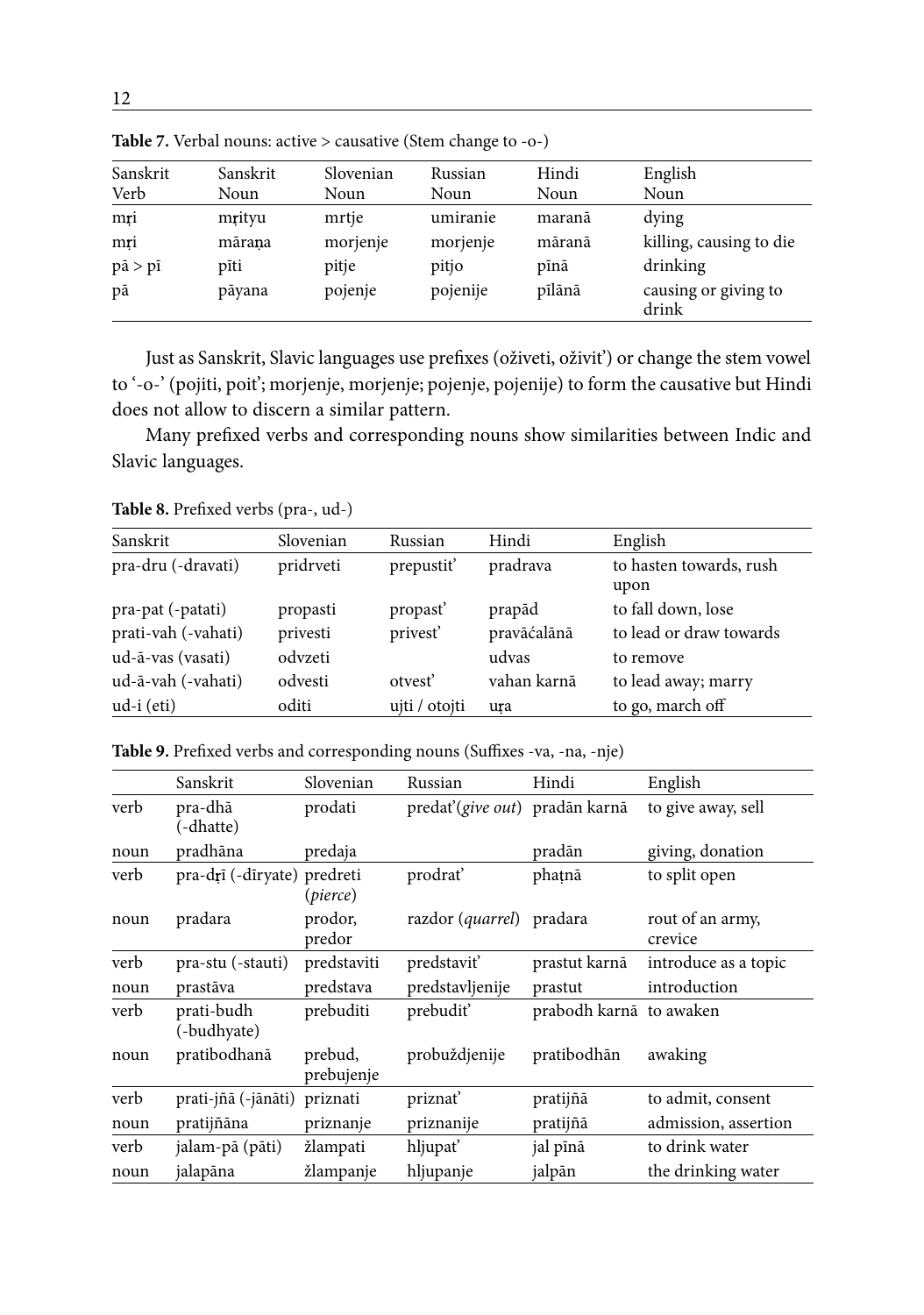Behind phonetic changes occurred in Slavic languages, it is still possible to recognize prefixes corresponding to the Sanskrit prefixes 'pra-' and 'ud-'. Russian, however, changed the meaning of derived verbs or used a different suffix to form a noun more often than Slovenian.

The morphological tendencies illustrated above are confirmed by the view from another angle. Above we were looking at the same type of derivatives from different stems. Below we show different type of derivatives from the same stem.

| Sanskrit              | Slovenian          | Russian         | Hindi  | English                        |
|-----------------------|--------------------|-----------------|--------|--------------------------------|
| $vid$ > veda $(n.)$   | veda               | vedjenije       | veda   | knowledge                      |
| $vid$ > $vedi$ $(n.)$ | vedec              | v'ed'ma (witch) | vidvān | wise man                       |
| vid > vedin (adj.)    | veden              | svedušč         | vidvān | knowing                        |
| vid > vitta (adj.)    | viden              | vedom           | gñat   | known                          |
| $vid$ > vindu (adj.)  | $(Vind > Venet)$ ? |                 | jānkār | familiar or<br>acquainted with |

**Table 10.** Verbal family of derivatives from stem 'vid > vedati, vidati, vindati'; *to know, percieve, understand*

 $(n.)$  - noun

(adj.) - adjective

As in all other examples, the closest phonetic and semantic correspondences can be observed between Sanskrit and Slovenian words. Two out of four Hindi words diverse more from Sanskrit than Slovenian ones in form (phonetic epenthesis 'vidvān') and one word does not exist because the corresponding adjective uses a different stem ('gñat'). Russian examples also confirm the derivation tendencies noticed earlier: it looks like the Russian language normalized its derivative suffixes (vedje-nije, (s)ved-ušč, ved-om) unlike the Slovenian that often keeps the original form of the word. Typical for the Russian examples change of meaning also occurs within this derivative paradigm. The Russian word 'ved'ma' meaning 'a witch' can be linked to the Sanskrit stem 'vid' for two reasons: first, because all other words of the family show the same phonetic change 'vid > ved'; second, because the suffix '-ma', according to Meillet (1964: 274), is known to form agent nouns in Sanskrit (Cf.: dhar-ma- 'qui tient' = 'the one who holds'; brahma- 'prëtre'='priest') and corresponds to the Indo-European suffix '-men'. The corresponding Greek noun 'ίδ-μων' [id-mon] meaning 'the one who knows'('qui sait' in Meillet 1964: 275) also helps to link 'ved'ma' to 'vid' with the meaning 'a woman who possesses some esoteric knowledge'.

The fact that Slovenian seems to be closer to Sanskrit than other Slavic languages is important in different regards. From the linguistic point of view, Sanskrit - Slovenian - Russian comparisons provide unexpected insights into etymology. For instance, while working on this paper we were able to see many missing links that cannot be discovered by comparing Sanskrit with Old Church Slavic, as it is usually done in Indo-European linguistics (Cf.: Meier-Brügger 2003) for the simple reason that old scriptures use quite limited vocabulary. For instance, it is possible to see that the Russian verb 'hljupat' - '*make ugly noises while drinking*' can be linked to the Sanskrit compound 'jalam-pā (pāti)'- '*drink*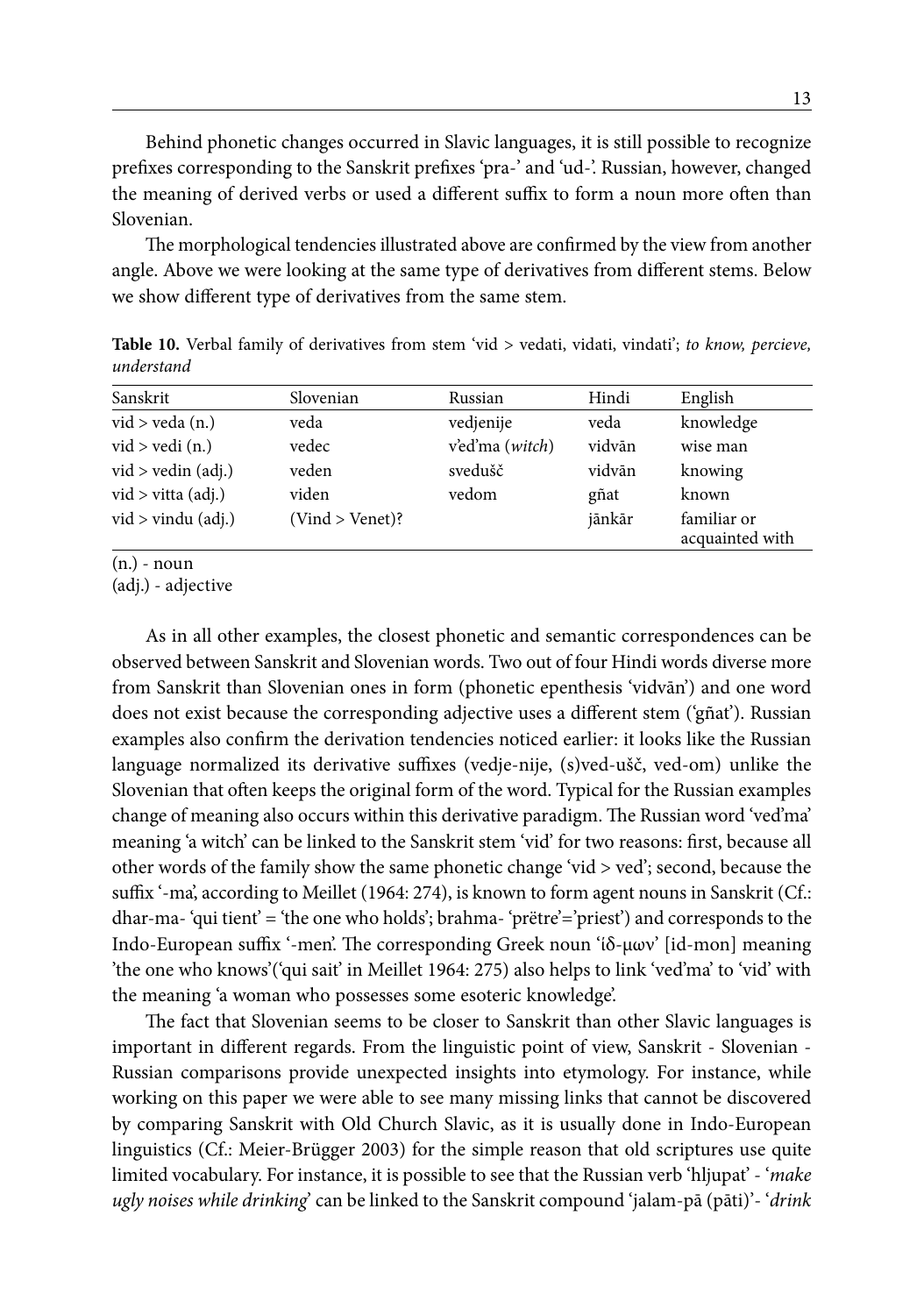*water*' only after coming across the Slovenian compound verb 'žlampati' with the meaning close to Russian. From the genetic point of view, this study of different degrees of language resemblance can be inspiring for a research seeking to understand to what extent linguistic affinities can be backed by genetic similarities.

#### Genetic comparisons

Two localities are considered more alike if the same haplogroups occur at similar frequencies and if the various haplogroups differ by fewer mutations. Clines are usually associated with distinct population movements. Demic diffusion, which is a combination of demographic growth, range expansion and limited admixture, is an example of a form of directional population expansion causing allele-frequency clines. Clines may be generated by loss of genetic variation or by admixture between two genetically distinct groups initially separated by a non-populated area (Karafet et al. 2001).

Bradley (2000) shows that the motif of dual domestication is a common one in livestock. On the basis of mtDNA results, he demonstrates that sheep and cattle were domesticated both in the Fertile Crescent and also on the Indian sub-continent. It can be inferred that the domestication of the sheep and cattle on the Indian sub-continent is the likely source of the linguistic similarity between Indo-Aryan and Slavic terminology relating to the sheep and cattle (Skulj et al. 2006).

In addition to linguistic similarities, the comparisons of the human genetic markers on the Y-Chromosome also indicate close relationship. Geneticists, studying the human DNA note that a Y-Chromosome genetic marker which they named, according to Y Chromosome Consortium, haplogroup R1a1 (HG3 according to Rosser 2000 nomenclature) is the most common among the Slavic populations in Europe and Indo-Aryans in India, at 47% and 30% respectively; but is found to be as high as 51% in Punjab (Kivisild et al. 2002) - (Figure 1). If we do the math, using the published statistics, we see that in Europe,  $\sim$  61 million Slavic speaking males have this genetic marker, but on the Indian sub-continent, the number is almost four times higher, at ~240 million males.

Some may argue that this genetic (Figure 1) and linguistic affinity (Tables 1-9 and Appendix) is due to the recent arrival of the Vedic Aryans from India into Central Europe, Eastern Europe and the Balkans. However, such a recent migration from the Southeast Asia, would have also picked up and brought a Finno-Ugric genetic marker Haplogroup N3 (HG16 of Rosser's nomenclature) to the Balkans, since it is widely distributed in Russia and Ukraine-between Black Sea and the Baltic Sea (Rosser et al. 2000) - (Figure 3). The Uralic-speaking people are suggested to have been descendants of the hunter-gatherers who lived in the periglacial zone between the Carpathian Mountains and the Volga River during the last glacial maximum and have inhabited the Baltic area for ~10,000 years (Laitinen et al. 2002).

It is significant that this Hg N3 genetic marker has not been found either south of the Carpathian Mountains, central Europe nor in the Balkans. This would indicate that the populations carrying the Hg R1a1 came to the Balkans before the Finno-Ugric population spread into Northeastern Europe, European Russia and Ukraine about 10,000 years ago. Therefore, the R1a1 expansion from the Indian sub-continent to the Balkans must have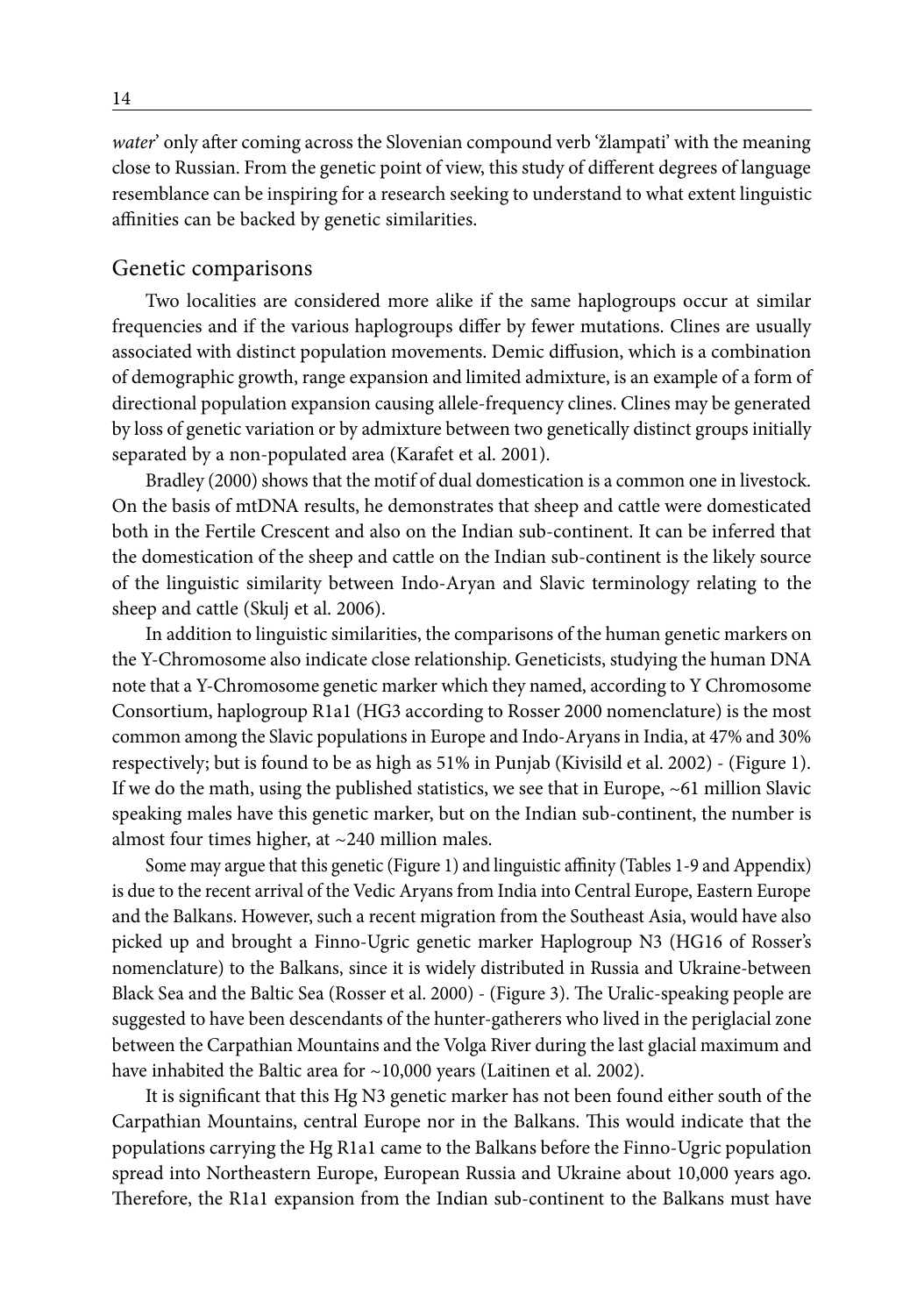occurred prior to this Finno-Ugric expansion  $\sim$ 10,000 years ago; thus avoiding an mixing with the populations with the Finno-Ugric genetic marker.

The reverse major population movement, from Europe to India, within the last 10,000 years, is highly unlikely. Such a migration would have brought a Finno-Ugric genetic marker Hg N3 and also the palaeolithic, more than 20,000 years old Hg I to India. This Hg I genetic marker is common throughout Europe; the highest frequencies have been found in the Balkans and is a likely signature of a Balkan population re-expansion after the Last Glacial Maximum (Marjanovic et al. 2005, Pericic et al. 2005). It is important to note that these two genetic markers, Hg N3 and Hg I, have not been detected in India (Cordaux et al. 2004, Sengupta et al. 2006).

| Population             | Hg R1a1        |                       | Hg I           |                       |
|------------------------|----------------|-----------------------|----------------|-----------------------|
|                        | $\%$           |                       | $\%$           |                       |
| <b>Basques</b>         | $\mathbf{0}$   | Rosser et al 2000     | 6              | Rootsi et al 2004     |
| Irish                  | 1              | Rosser et al 2000     | 11             | Rootsi et al 2004     |
| Western Europe         | $\overline{4}$ | Kivisild et al 2002   | $3 - 39$       | Rootsi et al 2004     |
| Germans                | 30             | Rosser et al 2000     | 20             | Rosser et al 2000     |
| Poles                  | 54             | Rosser et al 2000     | 18             | Rootsi et al 2004     |
| Sorbs                  | 63             | Behar et al 2003      | 18             | Behar et al 2003      |
| Czechs                 | 38             | Rosser et al 2000     | 14             | Rootsi et al 2004     |
| Slovaks                | 47             | Rosser et al 2000     | 14             | Rootsi et al 2004     |
| Slovenians             | 37             | Rosser et al 2000     | 38             | Rootsi et al 2004     |
| Croats                 | 29             | Semino et al 2000     | 38             | Rootsi et al 2004     |
| <b>Bosniacs</b>        | 15             | Marjanovic et al 2005 | 48             | Marjanovic et al 2005 |
| Macedonians            | 35             | Semino et al 2000     | 30             | Rootsi et al 2004     |
| <b>Belarussians</b>    | 39             | Rosser et al 2000     | 19             | Rootsi et al 2004     |
| Ukrainians             | 44             | Kharkov et al 2004    | 22             | Rootsi et al 2004     |
| Russians/North         | 43             | Nasidze et al 2005    | 5              | Rootsi et al 2004     |
| Russians/Moscow        | 47             | Rosser et al 2000     | 19             | Rootsi et al 2004     |
| Russians/Tashkent      | 47             | Nasidze et al 2005    |                |                       |
| Anatolia & Caucasus    | 5              | Kivisild et al 2002   | $0 - 6$        | Rootsi et al 2004     |
| Central Asia           |                |                       | $\overline{2}$ | Rootsi et al 2004     |
| Iran                   | 11             | Kivisild et al 2002   | $\theta$       | Rootsi et al 2004     |
| Pakistan               | 37             | Firasat et al 2007    | $\mathbf{1}$   | Sengupta et al 2006   |
| Burusho                | 28             | Qamar et al 2002      |                |                       |
| Pathan                 | 45             | Qamar et al 2002      |                |                       |
| Sindhi                 | 49             | Oamar et al 2002      |                |                       |
| India                  | 30             | Kivisild et al 2002   | $\theta$       | Sengupta et al 2006   |
|                        |                |                       |                | Cordaux et al 2004    |
| Punjab                 | 51             | Kivisild et al 2002   |                |                       |
| Gujarat                | 24             | Kivisild et al 2002   |                |                       |
| West Bengal            | 39             | Kivisild et al 2002   |                |                       |
| Sri Lanka              | 24             | Kivisild et al 2002   |                |                       |
| Nepal/Kathmandu        | 35             | Gayden et al 2007     |                |                       |
| Bangladesh (W. Bengal) | 39             | Kivisild et al 2002   |                |                       |

**Table 11.** Hg R1a1 & Hg I Y-chromosome frequencies in Eurasia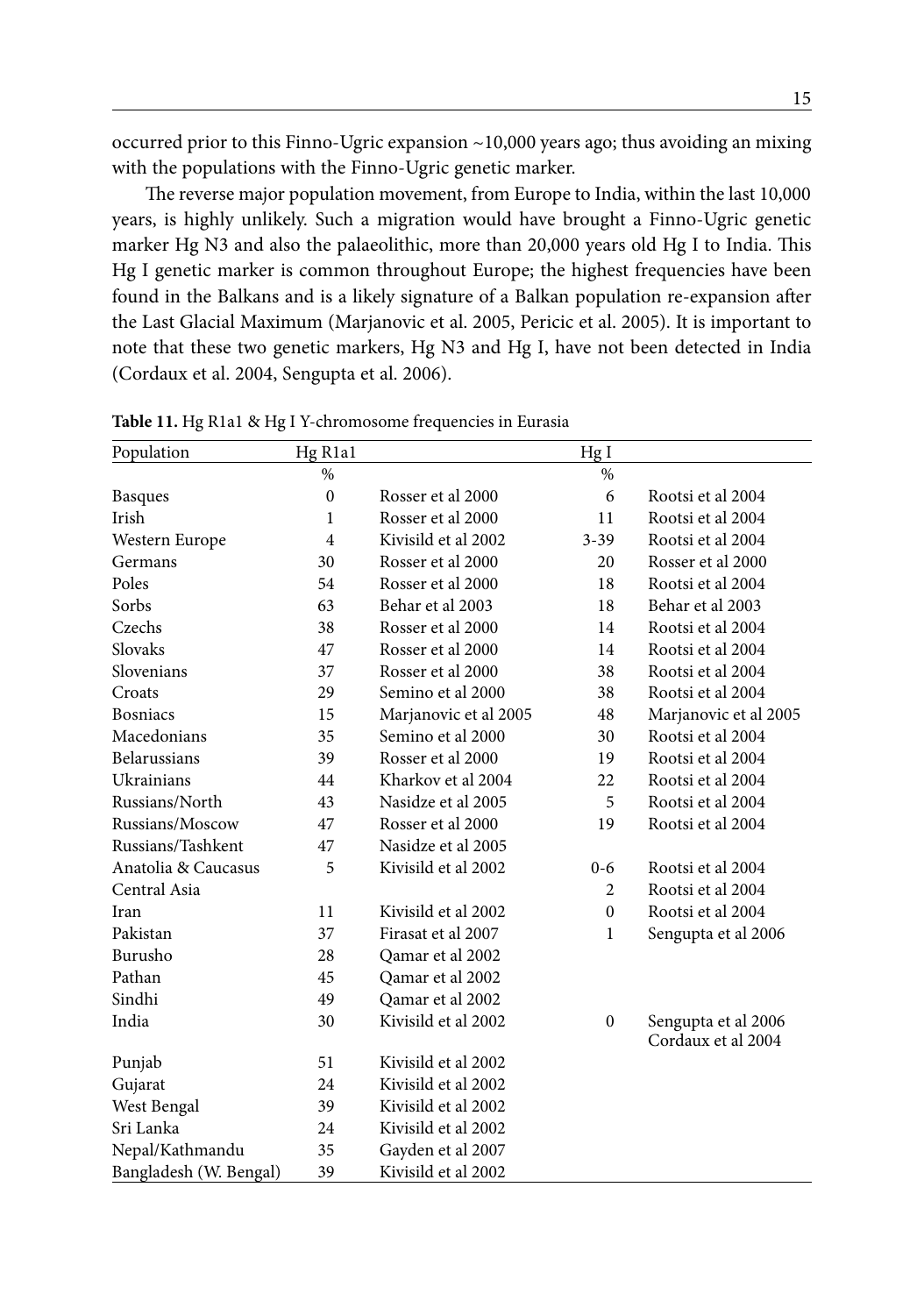

*Figure 1:* Hg R1a1 Y-Chromosome frequencies in Europe, West Asia and Indian sub-contintent



*Figure 2:* Hg I Y-Chromosome frequencies in Europe, West Asia and Indian sub-contintent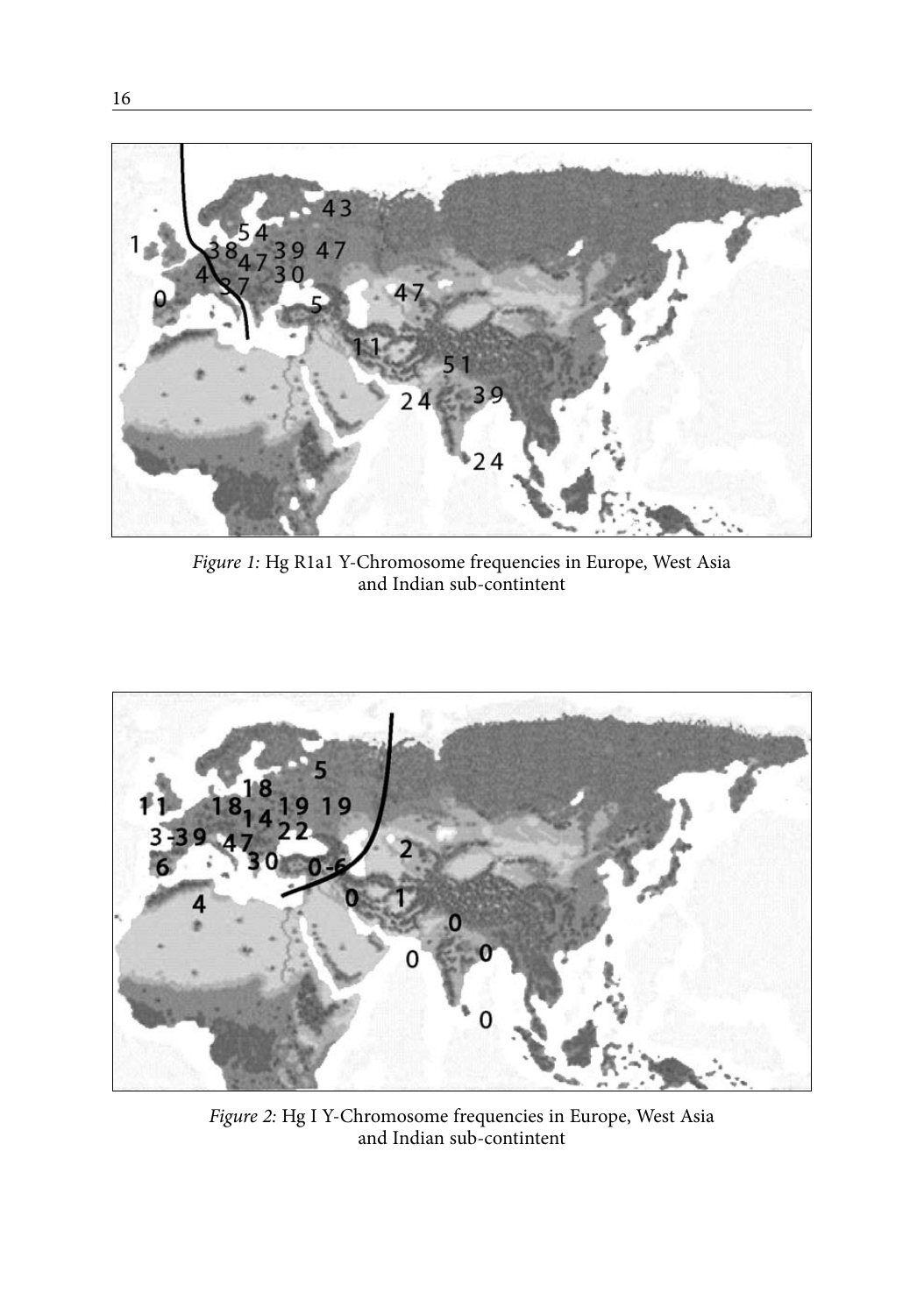

*Figure 3:* Hg N3 Y-Chromosome frequencies in Europe, West Asia and Indian sub-contintent

### The human population growth over millennia

Until Meave Leakey of Kenya found new evidence, it was believed that the first and oldest species of our family *Homo habilis,* evolved into *Homo erectus,* and finally into *Homo sapiens.* New evidence shows that the two earlier species lived side by side about 1.5 million years ago in Kenya and that they have a common still-undiscovered ancestor that probably lived two to three million years ago. After studying the fossils, Leakey's team announced their findings and concluded that is was time to redraw the family tree and rethink other ideas about human evolutionary theory, especially about our most immediate ancestor, *Homo erectus* (Borenstein 2007).

Now the *homo sapiens* population is estimated at 6.5 billion. Over the millennia the human population growth has been closely associated with the social organization and with the technologically assisted food production. Historically, human population has grown very slowly and the exponential growth did not begin until the last few centuries.

From Hanson (2000) we learn that many authors have informally summarized world history as continually accelerating change, and that many others have described human history as sequences of specific growth modes. Human history has also been described as slow expansion of hunter-gatherers, followed by faster growth with the domestication of animals and plants and then followed by even faster growth with science and industry. The age of human population has been estimated by Hawks et al. to be 2 million years. From 2 million years ago up to about 5,000 BC hunters were dominant, then, as the world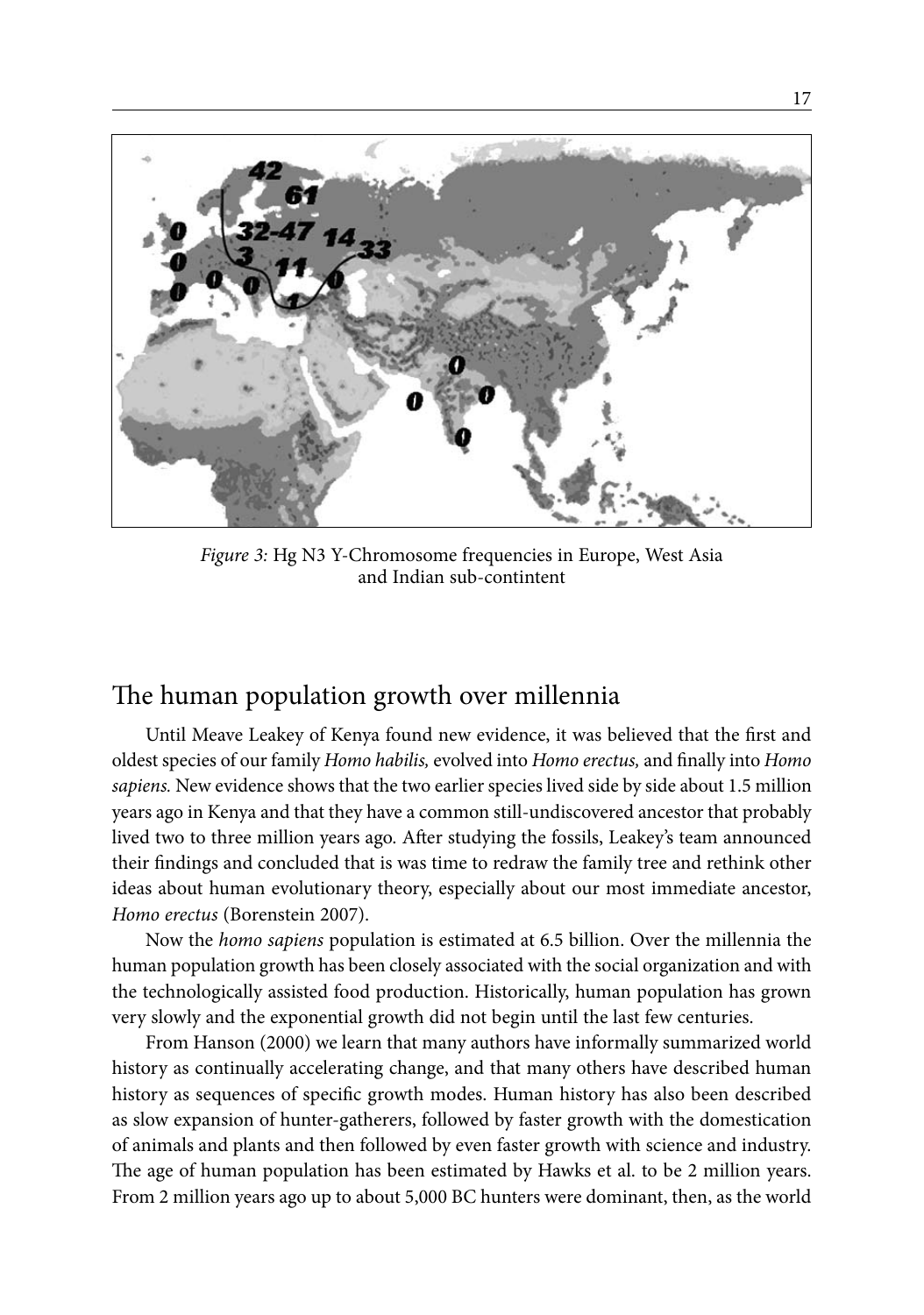population grew to approximately 5 million to 20 million, farmers began to dominate (Hanson 2000, U.S. Census Bureau 2007).

 McEvedy and Jones (1978) estimated that 12, 000 years ago the human population was at approximately 4,000,000; then it took 11,500 years of near linear growth to reach  $425,000,000$  in the 15<sup>th</sup> century. After 1500 AD, the exponential population growth began and it took only 400 years for the population to reach 1.6 billion in the year 1900 AD and then only 100 years for the population to reach 6 billion.

On the other hand, Kremer (1993), went back further into pre-history and estimated that 1 million years ago, there was already a human population of 125,000, which grew, albeit very slowly, and reached 4 million people 12,000 years ago and increased to 425 million in 1500 AD.

The question arises, how many male or Y-chromosome lineages were in existence or came into existence due to mutations over a span of 1 million years and how many of them are extinct now? A widely accepted hypothesis amongst the geneticists is one that places all modern humans in Africa, within the past 200,000 years, and assigns a genetic date of the ancestor of all human males at 40,000 to 140,000 years ago (Wells 2003: 54-55). At the present time, due to mutations, there are 153 different known haplogroups world-wide (The Y Chromosome Consortium 2002). Indian sub-continent shows great genetic diversity, since 36 of them are present in India and Pakistan (Sengupta et al. 2006) and Hg R1a1 being the one with the highest frequency of 30% in India (Kivisild et al. 2002, Wells 2003: 167).

### Origin of 'Satem' Indo-European Languages

In our paper, we do not address the origins of human language, which some believe has its beginnings 150,000 years ago (The Economist, September  $22<sup>nd</sup> 2007$ ) nor of the Indo-European languages, which some believe that they have their beginnings in central and eastern Anatolia and others posit their origin north of the Black Sea. From Anatolia, according to some hypotheses, the distribution of the early form of the language and its successors spread into Europe in association with the farming (Renfrew 1987: 205). However, Bandelt et al. (2002) point out that, to stretch the origin of language families to the Fertile Crescent or nearby regions may not explain the real processes, which could actually have run in the opposite direction or have involved other centers of origin. In our paper, we demonstrate that the Slavs and Indo-Aryans share both genetic and linguistic affinities and that the distribution of their ancestors stretching from the Balkans, central and northern Europe, also north of the Black Sea and along north-eastern shores of the Caspian Sea and on the Indian sub-continent from Punjab to the Bay of Bengal and Sri Lanka (Table 11), is associated with the nomadic-pastoral age and that the subsequent split into Slavic and Indo-Aryan speakers predates the origin of farming.

At present, there are a number of hypotheses that propose to account for the greater similarity of Indians with western Eurasians than with the Mongoloid people to the east of India. First, there is a widely known hypothesis of an invasion of nomadic Indo-Aryan tribes around 4,000 years ago into India, either from the west or from the Central Asian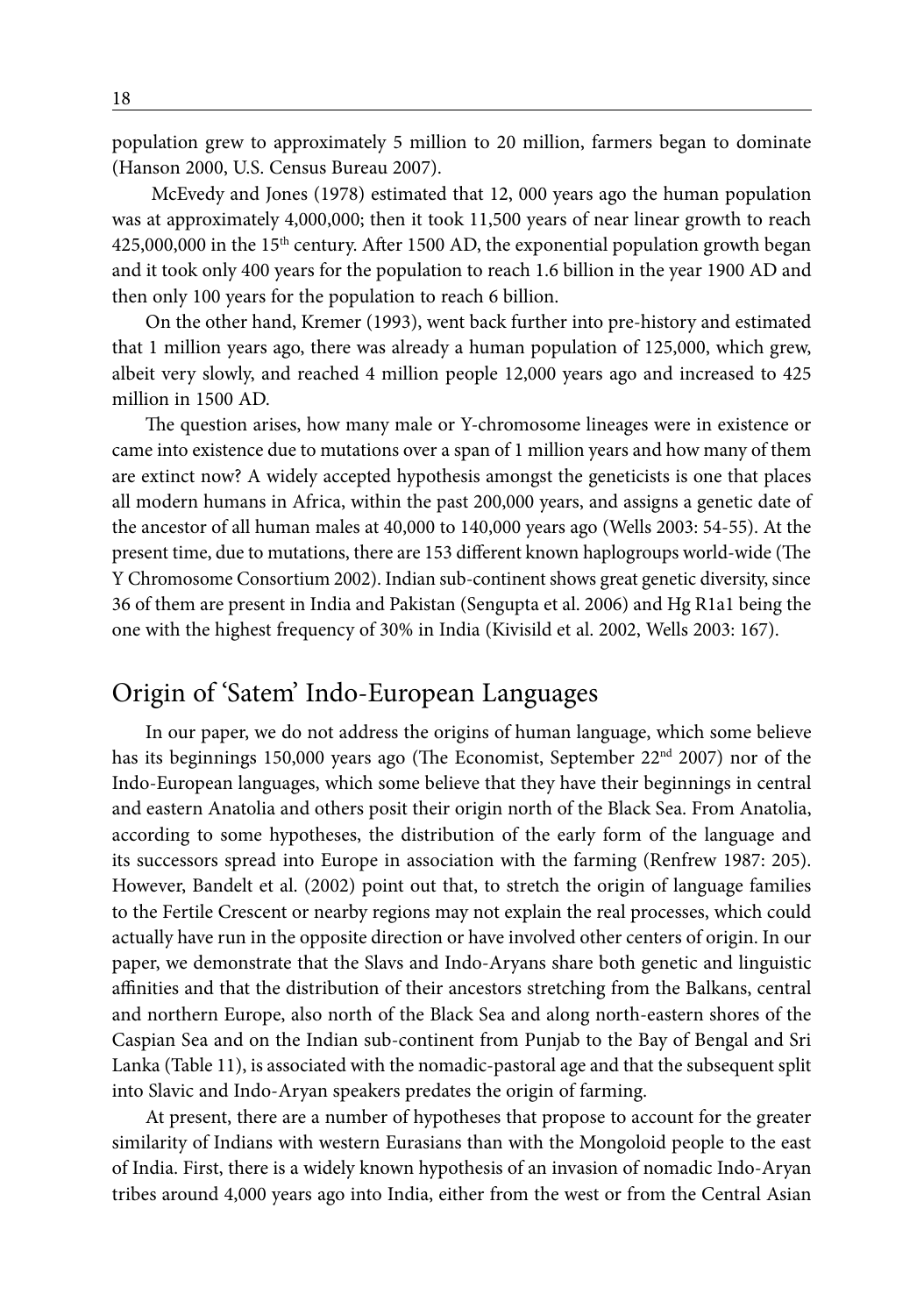steppes in the north. Second, there is a more recently proposed postulate, which is based on the fact that 8,000-9,000 years ago several varieties of wheat and other cereals reached India, presumably from the Fertile Crescent. This hypothesis is supported by linguistically based suggestions of a recent common root for Elamite and Dravidic languages (Kivisild et al. 2000, Wells 2003: 167).

In addition to the invasion theories, the theory of the indigenous origin of the Aryans on the Indian subcontinent has been advocated by a number of scholars. The indigenous theory is credible since, there is no evidence to show that the Vedic Aryans were foreigners or that they migrated into India within traditional memory. Sufficient literary materials are available to indicate, that the Vedic Aryans themselves regarded Sapta-Sindhu as their original home (Ghosh 1951: 220). Ghosh also cites H. Güntert and F.R. Schröder who have shown that Western Europe is one of those areas that were Aryanized last (Ghosh 1951: 214). This is in agreement with the frequency of R1a1; only 4 % in Western Europe, 1 % in Irish and 0% in the Basques who are the farthest from the Indian sub-continent. This is in contrast to high frequencies amongst the male Slavs in Europe at 47 % the males in India at 30 % (Kivisild et al. 2002, Rosser et al. 2000) numbering 61 million and 169 million respectively and 237 million for the whole Indian sub-continent.

Kivisild et al (2000) have found that the node of the phylogenic tree of the mtDNA, ancestral to more than 90% of the present-day typically European maternal lineages, is present in India at a relatively high frequency. They estimate that the age of this ancestral node is greater than 50,000 years. They have also found that mtDNA haplogroup U is the most abundant mtDNA variety in India as it is in Europe. Furthermore, they believe that there are now enough reasons to question the recent Indo-Aryan invasion into India some 4,000 years ago and alternatively to consider India as a part of the common gene pool ancestral to the diversity of human maternal lineages in Europe.

### Age of Hg R1a1 (time since coalescence)

Bandelt et al. (2002) express some caveats regarding the coalescence times, which play an integral part in historical genetics, because there has been an over-emphasis on superficial population-genetics formalizations and insufficient attention to the resources of other disciplines. In addition, geneticists are calculating the coalescence times using the model of random-mating populations of constant sizes. This can lead to potentially dramatic miscalculations of coalescence times.

Kharkov et al. (2004) attempt to clarify the ethnogenesis of the Slavs in general and Eastern Slavs in particular, by studying the Y-chromosome diversity in the Ukrainians and other populations of Eurasia. They agree with some of the published estimates, that Hg R1a1 coalesced in a common ancestor 2,500 to 3,800 years ago. Although, in their paper, they alluded to the relatively high frequency of R1a1 in India and Pakistan, they did not inquire into the significance of such large numbers of R1a1 carriers, both on the Indian sub-continent and amongst the Slavs, in Europe. They also failed to demonstrate how R1a1 could become one of the most widespread and also the most numerous genetic markers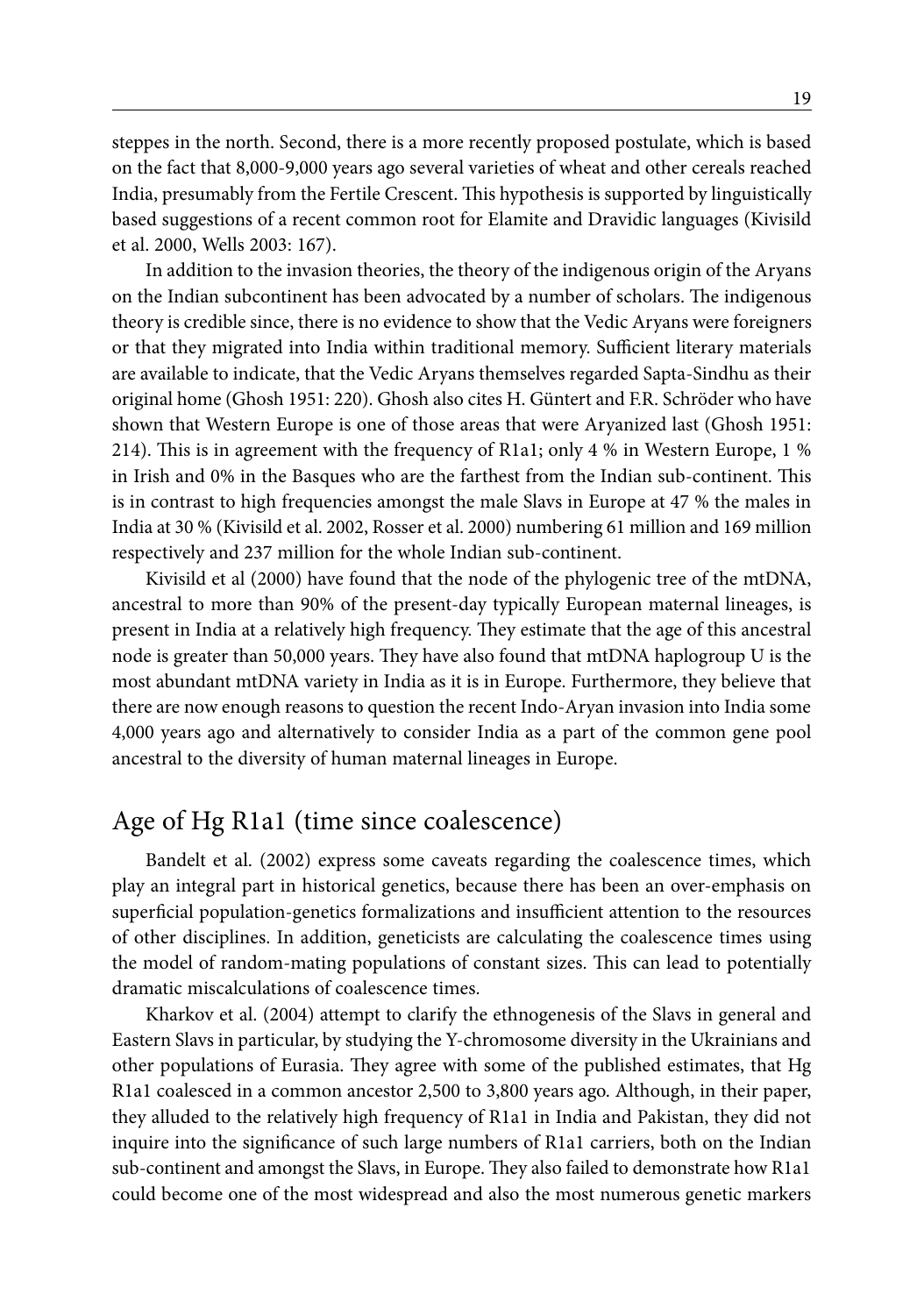both in Europe and on the Indian sub-continent during a relatively short period of time, i.e. less than 4,000 years.

They note that haplogroup (Hg) R1a1 is the most common Y-chromosome variant among the Ukrainians at  $\sim$  44%. Upon further analysis of the published results in the literature, it appears that Hg R1a1 is one of the most frequent genetic markers in the world. It is most frequent in the populations speaking 'satem' I-E languages, namely the Slavic speakers in Europe and the Indo-Aryan speakers on the Indian sub-continent. If we do the math, using the US Census I. P. Center population figures and the percentages published in the literature (Rosser et al. 2000, Semino et al. 2000, Pericic et al. 2005, Sengupta et al. 2006, Kivisild et al. 2002) we see that in Europe, ~61 million Slavic speaking males have the Hg R1a1 genetic marker; but in India the number is more than two and a half times higher, at  $\sim$ 170 million males. When considering the Indian sub-continent as a whole, the number is  $\sim$  240 million or almost four times higher than in the Slavic populations. In addition this genetic marker is also present in smaller numbers in Western Europe, Scandinavia, Baltic States, Caucasus, Turkey and Central Asian countries and totals ~25.5 million. In total this represents more than 10 % of the male population of the world. Sengupta et al. (2006) also report that the R1a1 frequency in I-E speakers of Upper Castes is at 45%, which is similar to frequencies in the Slavic populations of Europe. This would indicate that a similar increase of Hg R1a1, relative to populations with other genetic markers, took place among the Slavic populations of Europe as in the caste populations of India.

In order to do a 'reality check' on the age of Hg R1a1, we will use a macro-analytical approach with a global perspective and consider the recorded genealogies of known historical individuals, some in a position of privilege, others just common men. We will then compare the results with the estimated coalescence dates of Hg R1a1-M17 lineage found in the literature, where the micro-analytical approach, based on mutation rates, is used for determining the ages of Y-Chromosome mutations.

Mutation Rate is defined as the rate at which a genetic marker mutates or changes over time (Kerchner 2007). There is as yet no general agreement on the mutation rate at an average Y-Chromosome short-tandem repeat locus; the range is quite wide; 0.00069 per 25 years (Zhivotovsky et al. 2004); 0.00069 per locus per mutation, with an intergeneration time of 25 years (Gayden et al. 2007); 0.00026 per 20 years (Forster et al. 2000); 0.002 per generation (Kerchner 2007) and 0.0018 per generation (Quintana-Murci et al. 2001). The subsequent calculated age estimates are then based on these mutation rates. Understandably, there is also no consensus on the length of time from coalescence, for the first male with Hg R1a1 mutation, which is the most recent common ancestor for the largest percentage of Indo-Aryans and Slavs. These ages vary from 1,650-4260 years (Kayser et al. 2000); 2,500- 3,800 years (Kharkov et al. 2004); 3,800 years (Zerjal et al. 1999); 7,500 years (Karafet et al. 1999); 10,000-15,000 years (Wells 2003: 176) and Semino et al. (2000) posit that it expanded from the present day Ukraine after Last Glacial Maximum 20,000 to 13,000 years ago.

Passarino et al (2001) are very candid about dating: »Unfortunately, poor knowledge of the molecular basis of 49a,f system and the complete ignorance of the mutational rate do not allow any attempt to date this phylogeny. However, an attempt to date the Eu19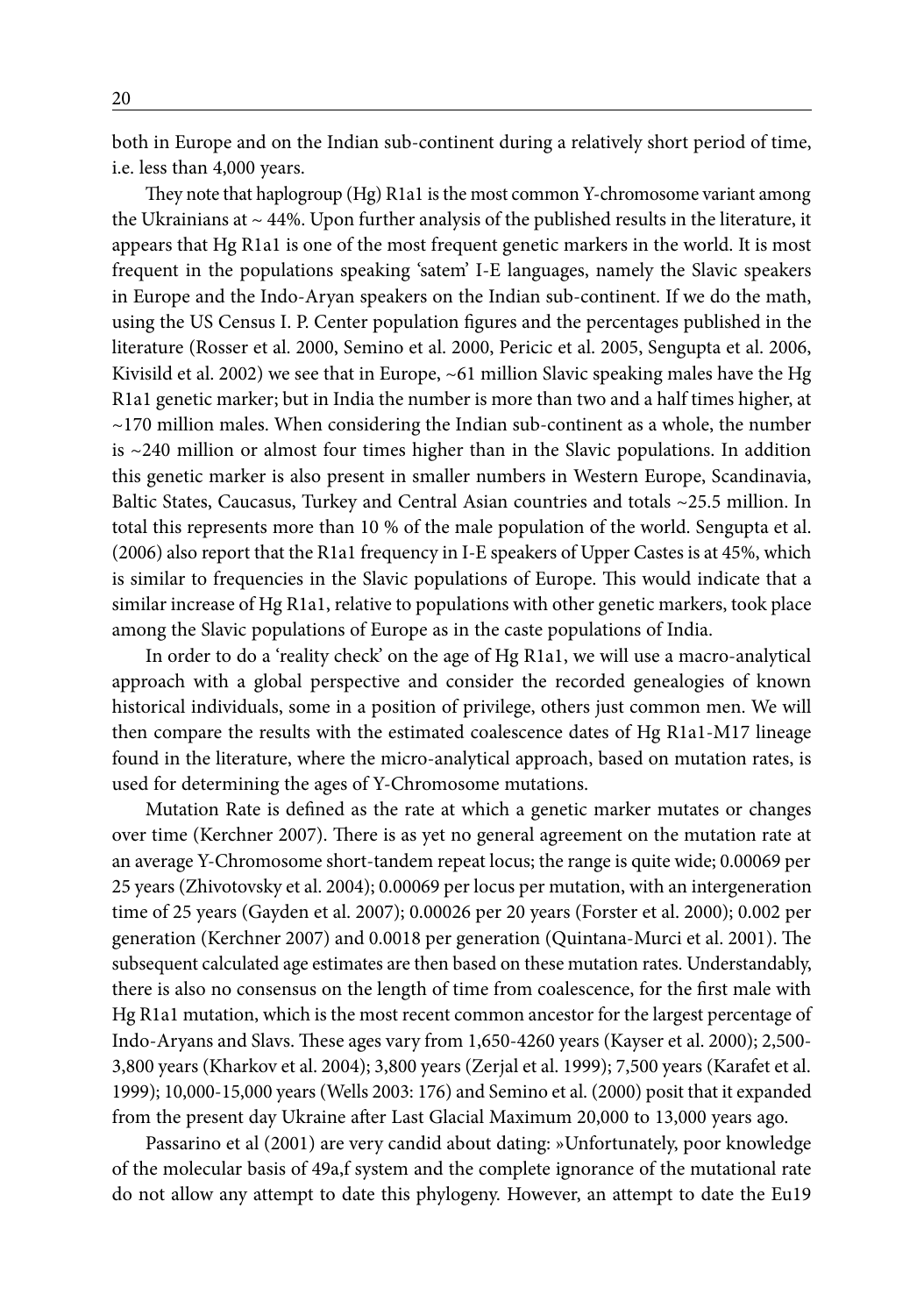(R1a1 - M17) lineage was made by combining the micro-satellite variations resulting from the analysis of 243 Y chromosomes. By the two approaches used, ages of 7,654 and 13,031 years were obtained.«

For this reason, it is worthwhile to compare the age estimates, which are based on mutation rates, with the reproductive capabilities of some known historical men, since the number of their descendants, over known time period, integrates all the factors that influenced their procreation and in some cases made their progeny grow, not only in numbers, but also in relation to the population of the world. By comparing these dates with the ones obtained by the mutation rates, it is possible to test the validity of the results obtained by the mutation rate method and also to determine, what is a reasonable time interval, for more than 325 million men, representing  $\sim$  10 % of the world's male population, now living with this Hg R1a1 mutation, to come into existence; starting from a single individual. For example:

**A.** Confucius. Year 2009 will coincide with the 2,560<sup>th</sup> anniversary of this great philosopher's birth. He now has about 3 million descendants, which includes female relatives, world wide. This number represents  $\sim 0.23$  % of the population of China and 0.046 % of the world's population. From the growth rate it can be seen that Confucius' clan grew at a faster rate than the population of the world, which is estimated to have been 95 million in 551 BC (US Census Bureau 2007) and at birth he represented only 0.000001 % of the world's population. On the average, an individual born at the same time, as Confucius, would have only ~68 descendants now.

Assuming a linear growth in relation to the world's population, it will require 217 time periods of 2560 years or 555,520 years for the descendants of Confucius to reach 10 % of the population world's population.  $(10:0.046 \times 2560 = 555,520)$ 

**B.** Macedonian cavalry with Hg I-M170/M223/M379 in Pakistan - Sengupta et al. (2006) and Firasat et al (2007) report that 0.57 % and 0.3 % respectively, of the Pakistani males are identified with this genetic marker. According to Firasat et al. (2007), this genetic marker may have been brought by the Greek slaves 150 years before Alexander the Great, but more likely by the Alexander's army of 25,000-30,000 mercenary foot soldiers from Persia and West Asia and 5,000-7,000 Macedonian cavalry during the invasion 327-323 BC. Hg I-M170, which is a component of the European Y Chromosome gene pool and accounts for 18 % of the total paternal lineages, is widespread in Europe, but is absent in India. In Europe six subhaplogroups of Hg I-M170 have been reported (Rootsi et al. 2004). In Pakistan only the subhaplogroup I-M223/M379 is found. The subhaplogroup I-M223 is relatively rare in Europe, nevertheless, it is also found amongst the Slavic speakers in the Balkans at 0.4 % (Marjanovic et al. 2005). Assuming that the genetic marker was brought to Pakistan by the Macedonian cavalry of the Alexander the Great and by using the data provided by Firasat et al. (2007), it is apparent that it took  $\sim$ 2,300 years for this genetic marker to reach  $\sim 0.43$  % of the Pakistani male population of 82.4 million or 354,000. From a global perspective, 354,000 males represent 0.011 % of the world's male population. However, an average individual born 2,300 years ago would now have only  $\sim$  40 descendants.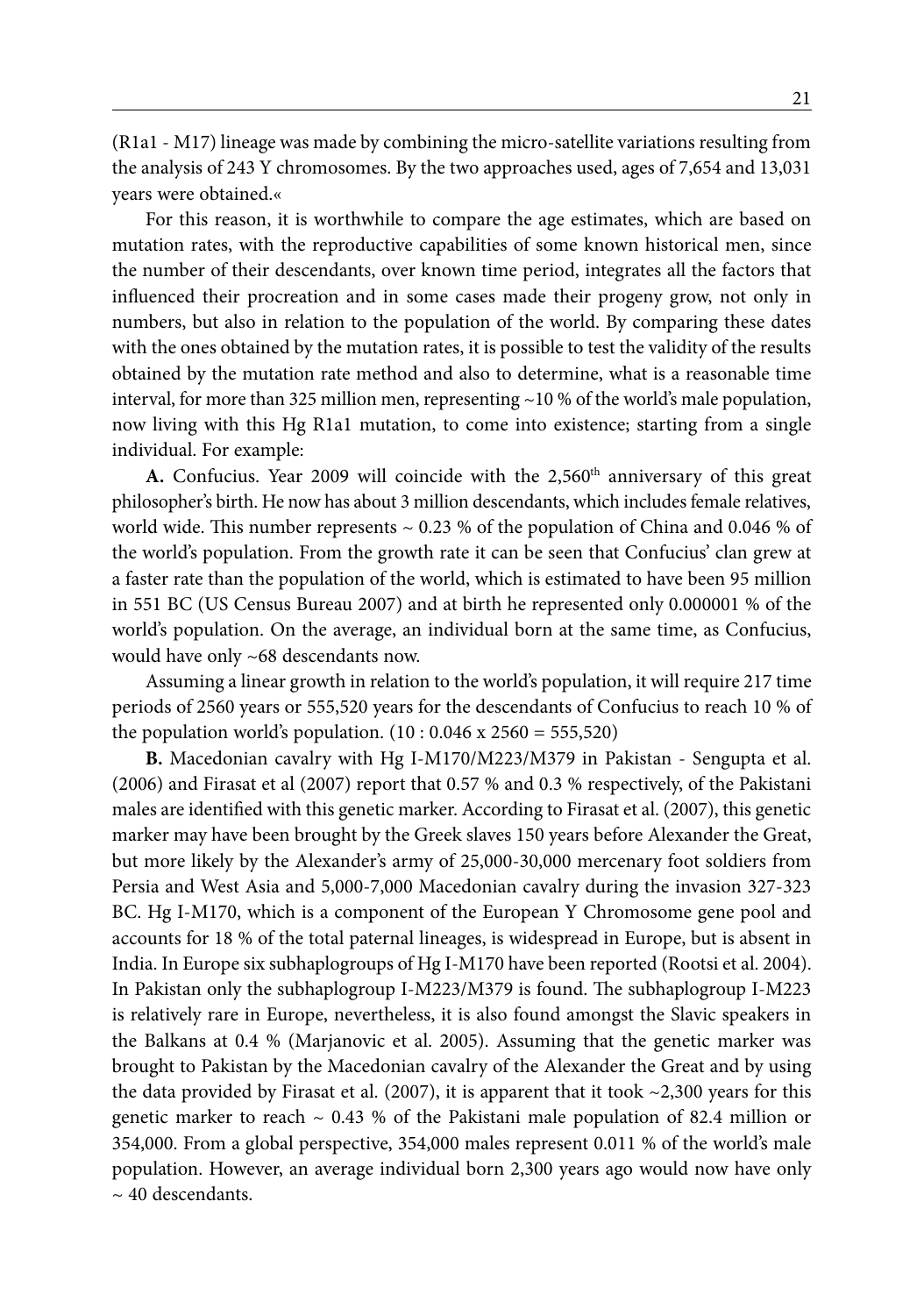Therefore, the Macedonian cavalryman, perhaps there was more than one individual with this genetic marker, was reproducing faster than the population of the world over this period of 2,300 years. By giving credit to only one individual and thus increase the compounding rate, we can estimate the length of time that, it would take for the descendants to reach 10 % of the world's population. Since it took 2,300 years to reach 0.011% of the world's population and assuming a linear growth in relation to the world's population, it will take them 909 time periods of 2,300 years or 2,090,700 years to reach 10% of the world's population (10 : 0.011 x 2,300 = 2,090,700 years).

**C.** Giocangga. Geneticist Tyler-Smith (2005) has estimated that 1.5 million Chinese men are descendants of Giocangga, the grandfather of the founder of the Qing dynasty, from about 500 years ago. His descendants were in a privileged position and the extraordinary number is thought to be a result of the many wives and concubines his offspring took. Because of the special privileges, his children would have had a good chance of survival, but an average individual has only  $\sim$  20 descendants, for that time period. This number of 1.5 million males represents 0.23% of the total male population of China, estimated at 660,926,000 males. From a global perspective, 1.5 million males represent 0.046 % of the world's male population of 3.25 billion.

Assuming a linear growth, in relation to the male population of the world, for the descendants of Giocannga, it will require 217 time periods of 500 years to reach 10% of the world's population or  $\sim$ 109,000 years (10 : 0.046 x 500 = 108,696 years).

Cohen (2002) in estimating the population growth modeled his estimates on the compounding interest calculations. With his model, he attempted to take into consideration natural disasters and the subsequent population bottlenecks. Consequently, when using the compounding interest calculations, he was concerned that the population growth could be greatly overstated. Recognizing this and using trial and error method he estimated that prior to the adoption of the agriculture, about 10,000 years ago, the growth rate had to be very near zero, perhaps only 0.003% (rate of 0.00003) per year. From then, to the time of Columbus, he estimated that the rate was also small, at 0.1 % (0.001); higher compounding rate would result in a historical population greater than it is. He gave an example that at the 0.1 % compounding rate, it would take a group of 500 individuals more than a thousand years to grow to 1500.

In our calculations, to estimate how long it would be necessary to reach 10 % of the global population, starting from a single individual, we used a somewhat different approach, by using the recorded reproduction statistics of the known historical individuals and going past the exponential population growth of the past century, when during this time period of 1965-1970, the growth rate was ~2.1 % (0.021) per year. As a further refinement, the simultaneous global population growth was also part of the equation used to determine the incremental growth rate of these historical men against the population as a whole. Since it is this incremental growth rate that determines the time that it would take to grow from one individual to millions of human beings representing more than 10% of the world's population.

From the above real time examples, where all the descendants grew faster than the global population, it is apparent that growth of the human populations, having specific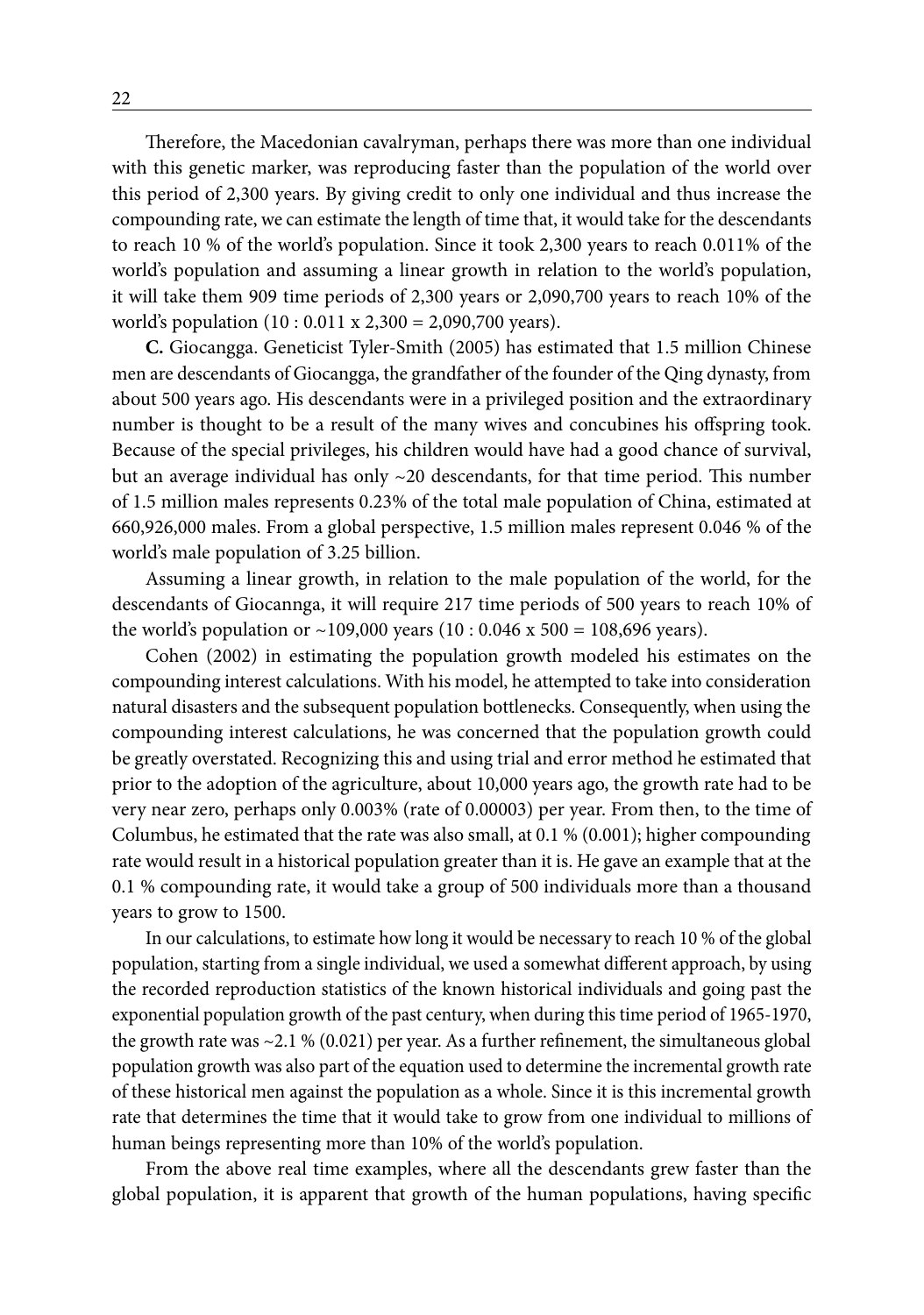human traits, be it a genetic marker or a surname, relative to the rest of the population, is a long term process. The process of growth, relative to the rest of the population, has to be accompanied with special attributes not present in the surrounding population. This 'reproductive fitness advantage' (RFA), can be in the form of fertility or reproductive fitness, special privileges or resistance to disease which ensures the survival of the progeny and allows the privileged population to grow faster than the surrounding population. This is analogous to the mechanics of a similar process such as language replacement, which C. Renfrew named 'elite dominance' (Renfrew 1998: 95,132).

To account for the relatively high frequency of Hg R1a1, there is no reason to believe that the Slavic populations have an inherently higher reproduction rate than surrounding populations, due to reproductive fitness. For example, the population of Russia is now decreasing and will continue to decrease into the foreseeable future, relative to other countries (The Economist, June 2007). This creates a dilemma. How could the male population with this genetic marker have grown to more than ~325 million? Obviously, higher rate of growth, relative to other populations, coupled with a long time period since coalescence was needed to achieve this. These are the only two ways that could have created the necessary conditions to have one man leave enough descendants to go from  $\sim$  0 % to 10 % of the world's male population. Factors such as economic, cultural, physical, military superiority or resistance to disease must have been present to a higher degree to have a higher population growth rate and thus allowed the males with this R1a1 genetic marker to grow so dominantly and to preserve this status in relation to the other 152 Y-Chromosome haplogroups of the world's male populations, so that now one out of every ten males has this genetic marker.

It is noteworthy that the majority of the populations on the Indian subcontinent who speak the I-E languages, which are based on Sanskrit also have a high frequency of the R1a1 genetic marker. Also in Europe, Slavic languages share many linguistic and grammatical similarities with Sanskrit, particularly Vedic Sanskrit. Thus it is possible to regard R1a1 as an Indo-Aryan and Slavic genetic marker. Wells (2003: 167) calls it Indo-European as a contrast to Dravidian genetic markers.

Based on these linguistic and genetic similarities, it is not out of order to combine the Slavic and Indian populations and the relative percentages of Hg R1a1 of 47% and 30%, respectively, as reported by Kivisild et al. (2002). This means that the coalescence of the common ancestor of Hg R1a1 would have taken place considerably earlier than the Ice Age. Only the early coalescence can account for the high frequency and wide distribution of Hg R1a1 prior to modern day population migrations. This reproduction rate is in line with that of the historical personage, Giocangga, whose descendents would require ~109,000 years, to reach 10 % of the world's male population, based on their past reproduction rates. Taking into consideration the reproduction rates of historical individuals, it can be concluded that the time since coalescence of Hg R1a1 must be at least 100,000 years, but very likely much more, since this calculations is based on reproduction rate of an individual not affected by the population bottlenecks created by such events as the Toba Volcano explosion and the Last Ice Age.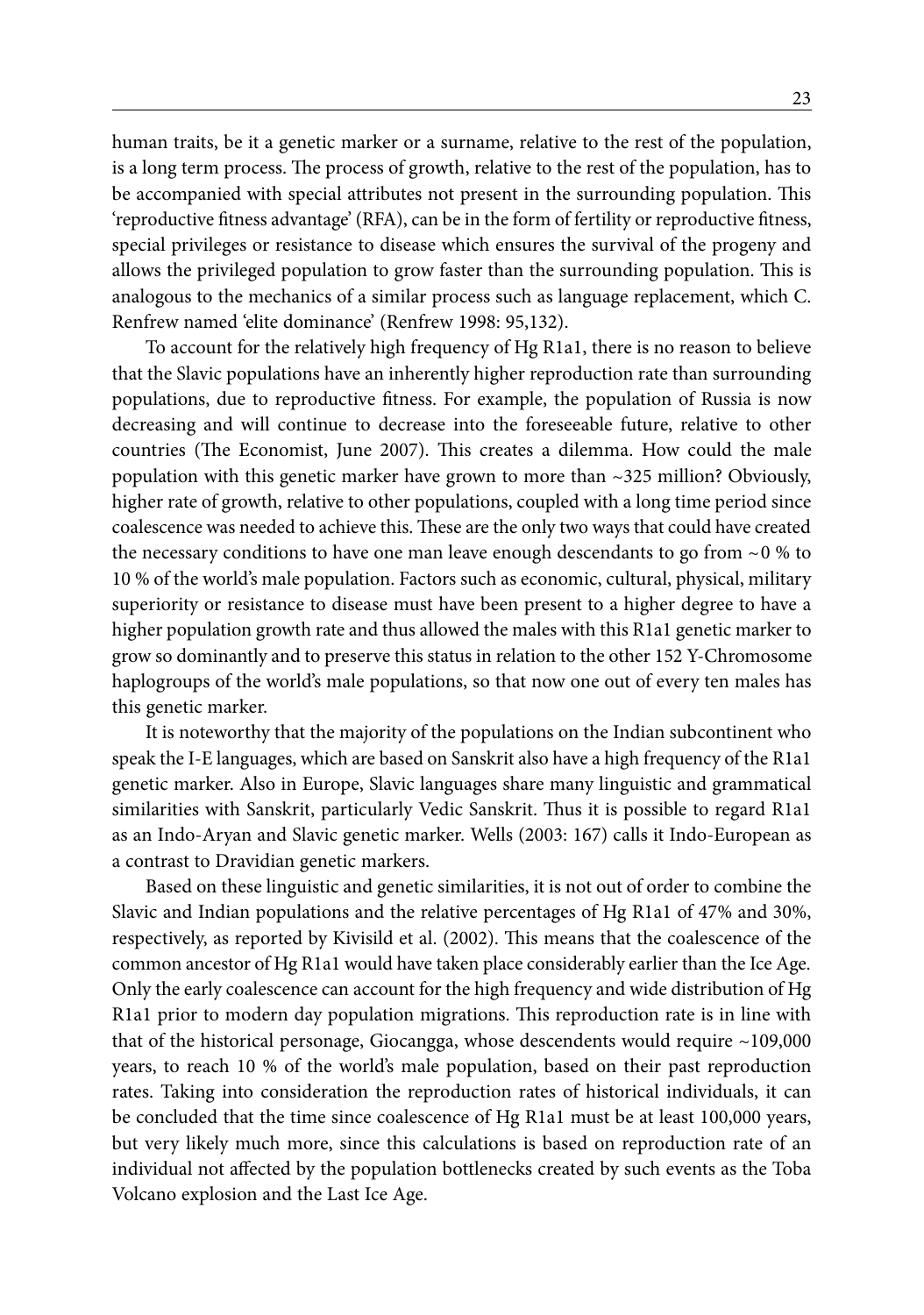This age estimate of  $\sim$ 100,000 years since coalescence of Hg R1a1, should not be discounted as unrealistic, since that area of the world has supported human life for more than 1 million years (Kremer 1993, Zerjal et al. 2002) and humans have been speaking for at least 150,000 years (The Economist, September 2007 p. 57). New discovery of a human lower jawbone, dated to be 1.3 million years old, in a limestone cave in northern Spain (Hurst 2008), will undoubtedly lead to reappraisal of human existence in and outside Africa.

### Direction of gene flow

Some would argue that genetic and linguistic affinity between Slavs and Indo-Aryans is due to the recent arrivals from the east. However, a recent migration from the east would have also brought Hg N3 to the Balkans, since it is widely distributed in Russia and Ukraine - between Black Sea and the Baltic Sea, but this genetic marker has not been found in the Balkans. This indicates that R1a1 migration to the Balkans took place before Hg N3 arrived in European Russia and Ukraine. Hg N3 has the highest frequency amongst the Finns at 61% and has been considered a Finno-Ugric marker. Laitinen et al. (2002) estimate that Finno-Ugric tribes arrived in the Baltic region 5,000-6,000 years ago. Therefore, the Hg R1a1 migration from the east to the Balkans must have occurred prior to the Hg N3 expansion and thus avoided the contact with the populations when Hg N3 was already present (Skulj et al. 2006).

Significantly, Hg I-M170 (Figure 2), which is posited to be older than Hg R1a1- M17 and is believed to have expanded from a refuge in the northern Balkans after LGM (Semino et al. 2000), has not been detected in India (Sengupta et al. 2006). Hg I is widespread throughout Europe; from British Isles to Russia and from Baltic Sea to the Balkan peninsula. The frequency is particularly high in the Balkans, as high as  $\sim$ 71% in the Croats of Bosnia-Herzegovina. It is frequent in Russia and Ukraine at  $\sim$ 20%, and also the rest of Europe, particularly in Scandinavia. In England the frequency is 18%, Germany 20%, Denmark 39%, Norway 40%, south Sweden 40% and Estonia 19%. The estimated age of Hg I is 22, 000 years, which would give it an abundance of time for expansion, and it is also considerably more widely spread in Europe than Hg R1a1**.** It should be stressed that, despite the theories of Aryan home in Germany or Germanic lands (Ghosh 1951: 213-214), Hg I has **not** been detected in India. This would rule out Europe as the home of the Aryans after the last Ice Age. Hg I-M170 has been detected in Pakistan at 0.57 % (Sengupta et al. 2006) and at 0.3 % (Firasat et al. 2007), where it could have been brought by the army of the Alexander the Great (Qamar et al. 2002, Firasat et al. 2007). At lower frequencies, Hg I is found in the Near East, Caucasus and Central Asia but not in Iran. In the populations of Central Asia, the frequency is only 1.5% (Marjanovic et al. 2005, Qamar et al. 2002, Rootsi et al. 2004).

Furthermore, another haplogroup can provide some insights into the origins of the Indo-Aryans. It is Hg K\*-M9, which is widespread in Asia and appears at high frequencies in Koreans at 69 %, Mongolians at 25 %, Uzbeks at 15 %, Kazakhs at 11 %, Tatars at 9 %, Russians/Tashkent at 6 % (Nasidze et al. 2005), Russians/Yaroslavl at 14 % (Malyarchuk et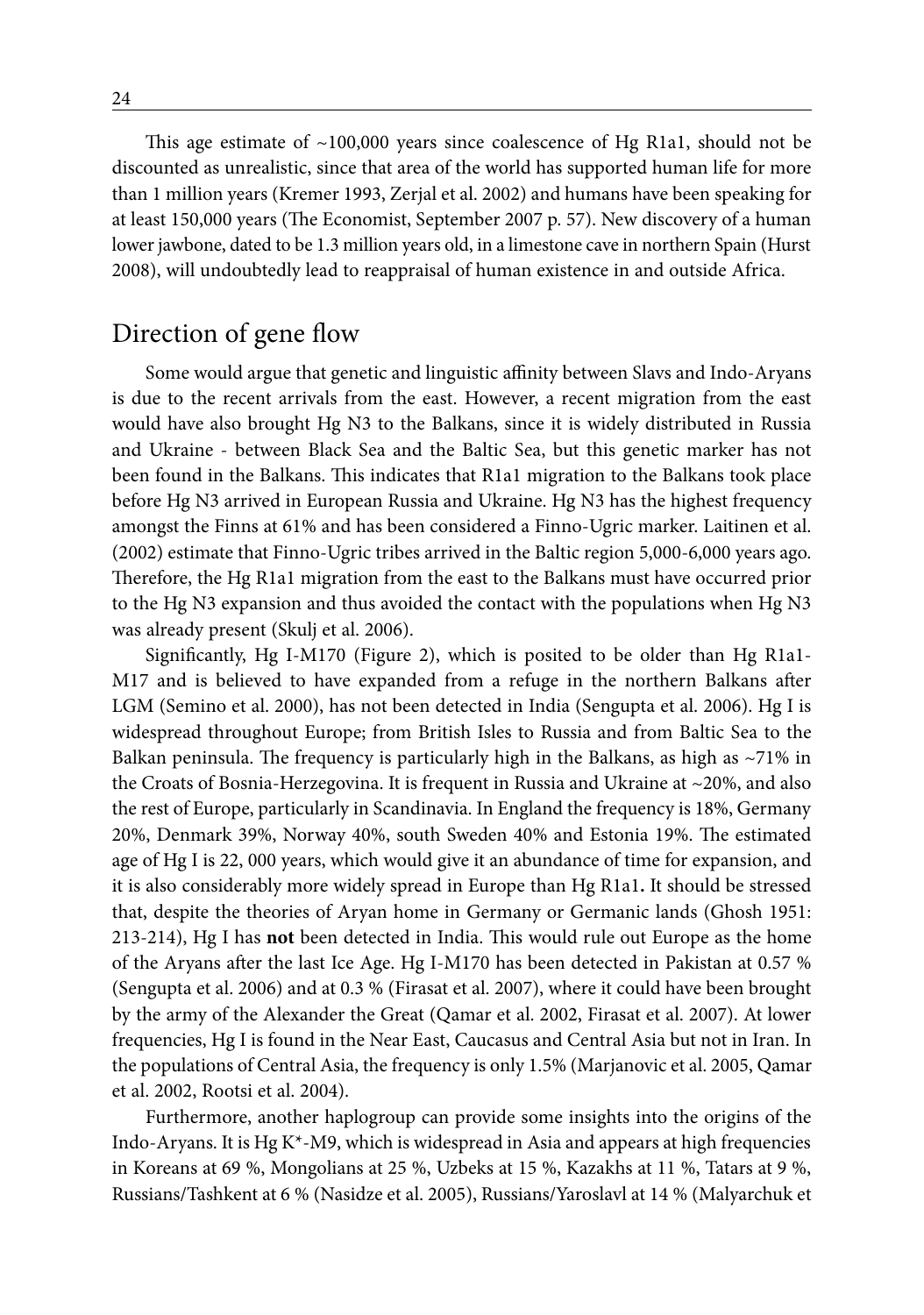al. 2004). In India it was not detected in a sample of 728 males, but in Pakistan there was one individual in a sample size of 176 or 0.57 % (Sengupta et al. 2006). While Kivisild et al. (2002) has found that Hg K\* (HG26-M9) is absent in Punjab, Andhra Pradesh and Sri Lanka, but is present at 0.8 % in India as a whole, but at 3.2 % in Western Bengal and 3.4 % in Gujarat and also in Iran at 3.6 %. From Chatterji (1988) we learn that there is a Mongoloid stratum in the Himalayas and in the tracts immediately to the south, in Assam, in North and East Bengal and that he observed Sino-Tibetan influence is still present there.

It is significant, that Hg N3 and also Hg I did not reach Iran and India. This can be taken as another indication that the migration(s) carrying Hg R1a1 did not originate in Europe. A northern, central or east European origin of Hg R1a1, and the subsequent expansions and migrations would have picked up both Hg I and Hg N3 chromosomes and the linguistic affinities with Sanskrit and taken them eastward in the direction of India. However, high frequency of Hg R1a1 chromosomes, and the high linguistic affinities with Sanskrit are primarily common only to Slavic and Indo-Aryan populations. This is not the case for other European or eastern European genetic markers such as Hg I and Hg N3, since Hg I and Hg N3 are absent from India. Also the virtual absence of Hg  $K^*$  also rules out central Asia or Siberia as the homeland of the Indo-Aryans.

As mentioned before, Hg N3, which is widely distributed among Finno-Ugric populations where the high frequencies occur, is also frequent in the Slavic populations surrounding the Baltic and Black Sea, where the largest absolute numbers occur. This marker, which is considered to be as old as R1a1, has not reached the Balkans, nor has it migrated to India (Skulj 2007) (Figure 3).

Based on the above mentioned genetic markers, one has to conclude that Hg R1a1 chromosomes came from India and reached the Balkans, before Hg N3 expanded between the Baltic and the Black Seas. Also the expansion of Hg I from the Balkans was impeded and did not reach India. All of this is in agreement and supports Out of India Theory (OIT) of the 'satem' branch of the Indo-European language family. Furthermore, the domestication of cattle in the Indus valley and no indication of domestication of European aurochs (Edwards et al. 2007) further support the OIT.

That is why it is very difficult to accept the relative young age of R1a1, which Karafet et al. (1999), Kayser et al. (2000), Kharkov et al. (2004), Zerjal et al. (1999) propose to have coalesced in a common ancestor less than 10,000 years ago. If this R1a1 genetic marker is one of the youngest, why is it, in this Darwinian world, one of the most prolific and prior to the discovery of the Americas was also one of the most widely distributed haplogroups? At high frequencies, it stretches like an arc north of the Black and Caspian Seas from southern Adriatic in Europe to the Bay of Bengal and Sri Lanka on the Indian sub-continent.

However, the numerical success of the R1a1 in India and in Europe raises some obvious questions:

- 1) In the populations north of Black Sea and Caspian Sea where Hg I and Hg N3 are at high frequencies:
	- What has prevented the carriers of ostensibly much older genetic markers from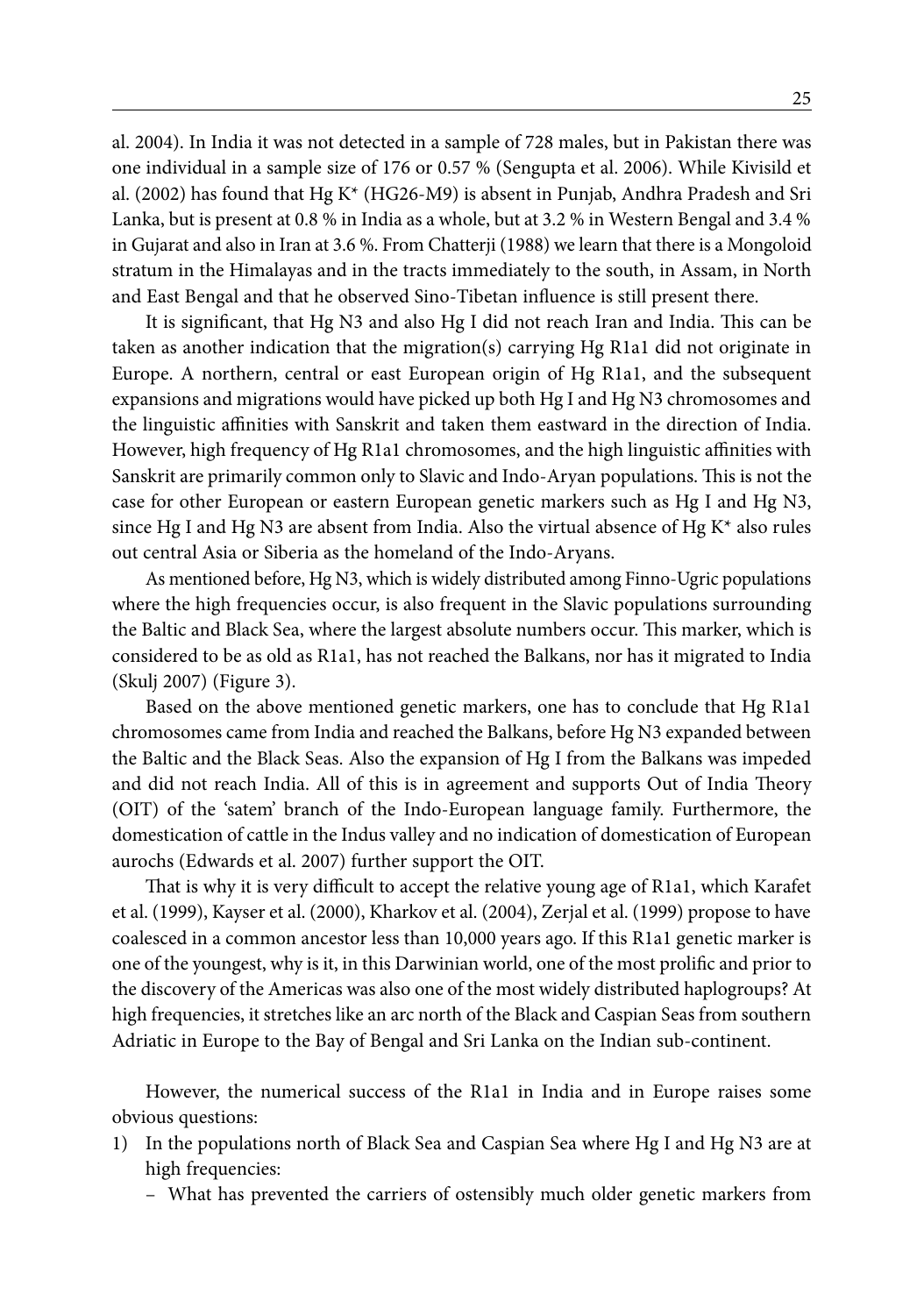blossoming and taking over the planet and leaving R1a1 chromosome in a minor role?

- What prevented N3 from supplanting R1a1?
- What prevented Hg I from doing the same, or Hg P which is considered to be even older than Hg I?
- 2) In the populations south of Black and Caspian Seas:
	- Why have the Anatolian and Middle East agriculturists, with older haplogroups such as Hg J and Hg E, lagged behind R1a1 populations in numbers, since they would have had a head-start in time, agricultural food production and technology?
- 3) Was the agro-pastoral way of life the sole means to provide this advantage, or was it a combination of some other form of the 'elite dominance' in culture, warfare, technology or resistance to particular diseases that enabled the populations with the high frequency of R1a1 chromosome to surpass in frequency all others in Eurasia?

How can the high frequency of  $\sim$ 10 % of Hg R1a1 in the world's male population be accounted for, when the expected percentage is less than 1 %, since the lineage is just one out of 153 and at the same time considered to be one of the youngest. S. Wells (2003 p. 84) has attempted to explain why certain genetic lineages are more numerous than others. He offers a rather simplistic explanation, based on intelligence and the ruthlessness of the founder and his progeny. The progenitor was more intelligent than other members of his clan. He was also a better hunter, since he had better knowledge of the animal behavior and devised better tools to hunt them. He became their leader; members of his clan ate well, prospered and he was able to father many children. Then his children, when grown, killed or chased away other males of the clan. Thus the lineage had a head-start and was able to prosper. There are probably also other reasons.

There is anecdotal evidence that people of East Indian descent in Canada have a much higher incidence of cardio-vascular diseases than other nationalities. These diseases affect primarily individuals past their best reproductive years (Ogilvie 2008). Therefore, in light of the high population numbers with the R1a1 genetic marker, it would be reasonable to expect that people with this genetic marker may have had better resistance to other forms of disease, during their reproductive years. Such an advantage could have provided them with better survival rates with respect to other 152 lineages.

Also part of the answer will probably be found to be in the evidence that the age of Hg R1a1 is considerably older than the estimates of Kharkov et al (2004) of 2,500-3800 years. Passarino et al (2001) presented two different dates for the age of R1a1 M17 lineage, namely, 7,654 years and 13,031 years. However, they do mention that when an attempt was made to estimate the age of mutations M173 and M17, the values obtained were compatible with a Palaeolithic origin.

We estimate that mutation is in all probability much older; we estimate the age at more than 100,000 years based on compounding calculations and the results agree with the straight line estimates (Skulj 2007). In addition to the antiquity of this genetic marker, the carriers of R1a1 must also have had a tremendous Darwinian advantages mentioned above,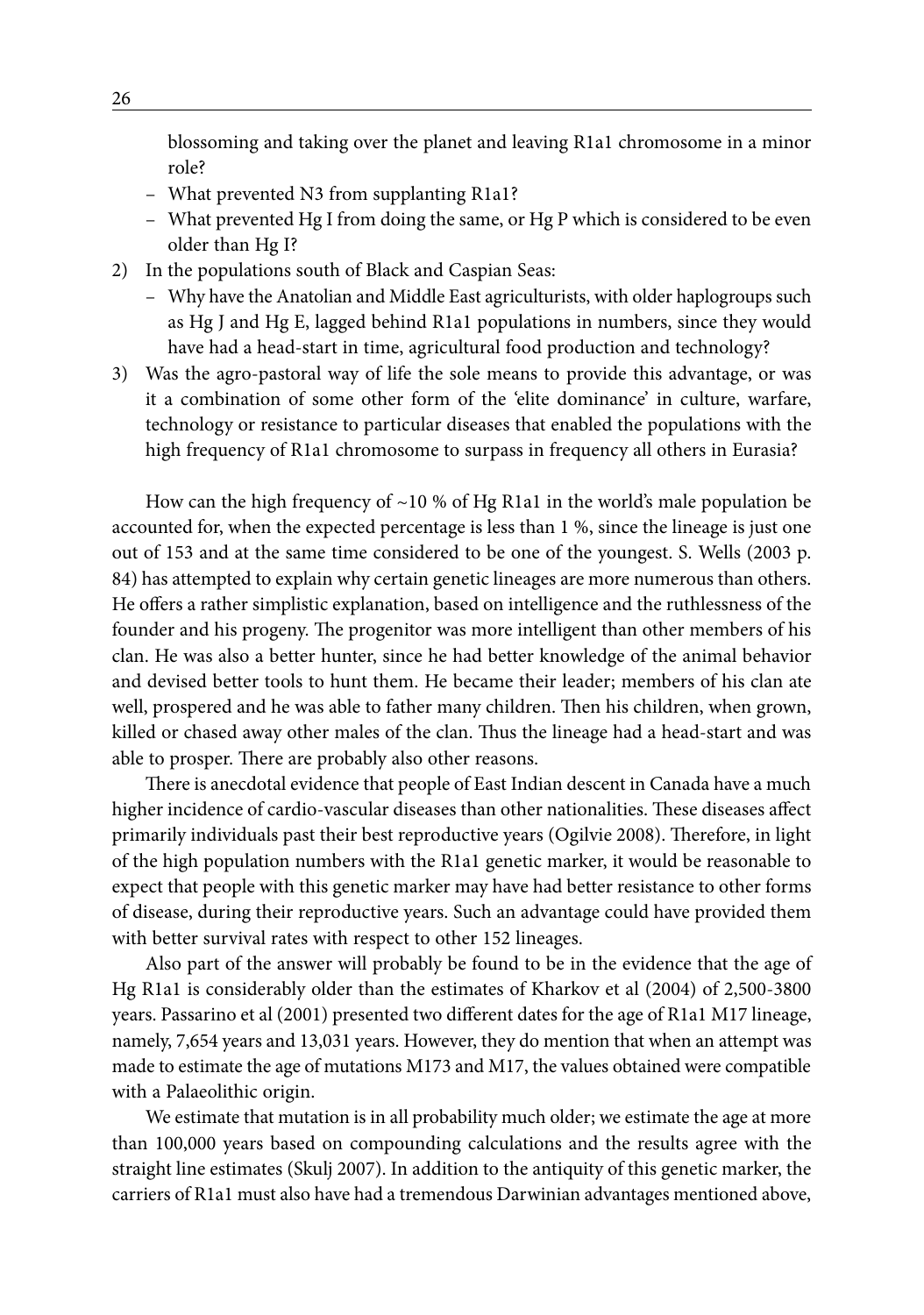to surpass the other Y-chromosome genetic competitors in their reproductive fitness.

 Furthermore, their data shows that the highest frequency of what could be the oldest c-haplotype, namely c-Ht 17 of the M17 lineage, occurs in India, where it was observed in 10.5% of the males or ~57.5 million men. In Eastern Europe, it occurs at 9.5% or in  $\sim$ 12 million males, in the Balkans at 3.8%, in Western Europe at 0.3% and Middle East at 2.5%. Another haplotype, c-Ht 19 has been found almost exclusively in the Balkans, Eastern Europe and India. Here again India represents 8%, Eastern Europe 4%, Balkans 0.5% and Western Europe 0.2% of the male population with this haplotype. The percentages and absolute numbers suggest the direction of the gene flow**.** These statistics are also an indication that the gene flow appears to be from India to Europe.

Using Alinei's 'lexical self-dating', there is evidence that a common agro-pastoral origin of Sanskrit 'gopati', 'gospati' and Slavic 'gospod', 'gospodin' meaning lord/master/gentleman occurred more than 8,000 years ago (Skulj et al. 2006). Therefore, the people who invented this terminology must have had their origin prior to that period of human history when the domesticated cattle were already part of the wealth of certain individuals.

There is a common belief, primarily based on the linguistic similarities between the Indo-Aryans and the Europeans, that their original common home was Europe (Anžur 2006). However, as discussed earlier, despite the linguistic and genetic similarity between Indo-Aryans and Slavs, there is evidence to the contrary. The domestication of cattle and sheep on the Indian sub-continent, the absence of Hg I and Hg N3 in India and their high frequencies in Europe are indicators that the gene flow was not from Europe to India, but from India to Europe in the distant past - pre 10,000 years ago, along with the precursor of the 'satem' Indo-European languages.

#### **Conclusions**

In many instances, the Slovenian language appears to be gramatically closer to Sanskrit than other Slavic languages and even Indic languages such as Hindi, Bengali and Gujarati.

Genetic and linguistic affinities between the Indo-Aryan and Slavic speaking populations indicate that a large percentage of their ancestors had a common sojourn during the prepastoral and also during the pastoral age.

Linguistic evidence suggests that the separation of the Indo-Aryans and the ancestors of present day Slavs occurred prior to the innovation of the cereal farming in agriculture.

Hg R1a1-M17 lineage appears to have come to Europe, via the ancestors of the present day Slavs, from the Indian sub-continent, before the spread of farming ~9000 years ago.

Genetic evidence does not support a large scale invasion of India from Europe during the prehistoric times, since no evidence of Hg R1\*-M173, Hg I-M170 or of Hg N3-TAT has been found in India, although these Haplogroups are very frequent in Europe (Rosser et al. 2000, Sengupta et al. 2006).

The coalescence of Hg R1a1, the most frequent genetic marker in Indo-Aryan and Slavic populations, very likely occurred more than 100,000 years ago. Only if the most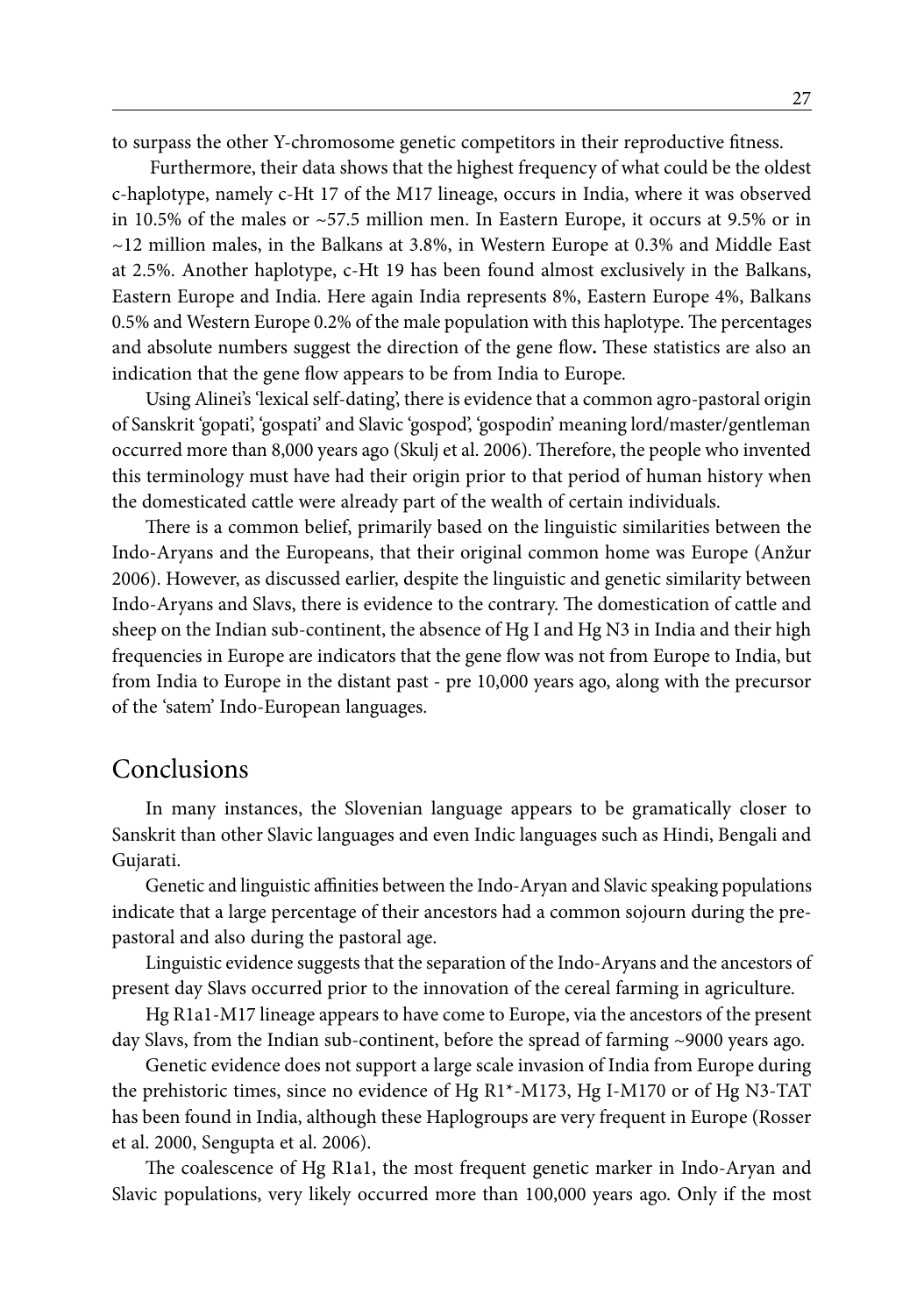recent common ancestor of such a large percentage of Indo-Aryans and the Slavs lived more than 100,000 years ago, could the male population with this genetic marker grow to such high absolute numbers of 325 million men representing more than  $\sim$ 10 % of the world's total male population.

## References

- Alinei M 2003. Interdisciplinary and linguistic evidence for Paleolithic continuity of Indo-European, Uralic and Altaic populations in Eurasia with excursus on Slavic ethnogenesis, *Paper read at the Conference: Ancient Settlers in Europe,* Kobarid, Slovenia, 29.-30. May, 2003
- Alinei M 2004. The problem of dating in Linguistics, (Translation from Italian by S. Kostić ). *Origin of European Languages,* Vol. 1, *The Continuity Theory,* Bologna, Il Mulino, 1996
- Anžur M 2006. *Vojaška zgodovina bodočih Slovanov,* Ljubljana, Jutro, p. 88. ISBN-10961- 6433-77-6
- Bandelt HJ, Macaulay V, Richards M. 2002. What Molecules Can't Tell Us about the Spread of Languages and the Neolithic, in *Examining the farming/language dispersal hypothesis,* eds. Bellwood & Renfrew, Cambridge: McDonald Institute for Archaeological Research, 99-107. ISBN: 1-902937-20-1
- Beekes, S.P. 1995. *Comparative Indo-European Linguistics*. Amsterdam/Philadelphia: John Benjamins
- Behar DM, Thomas MG, Skorecki K, Hammer MF, et al **2003**. Multiple Origins of Askenazi Levites: Y Chromosome Evidence for Both Near Eastern and European Ancestries, *Am. J. Hum. Genet.* 73: 768-779
- Borenstein S **2007**. Human family tree redrawn, *Toronto Star* AA3, Aug 9, 2007
- Bradley DC 2000. Mitochondrial DNA Diversity and Origins of Domestic Livestock, in *Archaeogenetics: DNA and the population prehistory of Europe,* eds. Renfrew & Boyle, Cambridge: McDonald Institute for Archaeological Research, 315-320. ISBN: 1-902937- 08-2
- Cohen MN 2002. The Economies of Late Pre-farming and Farming Communities and their Relation to the Problem of Dispersals, in *Examining the farming/language hypothesis,* eds. Bellwood & Renfrew, Cambridge: McDonald Institute for Archaeological Research, 41-47. ISBN: 1-902937-08-2
- Chatterji SK, 1988. Race-Movements and Prehistoric Culture, in *The History and Culture of the Indian People: The Vedic Age*, eds. Majumdar RC, Pusalker, Majumdar AK, Bombay, Bharatiya Vidya Bhavan , 169-170
- Cordaux R, Aunger R, Bentley G, Nasidze I, et al **2004**. Independent Origins of Indian Caste and Tribal Paternal Lineages, *Current Biology* Vol. *14*: 231-235
- Curta F, **2001**. *The Making of the Slavs: History and Archaeology of the Lower Danube Region c. 500-700*, Cambridge, UK, Cambridge University Press, p. 7 (ISBN 0 521 80202 4)
- Dal' V I, 1994. *Poslovitsi Russkogo Naroda (Proverbs of Russian People)*, Moscow, HHH, pp. 563-567.
- Edwards CJ, Bollongino R, Scheu J, Chamberlain A, et al. **2007**. Mitochondrial DNA analysis shows a Near Eastern Neolithic origin for domestic cattle and no indication of domestication of European aurochs, *Proc Royal Soc.*, *274*: 1377-1385
- Firasat S, Khaliq S, Mohyuddin A, Papaioannou M, et al. **2007**. Y-chromosomal evidence for a limited Greek contribution to the Pathan population of Pakistan, *Eur. J. Hum. Genet. 15*:121-126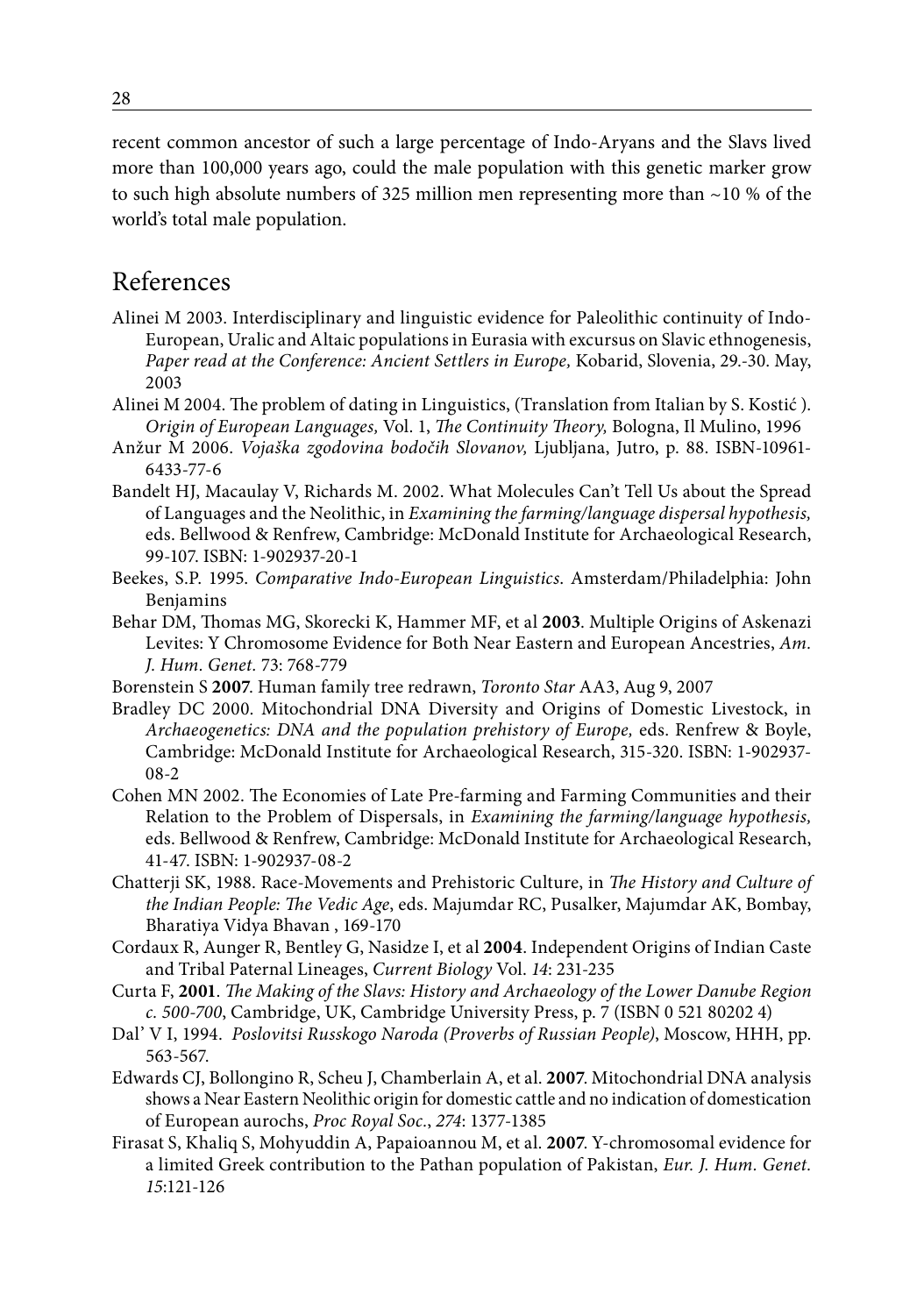- Forster P, Röhl A, Brinkmann C, Zerjal T, et al **2000**. A short tandem repeat-based phylogeny for the human Y chromosome, *Am. J. Hum. Genet. 67*: 182-196
- Fuller D 2002. An Agricultural Perspective on Dravidian Historical Linguistics: Archaeological Crop Packages, Livestock and Dravidian Crop Vocabulary, in *Examining the farming/ language hypothesis,* eds. Bellwood & Renfrew, Cambridge: McDonald Institute for Archaeological Research p.204. ISBN: 1-902937-20-1
- Gayden T, Cadenas AM, Regueiro M, Singh NB, Zhivotovsky LA, Underhill PA, Cavalli-Sforza LL, Herrera RJ **2007**. The Himalayas as a Directional Barrier to Gene Flow, *Am. J. Hum. Genet.* 80: 884-894
- Ghosh BK 1951. The Aryan Problem, in *The History and Culture of the Indian People: The Vedic Age,* eds. Majumdar RC, Pusalker AD, Majumdar AK, Bombay, Bharatiya Vidya Bhavan pp. 213, 214, 220, 248
- Haak W, Forster P, Bramanti B, Matsumura S, et al. **2005**. Ancient DNA from the First European Farmers in 7500-Year-Old Neolithic Sites. *Science 310*: 1016-1018
- Hanson R, 2000. Long Term Growth As A Sequence of Exponential Modes, http://hanson. gmu.edu/longgrow.html
- Hawks J, Huntley K, Lee HS, Wolpoff M, 2000. Population Bottlenecks and Pleistocene Human Evolution, *Molecular Biology and Evolution* 17(1):2-22.
- Herodotus *The Persian Wars* transl. by George Rawlinson, Random House USA, 1942 pp. 259-261
- Hurst L **2008**. Was she the first European? *Toronto Star* ID3, April 6
- Karafet T M, Zegura S L, Posukh O, Osipova I, et al. **1999**. Ancestral Asian source(s) of New World Y-chromosome founder haplotypes. *Am. J. Hum. Genet. 66*: 817-831
- Karafet T, Xu L, Du R, Wang W, et al. **2001**. Paternal Population History of East Asia: Sources, Patterns and Microevolutionary Processes. *Am. J. Hum. Genet. 69*: 615-628
- Kayser M, Roewer L, Hedman M, Henke J, et al. **2000**. Characteristics and frequency of germline mutations at microsatellite loci from the human Y chromosome, as revealed by direct observation in father/son pairs. *Am. J. Hum. Genet. 66*: 1580-1588
- Kerchner C F 2007. An Overview and Discussion of Various DNA Mutation Rates and DNA Haplotype Mutation Rates. http://www.kerchner.com/dnamutationrates.htm
- Kharkov V N, Stepanov V A, Borinskaya S A, Kozhekbaeva Zh M, et al **2004**. *Rus. J. Genet. 40*(3): 326-331
- Kivisild T, Papiha S S, Rootsi S, Parik J, et al 2000. An Indian Ancestry: a Key for Understanding Human Diversity in Europe and Beyond. *Archaeogenetics: DNA and the population prehistory of Europe,* eds. Renfrew & Boyle, Cambridge: McDonald Institute for Archaeological Research pp.267-283. ISBN: 1-902937-08-2
- Kivisild T, Rootsi S, Metspalu M, Metspalu E, et al 2002. The Genetics of Language and Farming Spread in India, in *Examining the farming/ language dispersal hypothesis,* eds. Bellwood & Renfrew, Cambridge: McDonald Institute for Archaeological Research pp. 215-222. ISBN: 1-902937-20-1
- Kremer M. **1993**. Population Growth and Technological Change: One Million B.C. to 1990. *Quartely J. Economics 108*: 681-716
- Laitinen V, Lahermo P, Sistonen P, Savontaus M-L **2002**. Y-Chromosomal Diversity Suggests that Baltic Males Share Common Finno-Ugric-Speaking Forefathers, *Human Heredity 53*: 68-78
- Little W, Fowler HW, Coulson J, Onions CT, *Oxford International Dictionary of the English Language,* Leland Publishing Company, Toronto, 1957.
- Loftus RT, MacHugh DE, Bradley D, Sharp PM, et al. **1994**. Evidence for two independent domestications of cattle, *Proc. Natl. Acad. Sci. USA 91*: 2757-2761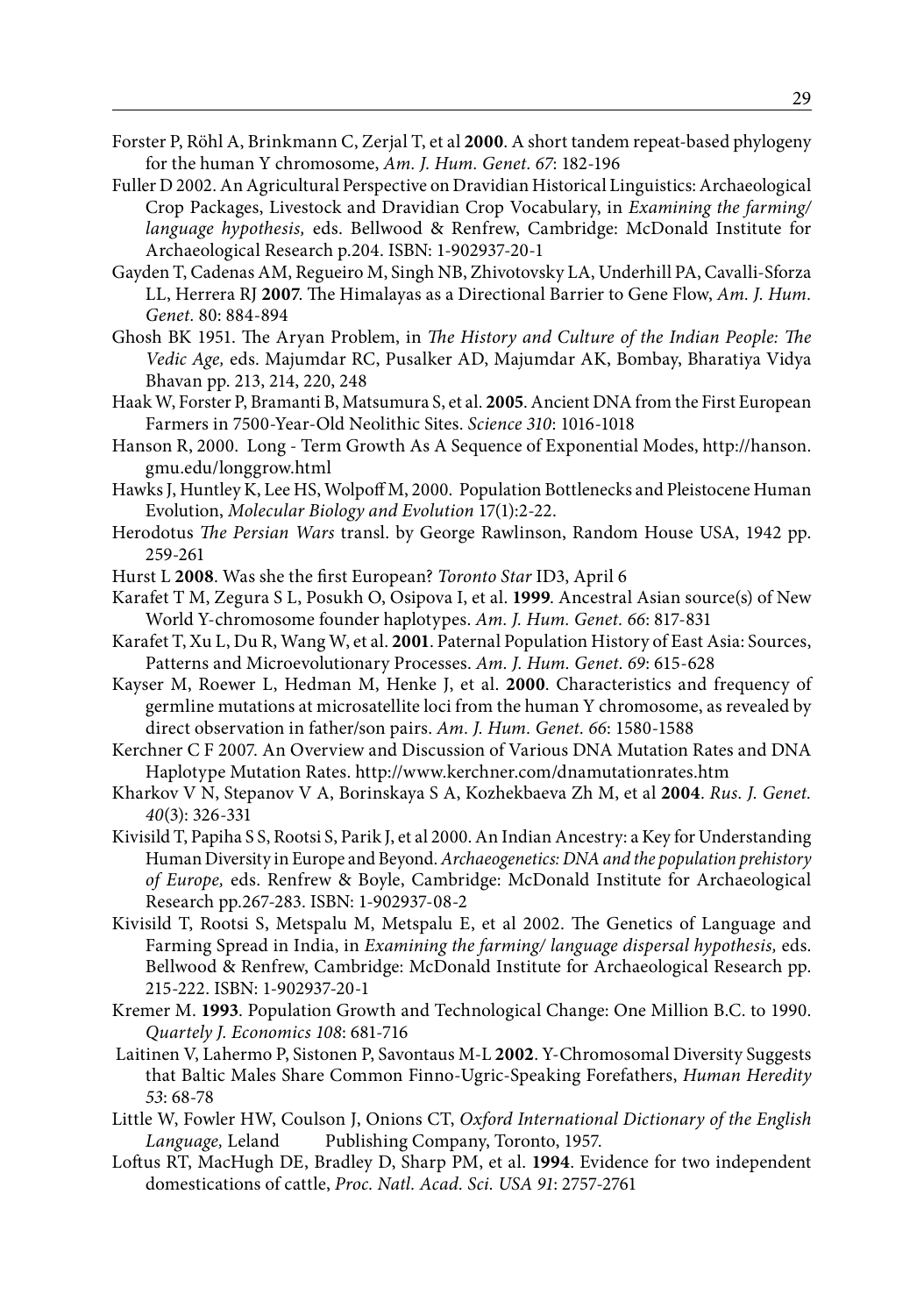- Malyarchuk B, Derenko M, Grzybowski T, Lunkina A, et al **2004**. Differentiation of Mitochondrial DNA and Y Chromosomes in Russian Populations. *Human Biology 76*(6): 877-900
- Marjanovic D, Fornarino S, Montagna S, Primorac D, et al **2005**. The Peopling of Modern Bosnia-Herzegovina: Y-chromosome Haplogroups in the Three Main Ethnic Groups. *Ann. Human Genetics 69*: 1-7
- McEvedy C, Jones R **1978**. Atlas of World Population History, *U.S. Census Bureau* July 16, 2007, http://www.census.gov/ipc/www/worldhis.html
- Meier-Brügger, M. 2003. *Indo-European Linguistics*. Berlin, NY: Walter de Gruyter
- Meillet A. 1964. *Introduction ŕ l'étude comparative des langues indo-européennes*. Forge Village, Massachusetts: University of Alabama Press
- Monier-Williams M, 2005. *A Sanskrit-English Dictionary*, Motilal Banarsidass, Delhi, ISBN 81-208-0069-9
- Narale R, 2005. *Hindi Teacher for English Speaking People,* Prabhat Prakashan, New Delhi, ISBN 81-7315-536-4
- Narale R, 2004. *Sanskrit for English Speaking People,* Prabhat Prakashan, New Delhi, ISBN 81-7315-481-3
- Nasidze I, Quinque M, Dupanloup I, Cordaux R, Kokshunova L, Stoneking M **2005**. Genetic Evidence for the Mongolian Ancestry of Kalmyks, *Am. J. Physical Anthropol. 120* (Published on line in Wiley Interscience www.interscience.wiley.com)
- Ogilvie M **2008**. A coronary mystery. *Toronto Star* ID4, Saturday, March 1
- Passarino G, Semino O, Magri C, Al-Zahery N, et al **2001**. The 49a,f haplotype 11 is a New Marker of EU 19 Lineage that Traces Migrations from Northern Regions of the Black Sea, *Human Immunol.* 62: 922-932
- Pericic M, Lauc LB, Klaric IM, Rootsi S, et al. **2005**. High-Resolution Phylogenetic Analysis of Southeastern Europe Traces Major Episodes of Paternal Gene Flow Among Slavic Populations, *Mol. Biol. Evol. 22*(10): 1964-1975
- Priestly T **1997**. On the development of the Windischentheorie, *Int. J. Sociol. Language 124*: 75-98
- Qamar R, Ayub Q, Mohyuddin A, Helgason A, et al **2002** Y-Chromosomal Variation in Pakistan, *Am. J. Hum. Genet. 70*: 1107-1142
- Quintana-Murci L, Krausz C, Zerjal T, Sayar SH, et al **2001** Y-Chromosome Lineages Trace Diffusion of People and Languages in Southwestern Asia, *Am. J. Hum. Genet. 68*: 537-542
- Ramusio J 1604. *Della Guerra di Constantinopoli* http://www.geocities.com/serban- marin/ ramusioappendix1.html?200810
- Rand McNally, 1980. *Cosmopolitan World Atlas.* Rand McNally & Company, Chicago/New York p.136-152
- Renfrew C 1987. *Archaeology & Language: The Puzzle of Indo-European Origins* 1998 London, Pimlico, pp. 95, 132, 183, 266. ISBN 9-7126-6612-5
- Rootsi S, Magri C, Kivisild T, Benuzzi G, et al **2004**. Phylogeography of Y-Chromosome Haplogroup I Reveals Distinct Domains of Prehistoric Gene Flow in Europe, *Am. J. Hum. Genet. 75*: 128-137
- Rosser ZH, Zerjal T, Hurles ME, Adojaan M, et al **2000**. Chromosomal Diversity in Europe is Clinal and Influenced Primarily by Geography, Rather than by the Language, *Am. J. Hum. Genet. 67*: 1526-1543
- Semino O, Passarino G, Oefner PJ, Lin AA, et al **2000**. The Genetic Legacy of Paleolithic *Homo sapiens sapiens in Extant Europeans:* A Y Chromosome Perspective, *Science 290*: 1153-1159
- Sengupta S, Zhivotovsky LA, King R, Mehdi SQ, et al **2006**. Polarity and Temporality of High-Resolution Y-Chromosome Distributions in India Identify Both Indigenous and Exogeneous Expansions and Reveal Minor Genetic Influence of Central Asian Pastoralists, *Am. J. Hum. Genet. 78*: 202-221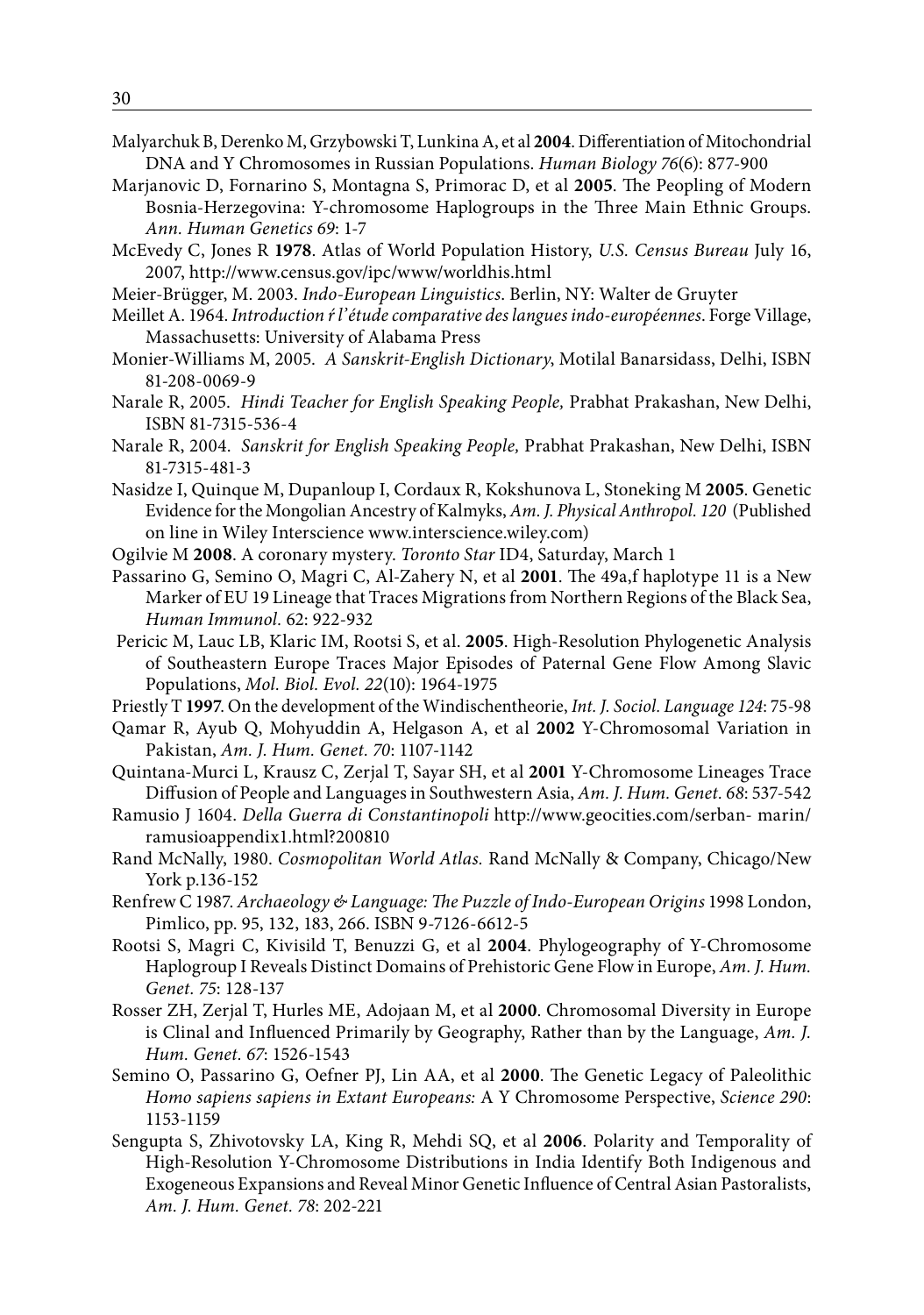- Skulj J & Sharda JC 2001. Indo-Aryan and Slavic Affinities, in *Zbornik prve mednarodne konference: Veneti v etnogenezi srednjeevropskega prebivalstva/Proceedings of the First International Topical Conference: The Veneti within the Ethnogenesis of the Central-European Population,* Perdih A & Rant J eds. Ljubljana, Slovenia: Jutro, pp 112-121. ISBN 961-6433-06-7
- Skulj J, Sharda JC, Narale R, Sonina S **2006**. Lexical Self-dating: An Evidence for Common Sanskrit and Slav Origin, *Vedic Science 8*(1): 5-24
- Skulj J 2007. Y-Chromosome Frequencies and the Implications on the Theories Relating to the Origin and Settlement of Finno-Ugric, Proto-Hungarian and Slavic Populations, in *Zbornik pete mednarodne konference: Izvor Evropejcev/Proceedings of the Fifth International Conference: Origins of Europeans*. Perdih A ed. Ljubljana, Slovenia: Jutro, pp. 27-43. ISBN 961-6433-83-9
- Skulj J, Sharda JC, Sonina S, Narale R **2007**. 100,000 Year Old Indus Valley Ancestor, *Vedic Science 9*(4): 121-145
- Snoj M 1997. *Slovenski etimološki slovar,* Ljubljana, Mladinska knjiga. ISBN 86-11-14772-3
- Sotiroff G **1971**. Phoenicians, Vencyans, Heneti, Veneti and Wendi, *Anthropol. J. Canada 9*(4): 5-10
- Šavli J, Bor M, Tomažič I, trans. Škerbinc A, **1996**. *Veneti: First Builders of European Community*, Wien Austria and Boswell B.C. Canada, Editiones Veneti, p. 74 (ISBN 0-9681236-0-0)
- *The Economist* June 16th 2007 pp. 29-30, Briefing Europe's population
- *The Economist* September 22nd 2007 p. 57, 150,000 Years Ago, Humans Started Talking and Language Has Been Changing ever since
- Tyler-Smith C 2005. 1.5 m Chinese 'descendants of one man', *BBC News Tuesday*, 1 November, http://news.bbc.co.uk/1/hi/world/asia-pacific/4396246.stm
- U.S. Census Bureau 2007. *Historical Estimates of World Population*, http://www.census.gov/ ipc/www/worldhis.html
- Wells S 2003. *The journey of man: a genetic odyssey*, 2nd ed. New York, Random House Trade Paperback Edition, p. 84, 167. ISBN 0-9129-7146-9
- Zerjal T, Pandya A, Santos FR, Adhikari R, et al. 1999. The use of Y-chromosomal DNA variation to investigate population history: recent male spread in Asia and Europe, in *Genomic diversity: applications in human population genetics.* Papiha SS, Deka R, Chakraborty R, eds. Plenum Press, New York, pp. 91-102
- Zerjal T, Wells RS, Yuldasheva N, Ruzibakiev R, Tyler-Smith C **2002**. A Genetic Landscape Reshaped by Recent Events: Y-Chromosomal Insights into Central Asia, *Am. J. Hum. Genet. 71*: 466-482
- Zhivotovsky LA, Underhill PA, Cinnioglu C, Kayser M, et al **2004**. The Effective Mutation Rate at Y Chromosome Short Tandem Repeats, with Application to Human Population-Divergence Time, *Am. J. Hum. Genet. 74*: 50-61
- The Y Chromosome Consortium **2002**. A Nomenclature System for the Tree of Human Y-Chromosomal Binary Haplogroups, *Genome Research 12*: 339-348

#### Dictionaries and Textbooks consulted

- Avasthi S, Avasthi I, *Chambers English Hindi Dictionary*, Allied Publishers, New Delhi 1995.
- Bajec A, Kolarič R, Legiša L, Moder J, Rupel M, Sovre A, Šmalc M, Šolar J, Tomšič F, *Slovenski pravopis,* Državna Založba Slovenije, Ljubljana, 1962.
- Betteridge HT, *Cassell's German & English Dictionary*, Cassell & Company, London, 1966.
- Chaturvedi M, Tiwari BN, *A Practical Hindi-English Dictionary,* National Publishing House, New Delhi 1994. ISBN 81-214-0450-9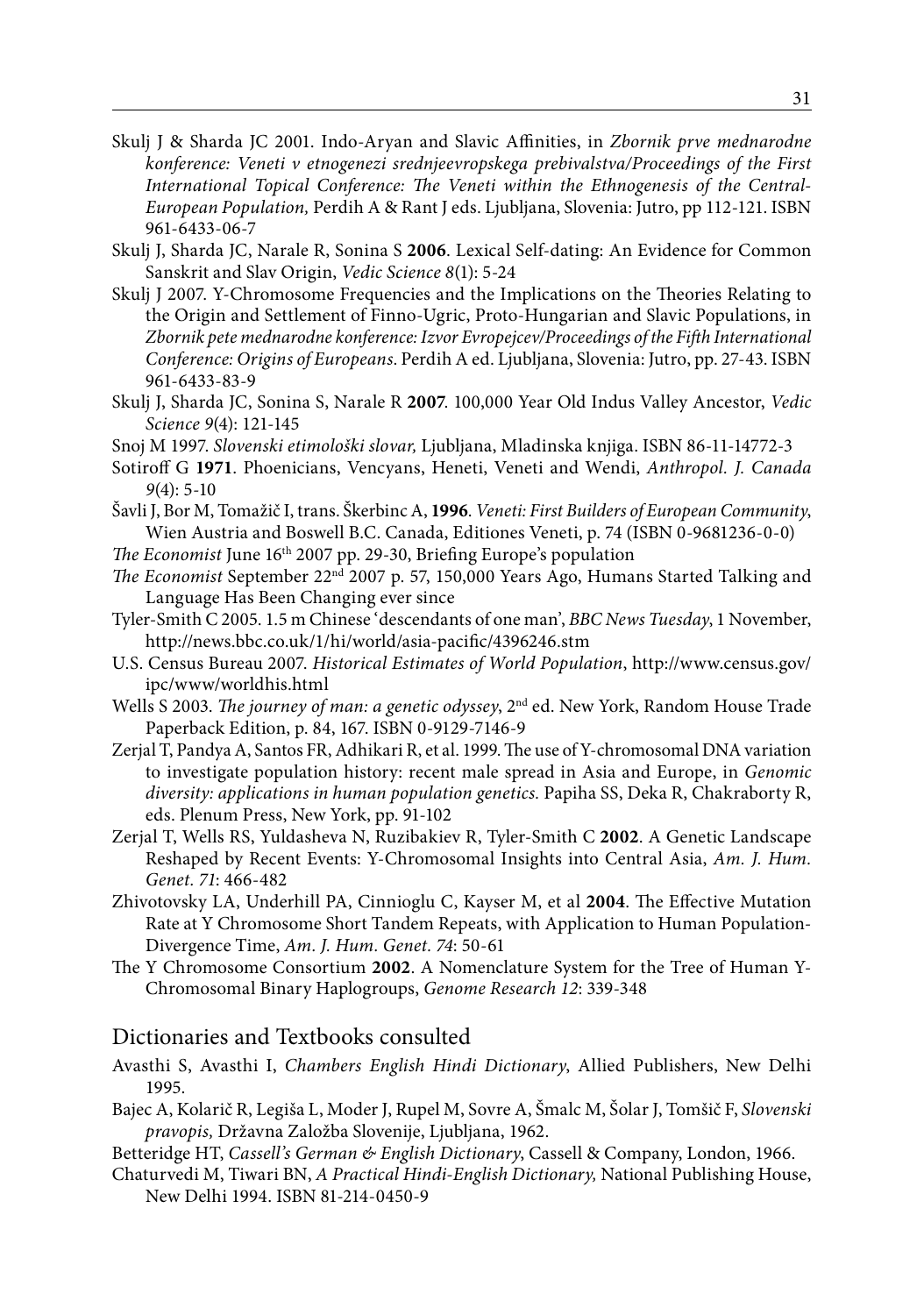- Grad A, Škerlj R, Vitorovič N, *Veliki angleško-slovenski slovar=English-Slovene Dictionary,* DZS, Ljubljana, 1998. ISBN 86-341-0824-4
- Komac D, *Angleško-Slovenski in Slovensko-Angleški Moderni Slovar: English-Slovene and Slovene-English Modern Dictionary,* Cankarjeva Založba, Ljubljana, 2004. ISBN 961-231-041-6
- Little W, Fowler HW, Coulson J, Onions CT, *Oxford International Dictionary of the English Language,* Leland Publishing Company, Toronto, 1957.
- Monier-Williams M, *A Sanskrit-English Dictionary*, Motilal Banarsidass, Delhi, 2005. ISBN 81-208-0069-9
- Narale R, *Hindi Teacher for English Speaking People,* Prabhat Prakashan, New Delhi, 2005. ISBN 81-7315-536-4
- Narale R, *Sanskrit for English Speaking People,* Prabhat Prakashan, New Delhi, 2004. ISBN 81-7315-481-3
- O'Brian MA, *New Russian-English and English Russian Dictionary,* Dover Publications, New York, 1954. ISBN 0-486-20208-0
- Pleteršnik M, *Slovensko nemški slovar,* Knezoškofijstvo, Ljubljana, 1894.
- Snoj M, *Slovenski etimološki slovar,* Mladinska Knjiga, Ljubljana, 1997. ISBN 86-11-14772-3
- Stein J, Hauck LC, Su PY, *The Random House College Dictionary,* Random House, Toronto, New York, 1980. ISBN 0-394-43500-1
- Williams M, *A Dictionary English & Sanskrit,* Motilal Banarsidass, Delhi, 1982. ISBN 0- 89581-169-3

#### Povzetek

#### *Jezikovne in genetske sorodnosti med Indoarijci in Slovani izvirajo iz dobe pred kmetijstvom*

Jezikoslovne primerjave indoarijskih jezikov, posebno vedskega sanskrta, s slovanskimi jeziki kažejo na izredno sorodnost osnovnih besed in tudi tistih, ki so v zvezi z udomačitvijo živali kot so ovce in govedo. Podobna sorodnost se vidi tudi v Y-kromosomskih genetskih primerjavah haploskupine (Hg) R1a1 (ali HG3 po izrazju Rosserjeve), med Indoarijci in Slovani, kjer je ta genetski marker najbolj pogost. Ta genetska sorodnost kaže na skupen izvor velikega odstotka prebivalstva, ki govori indoarijske in slovanske jezike. Z Alinei-jevo 'Lexical Self-Dating' metodo, uporabljajoč arheološke, genetske in jezikoslovne dokaze, se da sklepati, da so govorci teh dveh jezikovnih skupin imeli skupen izvor in so skupno udomačili ovce in govedo pred približno 10 tisoč leti. Toda predniki Indoarijcev in Slovanov so se razšli, še predno so udomačili žitarice in postali poljedelci. Nadalje, velika pogostost in razsežnost genetskih markerjev Hg I in Hg N3 v Evropi in odsotnost teh markerjev v Indiji dokazuje, da ni bilo kakšnega večjega preseljevanja ljudstev, vključno prednikov Slovanov, iz Evrope v Indijo v zadnjih 8 tisoč letih, čeprav je prišlo v Indijo v tem času veliko vojaških vpadov.

Nastanek Hg R1a1 ali M-17 mutacije v predniku velikega števila Slovanov in Indoarijcev, upoštevajoč arheološke, jezikovne, genetske dokaze in rast prebivalstva, se da postaviti v lovskonabiralno dobo. Skupni stiki prednikov teh ljudstev so se nadaljevali do udomačitve ovac in goveda, toda prenehali so pred poljedelstvom. Zato se da sklepati, da se je širjenje prebivalstva s to mutacijo iz indijskega pol-kontinenta že končalo v dobi pašništva. Ta mutacija mora biti stara najmanj 100 tisoč let, sodeč po veliki razširjenosti, raznolikosti in velikem številu potomcev v primerjavi z zgodovinskimi osebami, za katere se ve za čas rojstva in število potomcev. Starost mutacije ugotovljene na tej podlagi se precej razlikuje od tistih, ki se opirajo na hitrost mutacij posameznih haplotipov ki sestavljajo haploskupine, že objavljenih v literaturi.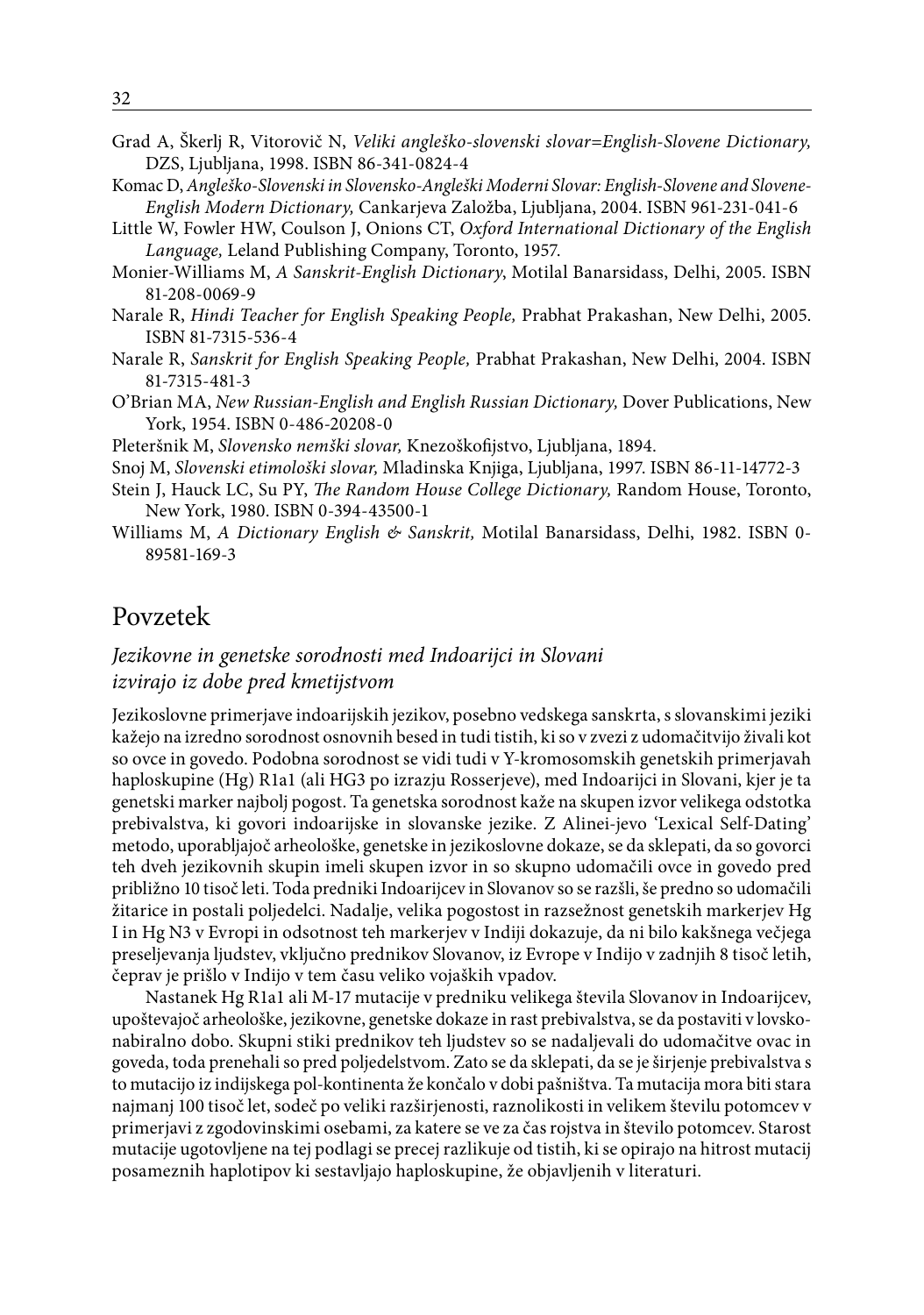## APPENDIX

#### **LINGUISTIC COMPARISONS**

#### Transliteration and Pronunciation

**Slovenian**: Pronunciation: c is pronuciated as TS; č as CH; j as Y; š as SH; ž as ZH.

**Russian:** Transliteration of Cyrillic alphabet follows Slovenian orthography. Apostrophe at the end of a word marks a palatalized consonant. The letter <y> represents central [i] sound,  $[\dot{\mathbf{t}}]$  in the IPA (http://en.wikipedia.org/wiki/Close\_central\_unrounded\_vowel).

**Sanskrit:** Transliteration of Devanagari follows primarily *A Sanskrit-English Dictionary*" compiled by Sir Monier Monier-Williams and *Sanskrit for English Speaking People* by Acharya Ratnakar, where English is used as the base but: ć is pronounced as CH; ś as SH sometimes as S; dot under a letter denotes a cerebral letter.

**Hindi:** Transliteration follows the Sanskrit.

m. means masculine; f. feminine; n. neuter; f.pl. feminine plural; v. verb

#### **A) ELEMENTAL**

#### Four elements

| English       | Russian   | Slovenian                  | Sanskrit         | Hindi         |
|---------------|-----------|----------------------------|------------------|---------------|
| air in motion | veter m.  | veter m.                   | vāta             | vāt, vāyu f.  |
| fire          | ogon'm.   | ogenj m.                   | agni, vahni      | agni          |
| ground, earth | zemlja f. | prst f., zemlja f., tla f. | prithvī f., tala | prthvi, sthal |
| water         | voda f.   | voda f.                    | uda n.           | pānī          |

| English           | Russian           | Slovenian           | Sanskrit         | Hindi                              |
|-------------------|-------------------|---------------------|------------------|------------------------------------|
| bright (be)       | svet (brightness) | svetiti, svitati se | śvit (śvetate)   | suspasht karnā                     |
| day               | den'              | dan m.              | dina n.          | din                                |
| darkness          | ťma               | tema f.             | tama             | tamas                              |
| dawn              | svetať (to dawn)  | svit m.             | śvetanā          | ushā kāl                           |
| light, brightness | svet, luč (ray)   | luč f., svit        | ruc f.           | rashmī $\left(\frac{ray}{\right)}$ |
| month             | mesjac m.         | mesec m.            | māsa m. or n.    | mukh                               |
| moon              | mesjac m.         | mesec m.            | mās m.           | māsa                               |
| night             | noč               | noč f., tema f.     | niśā f., tamā f. | tam                                |
| sky               | nebo n.           | nebo n.             | nabha            | nabha                              |
| spring            | vesna             | vesna               | vasanta          | vasānt                             |
| sun               | solnce n.         | sonce n., solnce n. | surya            | surya                              |
| winter, cold      | zima f.           | zima f.             | hima             | śīt kāl                            |

#### Astronomy and seasons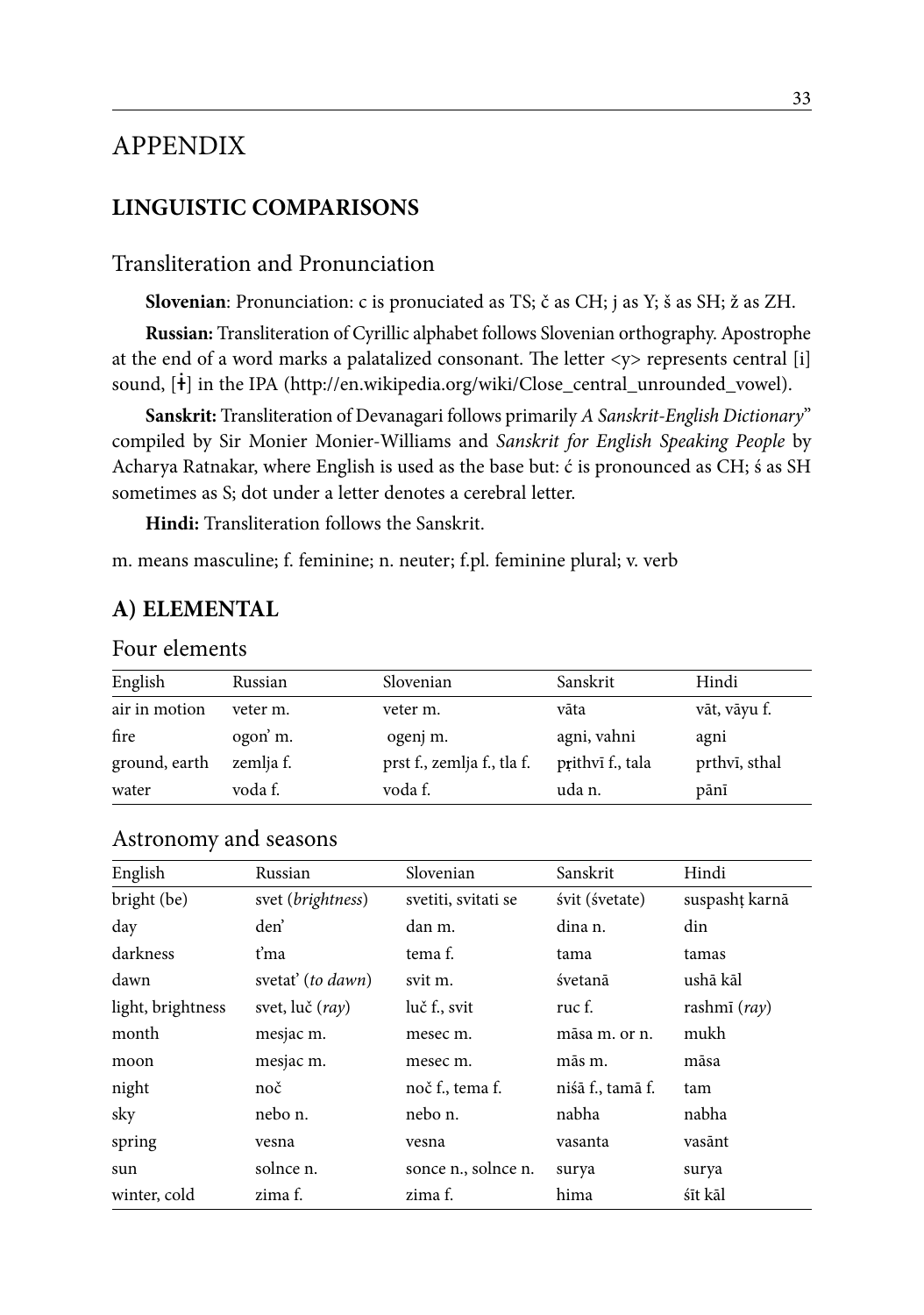| English       | Russian               | Slovenian                      | Sanskrit         | Hindi         |
|---------------|-----------------------|--------------------------------|------------------|---------------|
| cloud         | oblako n.             | megla f, oblak m.              | megha            | megh          |
| dew, moisture | rosa f.               | rosa f.                        | rasa             | rasa          |
| dryness       | suš                   | suša f.                        | śushikā f.       | sūkhapan      |
| heat $(to)$   | topit <sup>'</sup>    | topiti                         | tap (tapati)     | tapānā        |
| heat          | $teplo(ta)$ n.        | toplota f.                     | tāpa             | tāpa          |
| lake          | ozero                 | jezero, jezer                  | sara n.          | sarovar       |
| mountain      | gora f.               | gora f.                        | giri m.          | giri          |
| open space    | lug ( <i>meadow</i> ) | loka (meadow)                  | loka             | ćarāgah       |
| rain $(to)$   | (idjot) dožď          | padati                         | pat (pātayati)   | varsha padanā |
| river         | reka                  | drava ( <i>name of river</i> ) | dravantī         | dariya        |
| sprinkle (to) | pryskať               | pršiti                         | prish (parshate) | chhirikanā    |
| vapour        | dym m.                | dim m.                         | dhūma            | vāshp         |
| warm          | teplo                 | topel m. topla f.              | tapta            | tapt          |
| wet, moist    | vlaga f.              | voden                          | voda, ārdra      | gīla          |

## Weather and geography

## Primary actions

| English                      | Russian        | Slovenian             | Sanskrit                             | Hindi            |
|------------------------------|----------------|-----------------------|--------------------------------------|------------------|
| ask (to), beg                | prosit'        | prašati, prositi      | prach (priććhati)                    | puchhnā          |
| abide(to) live, exist        | byt, byvat'    | bivati, biti          | bhū (bhavati)                        | honā             |
| bake (to)                    | peč'           | peči                  | pać (paćyate)                        | pakānā           |
| be (imperative)              | bud'           | bodi < biti           | bodhi <bhū< td=""><td>ho</td></bhū<> | ho               |
| being, existence             | bytije         | bitje n.              | bhūti f.                             | hastī            |
| come forth (to)              | prijti         | priti                 | pre (praiti)                         | āgeānā           |
| copulate, have sex           | jebať (vulgar) | jebati (vulgar)       | yabh (yabhati)                       | sambhog<br>karnā |
| copulation                   | jeblja(vulgar) | jebanje(vulgar)       | yabhana n.                           | maithun          |
| delight (to)<br>gladden      | byt prijatnym  | prijati               | prī (priyate)                        | priya honā       |
| desire (to) long for ljubit' |                | ljubiti               | lubh (lubhati)                       | lobh honā        |
| devour(to)<br>consume        | požyrať        | basati se, žreti      | bhas (babhasati)                     | harapanā         |
| $\text{die}(\text{to})$      | umirat'        | mreti                 | mri (mriyate),<br>(marati)           | maranā           |
| drink(to)                    | pit'           | piti                  | pī (pīyate), pā<br>(pibati)          | pīnā             |
| drink (causing to)           | pojiť          | pojiti v., pojenje n. | pāyana n.                            | pīlānā           |
| $\rm{dry}\left($ to $\rm{)}$ | sušiť          | sušiti                | śush (śushyati)                      | sūkhanā          |
| eat (to)                     | jest', pojedať | jesti, jedati         | ad (atsyati, ādayati)                | khanā            |
| excrete(to)                  | srat' (vulgar) | srati                 | sri (sāryate)                        | utsarjit karnā   |
| fall (to)                    | padať          | padati                | pad (padyate)                        | patan honā       |
| fear, be afraid              | bojaťsja f.    | bati se (bojim se)    | bhī (bhayate)                        | bhaya honā       |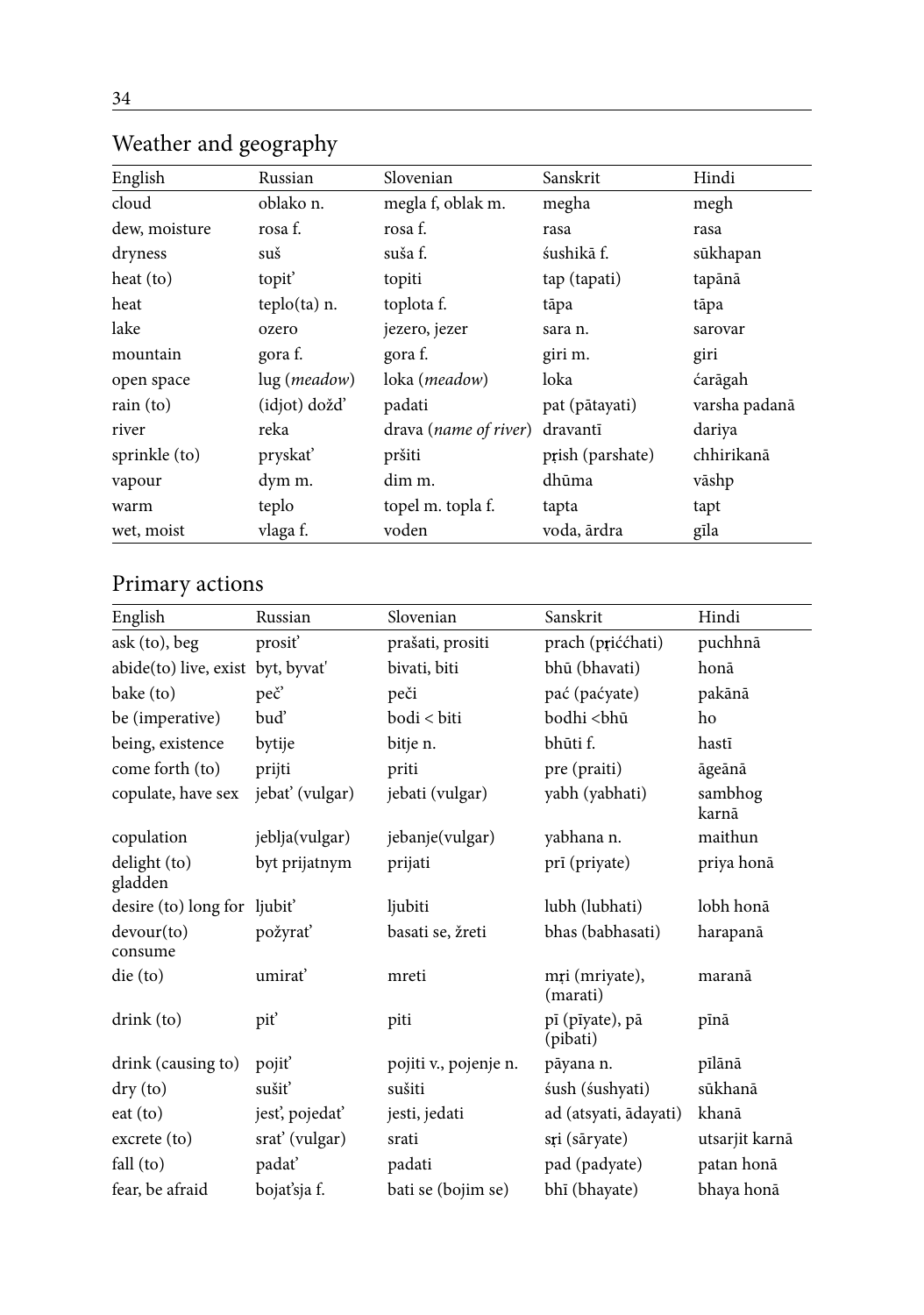| English                      | Russian                         | Slovenian             | Sanskrit                                | Hindi             |
|------------------------------|---------------------------------|-----------------------|-----------------------------------------|-------------------|
| fearful, timid               | bojazlivji                      | bojazen, bojazljiv    | bhijasāna                               | bhīru             |
| free (to set), release rešiť |                                 | rešiti                | rī (reshyati)                           | chhodanā          |
| give (to)                    | dat'                            | dati, dajati          | dā (dadāti, dāti), dāy denā<br>(dāyati) |                   |
| go (to)                      | idti                            | iti                   | i (eti)                                 | jānā              |
| kill, hurt (to)              | koloť (kill<br><i>animals</i> ) | klati                 | krath, klath<br>(klathati)              | mārānā            |
| know (to)                    | znať, vedať                     | znati, vedeti         | jñā (jānāti), vid<br>(vetti)            | jānnā             |
| knowledge                    | znanije                         | znanje n., veda f.    | jñāna, veda                             | gyān              |
| lead away (to)               | otvesť                          | odvesti               | udvah (udvahati)                        | le jānā           |
| live (to)                    | žiť                             | živeti                | jīv (jīvati)                            | jīnā              |
| murder (to)                  | morit' (archaic)                | moriti                | mri (māryati)                           | mārnā             |
| nibble (to), gnaw            | kusať (bite)                    | (po)kušati            | kush (kushati)                          | kutarnā           |
| open mouth (to)              | zevať (yawn)                    | zijati, zehati (yawn) | jeh (jehate)                            | jābha:nā          |
| pleased, fond of             | rad(a)                          | rad, rada adj.        | rata adj.                               | rat               |
| pleasure, delight            | radosť f.                       | radost f.             | rati f.                                 | rati f.           |
| remove (to),<br>separate     | ubrať                           | odvzeti, odvezati     | udvas (udvasayati)                      | vichchhin<br>honā |
| setting free                 | otvjaz (yvanije)                | odveza f.             | udvāsa m.                               |                   |
| report (to)                  | obviniť (accuse)                | ovaditi               | āvid (āvidati)                          | āvedan karnā      |
| revolve (to), turn           | vertet'                         | vrteti                | vrit (vartate)                          | vartan karnā      |
| run (to), hasten             | bežať                           | drveti                | dru (dravati)                           | druti karnā       |
| scream (to)                  | kričať                          | rjuti, kričati        | ru (rauti)                              | ronā              |
| see (to)                     | videť                           | opaziti, paziti       | paś (paśyati)                           | dekanā            |
| sit upon (to)                | sidet'                          | sedeti                | sad (sadati, sīdati)                    | baithnā           |
| shine (to), glitter          | bljestet'                       | blesteti, bleščati    | bhlāś (bhlāśati)                        | ābhās honā        |
| sleep (to)                   | spat'                           | spati                 | svap (svapiti)                          | sonā              |
| speak (to)                   | govoriť                         | govoriti, praviti     | bru (bravīti)                           | prakad karnā      |
| stand (to)                   | stojať                          | stati                 | sthā (tishțhati)                        | sthan lena        |
| stand firm (to)              | stojať trvjordo                 | stalen (biti)         | sthal (sthalati)                        |                   |
| state, condition             | sostojanije                     | stanje n.             | sthāna n.                               |                   |
| stop at a place (to)         | vstať                           | vasovati              | vas (vasati)                            | vasnā             |
| swim (to)                    | plavať                          | plavati               | plu (plavate)                           | tairnā            |
| thirsty (to be)              | žaždať                          | žejati                | jeh (jehati)                            | pyāsā honā        |
| understand (to)              | uvidet' (to see)                | uvideti               | vid (vedati), ave<br>(avaiti)           | jananā            |
| violate (to), rob            | grabit'                         | ropati                | rup (rupyati) lup<br>(lumpati)          | chhīnanā          |
| wake (to)                    | budit'                          | buditi                | budh (budhyate)                         | jāgnā             |
| waken (to)                   | probudit'                       | prebuditi             | prabudh<br>(prabodhayati)               | jagānā            |
| ward off (to), hide          | vorovať                         | varovati, varati      | vri (varati)                            | āvaran karnā      |
| yell (to)                    | kričať                          | kričati               | kruś (krośati)                          | chīnkhanā         |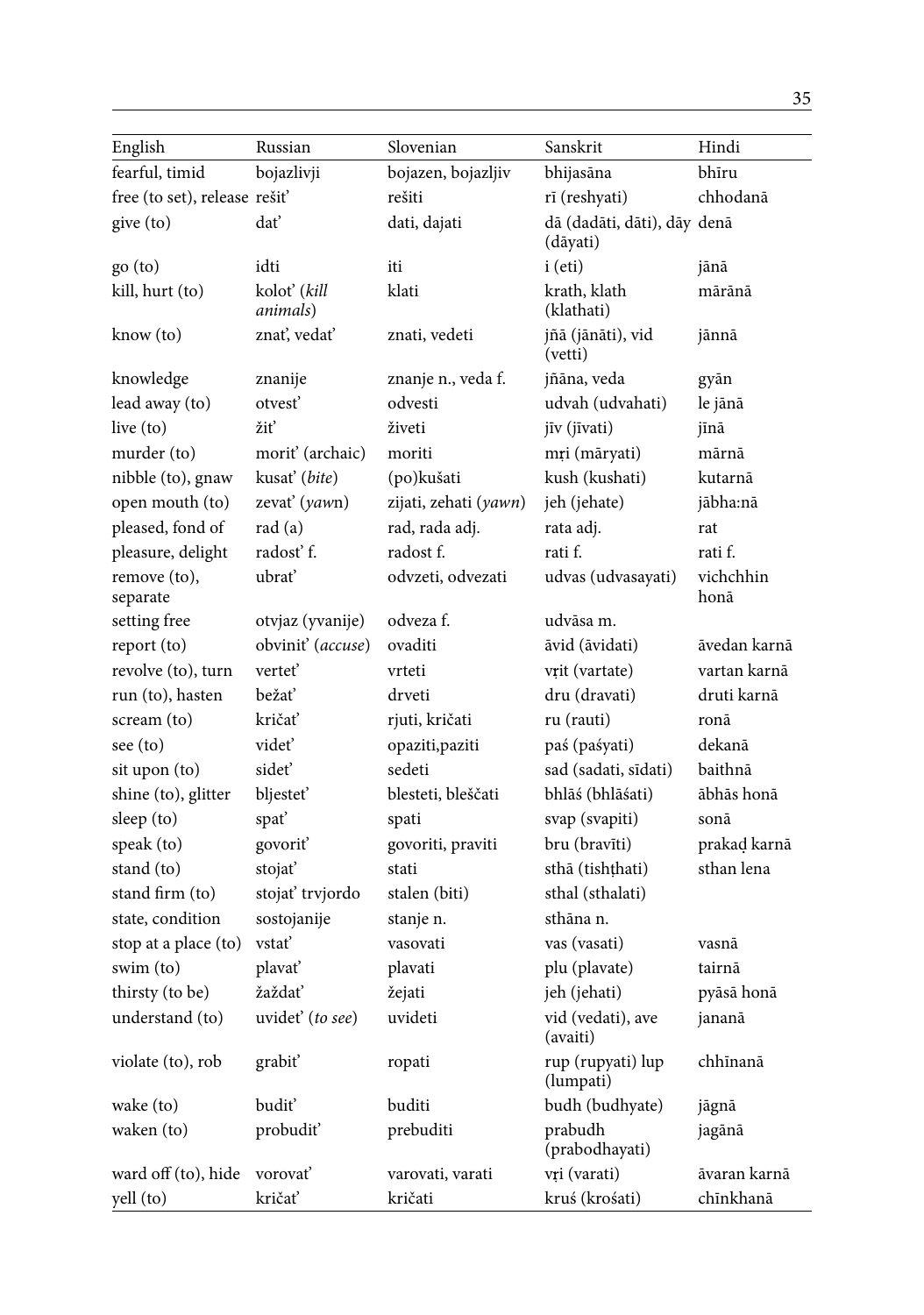| English         | Russian                                                 | Slovenian                        | Sanskrit                           | Hindi   |
|-----------------|---------------------------------------------------------|----------------------------------|------------------------------------|---------|
| alive           | živoj, -a, -o $(m., f., n.)$ živ, -a, -o $(m., f., n.)$ |                                  | jīva m., n. jivā f.                | jivā m. |
| animal          | životnoje n.                                            | žival f.                         | jīvī m.                            | jīvī m. |
| cover, membrane | koža (skin)                                             | koža f.(skin, hide)              | kośa m.                            | kosha   |
| dwelling        | ves (little village)                                    | vas f.(village)                  | vasa m.                            | āvās    |
| food            | pišča f., jeda f.                                       | živež m., jed f., piča f.        | jīvatu (m., n.), adana,<br>pitu m. | jivan   |
| honey           | mjod                                                    | med m.                           | madhu n.                           | madhu   |
| home            | dom                                                     | dom                              | dam, dama                          | dhām    |
| living being    | živyje                                                  | živina (f.pl.) ( <i>cattle</i> ) | jīvin                              | jīvī    |
| meat            | mjaso n.                                                | meso n.                          | $m\$ {a} s n = m\{a} n s           | māns    |
| raft            | plot                                                    | splay m.                         | plava                              | lattha  |
| seat            | sidenje                                                 | sedež m.                         | sadas n.                           | āsan    |
| skin, hide      | sdirať ( <i>to skin</i> , <i>to</i><br>flay)            | dreti (to skin, to flay)         | driti m., kritti f.                |         |
| tree            | derevo n.                                               | drevo n.                         | dru, taru m.                       | taru    |
| wood            | drova n.pl.                                             | drva f.pl.                       | dāru                               | driksh  |

## Life and life sustaining substances

## Wild Animals and Prey

| English          | Russian              | Slovenian                     | Sanskrit                 | Hindi       |
|------------------|----------------------|-------------------------------|--------------------------|-------------|
| bear             | medved'              | medved m.                     | madhvad (honey<br>eater) | bhālū       |
| bird             | ptica, ptaha         | ptič m. ptica f.              | patat m.                 | pakshi      |
| deer, wild beast | zver' m.             | mrha?, mrhač (bear)           | mriga                    | mrig        |
| flock            | staja (of birds)     | jata                          | yūtha                    | yūth        |
| hunter           | ohotnik              | ujeda ( <i>bird of prey</i> ) | vyādha                   | vyādh       |
| louse            | $\overrightarrow{v}$ | uš f.                         | vūkā                     | yūkā        |
| mouse            | myš                  | miš, miška f.                 | mūsh m. f., mūshika      | mūshak      |
| otter            | vydra f.             | vidra f.                      | udra                     | jalamarjara |
| wolf             | volk m.              | volk m.                       | vrika                    | bheriā      |

## B) PASTORAL

| English       | Russian      | Slovenian           | Sanskrit       | Hindi        |
|---------------|--------------|---------------------|----------------|--------------|
| beef          | govjadina f. | goveje meso         | gomānsa n.     | gomāns       |
| cattle        | skot m.      | govo, govedo n.     | gāva           | gāyen        |
| cow           | korova f.    | krava f.            | go, gaus, gava | gāu, gāya.   |
| grass         | trava f.     | trava f.            | trina n.       | trin         |
| herd          | stado n.     | paša f.             | pāśava n.      | pashu        |
| herdsman      | pastuh       | pastir, pašnikar m. | gopa, paśupāla | pashupālak   |
| lamb          | jagnjonok m. | bac m., jagnje n.   | vatsa          | bachchara    |
| master, owner | gospodin,    | gospod, gospodar    | pati, gopati   | pati, gopati |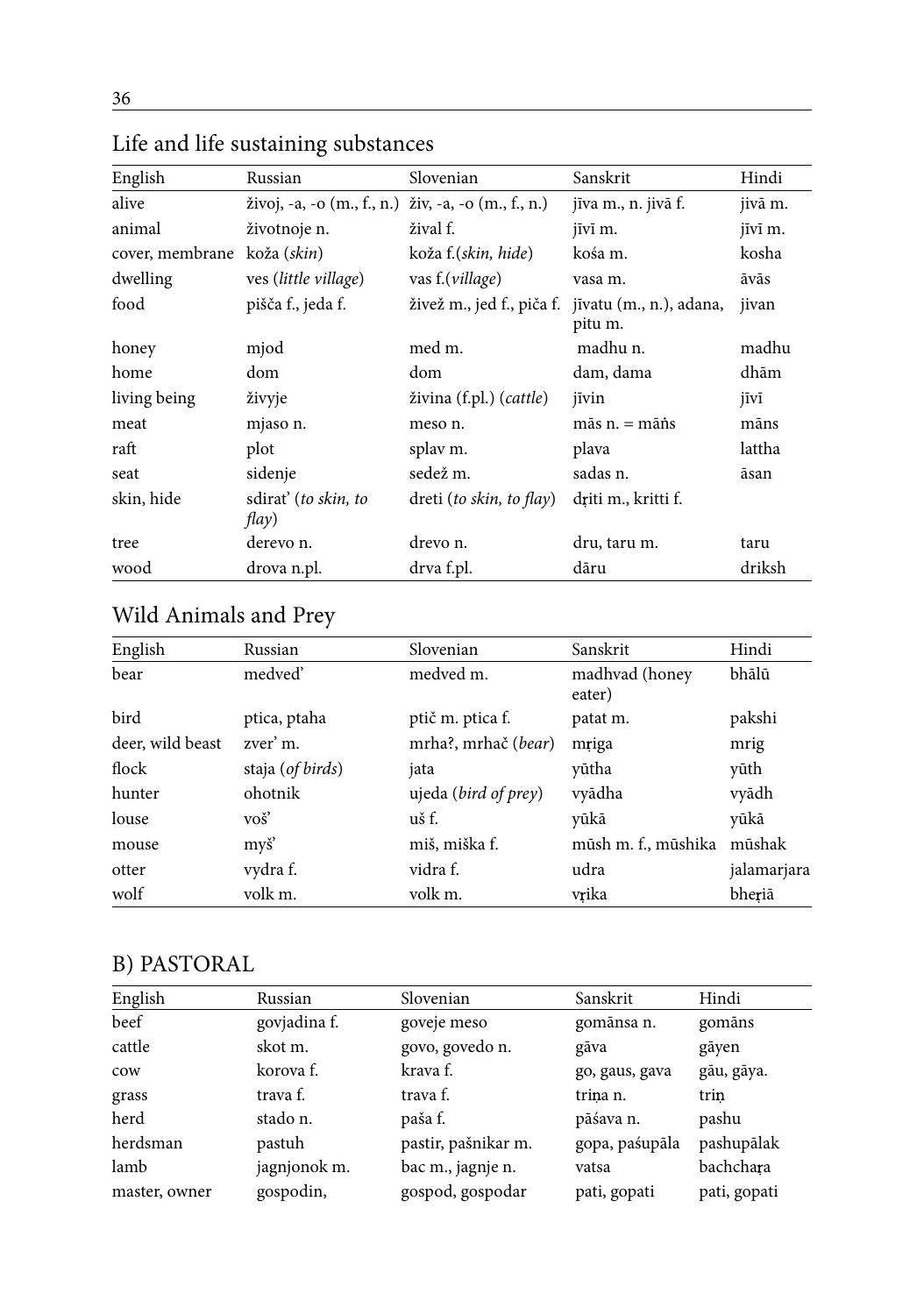| English          | Russian            | Slovenian                     | Sanskrit    | Hindi     |
|------------------|--------------------|-------------------------------|-------------|-----------|
| milk (thickened) | syr (cheese)       | sir m. (cheese)               | kshīra n.   | kshir     |
| mutton           | baranina f.        | ovčje meso n.                 | avimānsa n. | gośta     |
| pasture          | pastbišče n.       | pašnik m.                     | paśavya n.  | pashuchar |
| ram              | baran m.           | oven m.                       | avi         | mesh      |
| sheep            | ovca f.            | ovca f.                       | avikā       | bher      |
| shepherd         | ovčar m.           | ovnar, ovčar m.               | avipāla     | charavāhā |
| wool             | šersť f. / runo n. | volna f., runo n.             | urnā        | ūn        |
| yoke             | jarmo n. / igo n.  | igo n., jug m., jarem m. yuga |             | voktra    |

## C) FARMING

### Farmer

| English    | Russian         | Slovenian            | Sanskrit                  | Hindi        |
|------------|-----------------|----------------------|---------------------------|--------------|
| farmer     | krestjanin m.   | kmet m.              | krishaka, kshetrī         | krishaka     |
|            |                 |                      | m.                        |              |
| plough man | pakhar'm.       | orač, oratar, oravec | krishaka, sairika         | halvāhā      |
| reaper     | žnjec m.        | žanjec m, žanjica f. | lavaka, ćhedaka           | lavanā       |
| sower      | sejateľ m.      | sejač, sejavec m.    | vaptā m., vijavaptā<br>m. | bīj bonevālā |
| winnower   | vejateľ m.      | vejač, vejavec m.    | pāvaka                    | pāvak m.     |
| thresher   | molotil'ščik m. | mlatič m.            | mardana m.                | mardan m.    |

## Field

| English          | Russian            | Slovenian          | Sanskrit                  | Hindi |
|------------------|--------------------|--------------------|---------------------------|-------|
| field            | pole n. niva f.    | polje n., njiva f. | kshetra n., bhūmi f. khad |       |
| field (ploughed) | pašnja f.          | zorana zemlja f.   | sītyakshetra n.           |       |
| furrow           | borozda, pašnja f. | brazda f.          | sītā f.                   | harāī |
| garden           | sad m.             | vrt m.             | udyana, upavana n.        | udvān |
| manure, dung     | navoz m.           | gnoj m., sranje n. | gomaya, sāra              | gobar |

### Instruments

| English         | Russian     | Slovenian        | Sanskrit              | Hindi       |
|-----------------|-------------|------------------|-----------------------|-------------|
| plough(wooden)  | soha f.     | drevo n.         | hala n., sīra, gokīla | hal         |
| plough (metal)  | plug m.     | plug m, oralo n. | lāngala n.            | lāngala     |
| flail           | cep' m.     | cep/cepec m.     | kandanī f., musala    | mūsal       |
| harrow          | borona f.   | brana f.         | kotiśa                | hengā m.    |
| hoe             | motyga f.   | motika f.        | khanitra, khātra n.   | khanitra    |
| mill            | mel'nica f. | mlin m.          | peshana, ćatra n.     | chak-ki     |
| scythe          | kosa f.     | kosa f.          | khadgīka, lavitra n.  | hansiyā     |
| sickle          | serp m.     | srp m.           | lavitra n. dātra n.   | dātrī       |
| threshing-floor | gumno n.    | gumno n.         | khala m.              | khalivān m. |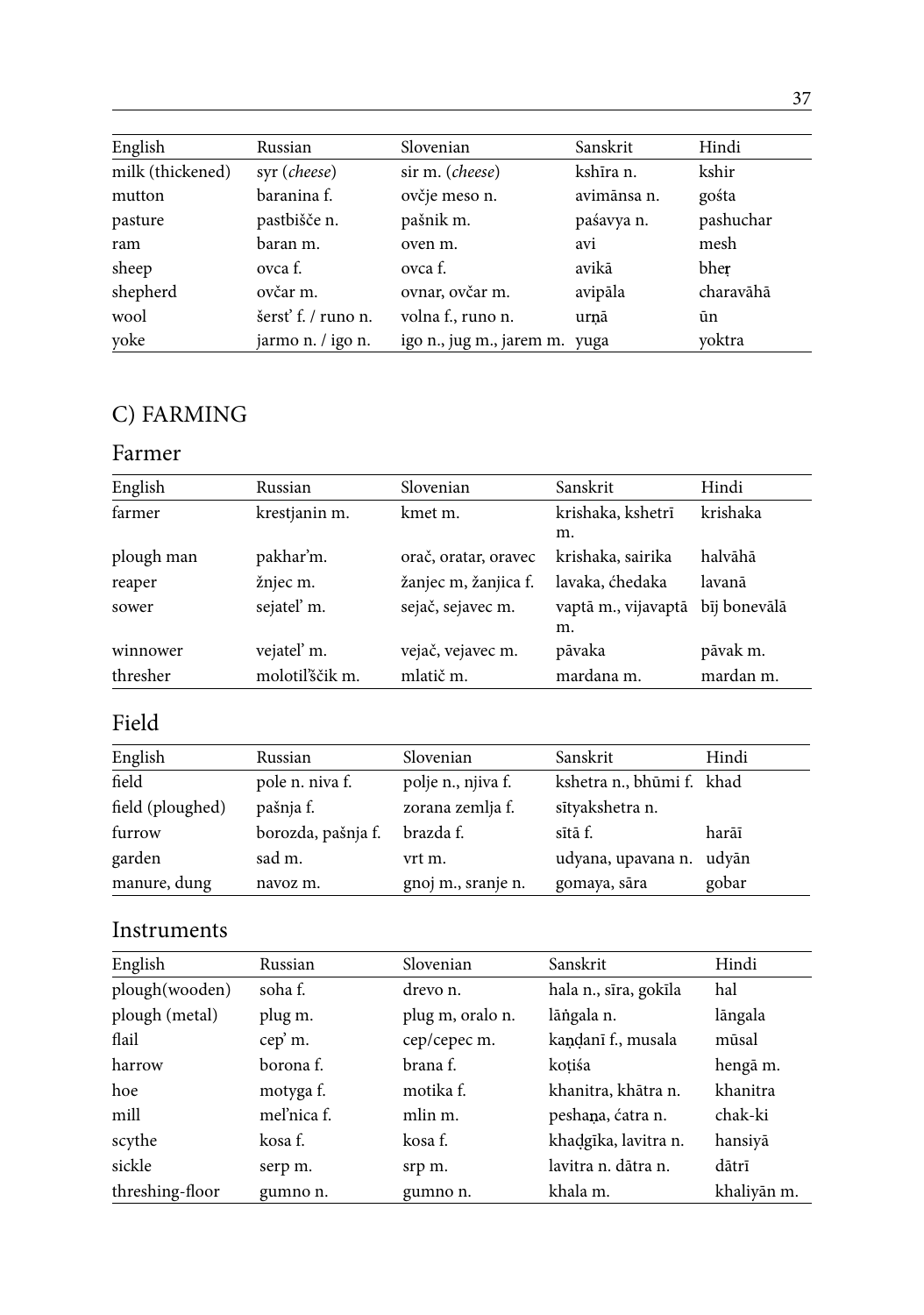| English | Russian                            | Slovenian                         | Sanskrit            | Hindi          |
|---------|------------------------------------|-----------------------------------|---------------------|----------------|
| bread   | hleb m.                            | kruh m.(hleb-loaf) pūpa, abhyusha |                     | rotī           |
| flour   | brašno n. muka f. moka f. (brašno- | food)                             | śaktu, godhūmacūrna | āttā           |
| sheaf   | snop m.                            | snop m.                           | stamba m.           | gattha pulindā |

## Products for humans

## Food for animals

| English | Russian  | Slovenian | Sanskrit       | Hindi |
|---------|----------|-----------|----------------|-------|
| forage  | korm m.  | krma f.   | gavādana n.    | chārā |
| grass   | trava f. | trava f.  | trina n.       | ghās  |
| hay     | seno n.  | seno n.   | śushkatrina n. | chārā |

## Agricultural activity verbs and gerunds

| English                | Russian         | Slovenian                              | Sanskrit                     | Hindi         |
|------------------------|-----------------|----------------------------------------|------------------------------|---------------|
| farrow (to)            | borozdiť, pahať | brazditi                               | sītam kri, hal (halati)      | hal chalānā   |
| harrow (to)            | boronit'        | branati                                | koțikshetrena bhūmim         | kri chalānā   |
| harrowing              |                 | branitva, branitev<br>f.               | krashtanam                   | hengā chalanā |
| hoe (to)               | motyžiť, ryhliť | okopati, rahljati                      | khanitrena khan<br>(khanati) | khodanā       |
| mill (to)              | moloť           | mleti                                  | cūrn (cūrnayati)             | pīsnā         |
| milling                | pomol m.        | mletva, mletev f.                      | cūrnatva n.                  | pīsnā         |
| plough (to)            | pahať           | orati                                  | halena krish (karshati)      | hal chalānā   |
| ploughing              | pašnja f.       | oratva, oratev f.                      | halanam                      | hal chalānā   |
| reap (to)              | žať             | žeti                                   | lū (lunāti)                  | kātnā         |
| reaping, harvest žatva |                 | žetva, žetev f.                        | lavanam                      | lavanā        |
| seed (to)              | seyat           | dati seme, posejati                    | vījam dā                     | bījanā        |
| sow (to)               | seyat, zasevať  | sejati                                 | vap (vapati), vapanam<br>kri | bonā          |
| sowing                 | n.              | posev m., sejanje setev f., sejanje n. | vapanam                      | bonā          |
| thresh (to)            | molotit'        | mlatiti                                | dhānyādi mrid                | pītnā         |
| threshing              | molot'ba f.     | mlatitva, mlatitev<br>f.               | mardanam                     | pītnā         |
| winnow (to)            | vejať           | vejati                                 | śudh (śodhayati)             | osāvā         |
| winnowing              | vejanie n.      | vejanje n. vejatev f. prasphotanam     |                              | osānā         |

#### 38